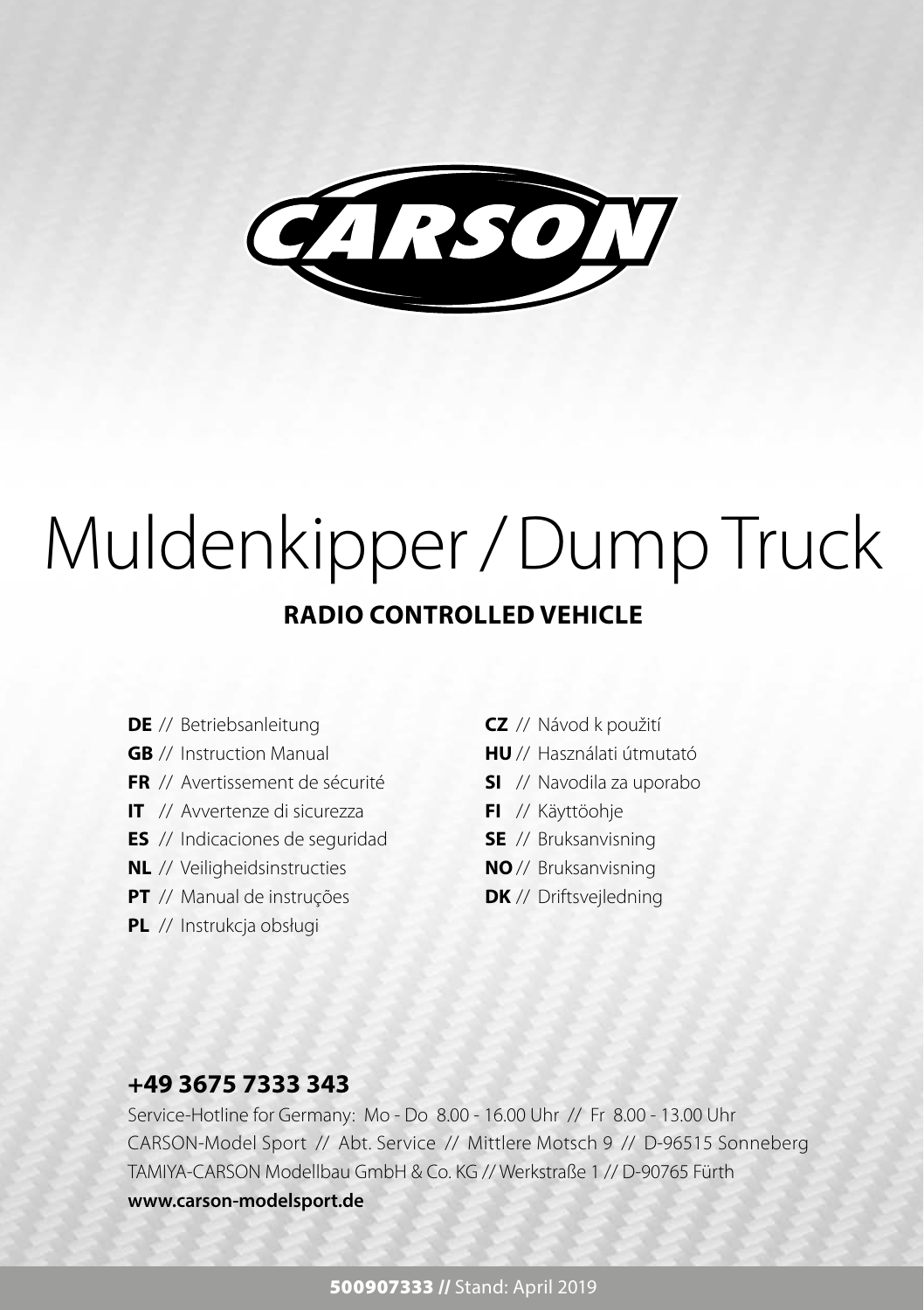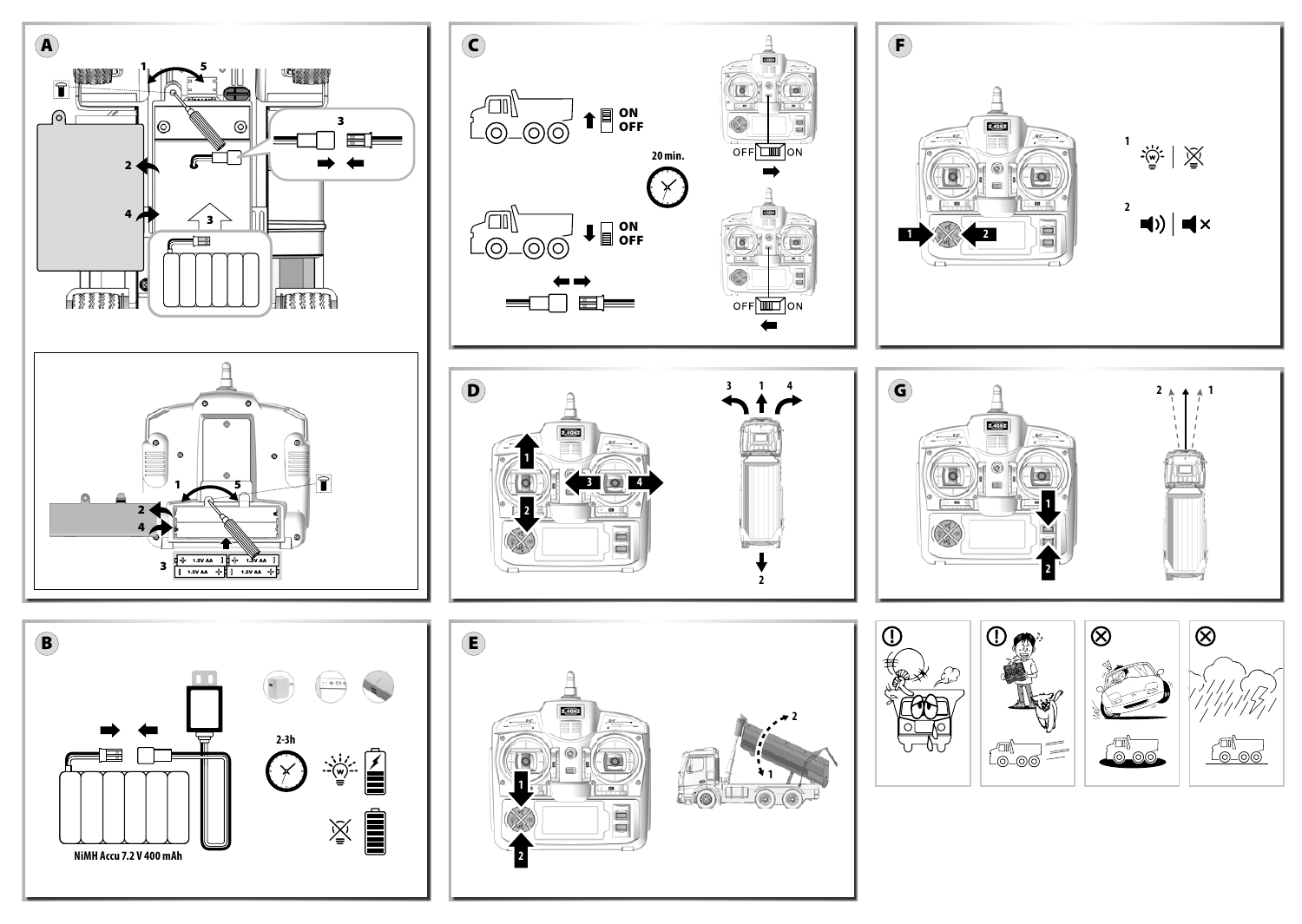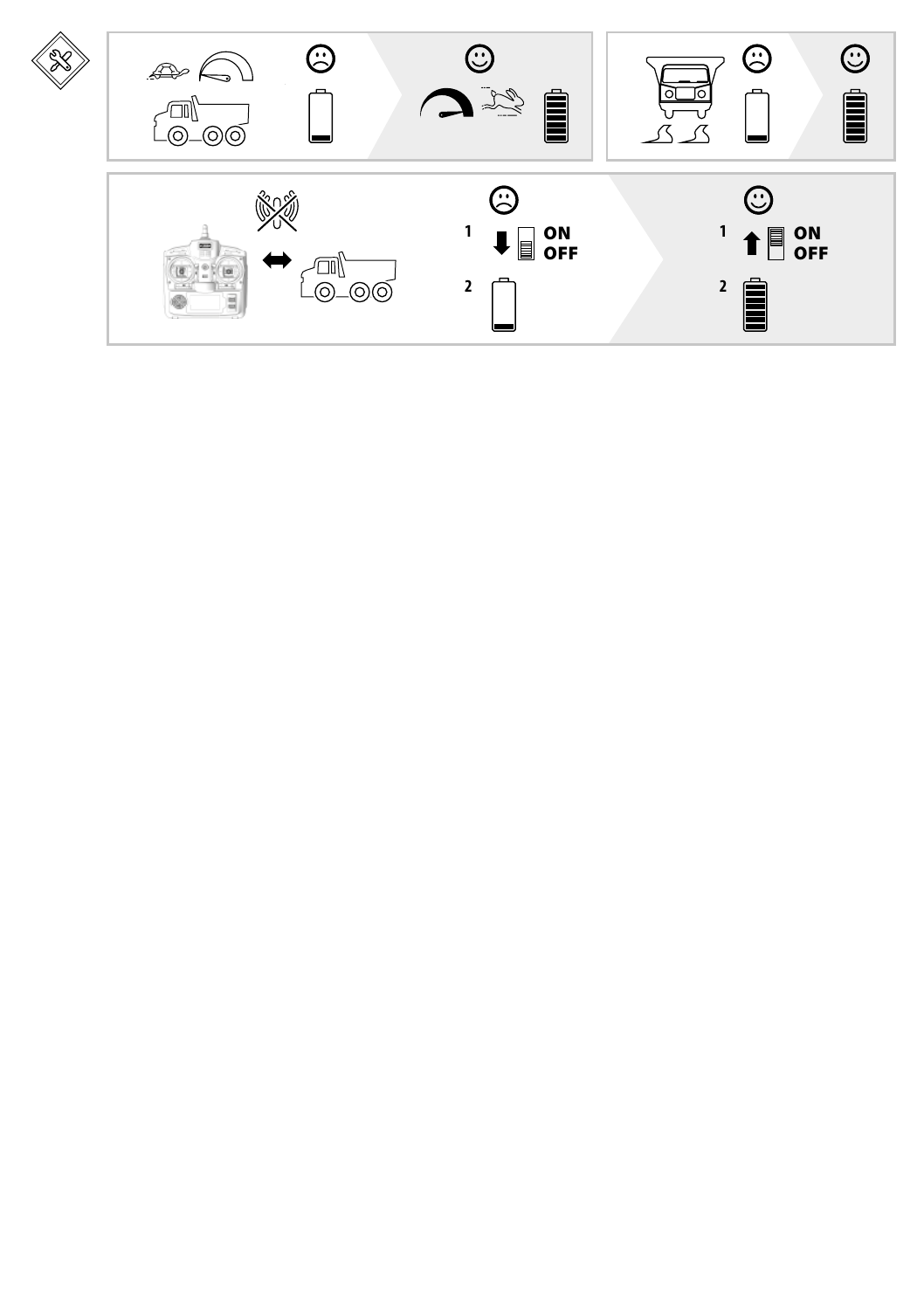**ACHTUNG:** Bitte überprüfen Sie vor der ersten Inbetriebnahme Ihres Produktes oder vor jeder Ersatzteilbestellung, ob sich Ihr Handbuch auf dem aktuellsten Stand befindet. Dieses Handbuch enthält die technischen Anlagen, wichtige Anleitungen zur korrekten Inbetriebnahme und Nutzung sowie Produktinformation entsprechend dem aktuellen Stand vor der Drucklegung. Der Inhalt dieses Handbuchs und die technischen Daten des Produkts können ohne vorherige Ankündigung geändert werden. **Den aktuellsten Stand ihres Handbuches finden sie unter: www.carson-modelsport.com**

**Konformitätserklärung:** Hiermit erklärt TAMIYA-CARSON Modellbau GmbH & Co. KG, dass der Funkanlagentyp 500907333 der Richtlinie 2014/53/ EU entspricht. Der vollständige Text der EU-Konformitätserklärung ist unter der folgenden Internetadresse verfügbar.

#### **www.carson-modelsport.com/de/produkte.htm**

Gewährleistung: www.carson-modelsport.com/de/service/ gewaehrleistung/

**Maximale Sendeleistung:** 10 mW

## **Vorsichtsmaßnahmen (Bitte aufbewahren!):**

**ACHTUNG! Für Kinder unter 3 Jahren nicht geeignet.** Es besteht Erstickungsgefahr wegen verschluckbarer Kleinteile! Es besteht Strangulationsgefahr durch das Kabel. Bitte verwahren Sie diese Hinweise für eine eventuelle Korrespondenz. Farbliche und technische Änderungen bleiben vorbehalten. Die Hilfe von Erwachsenen ist erforderlich, um die Transportsicherungen zu entfernen. Niemals das Fahrzeug hochnehmen, solange die Räder noch drehen. Finger, Haare und lose Kleidung nicht in die Nähe des Motors oder der Räder bringen, wenn das Gerät auf "ON" geschaltet ist. Um unvorhergesehenen Betrieb zu vermeiden, müssen die Batterien und Akkus bei Nichtverwendung aus dem Spielzeug genommen werden, wenn möglich. Zuerst muss der Sender und dann das Fahrzeug eingeschaltet werden, um einen unvorhergesehenen Betrieb zu vermeiden (Änderungen vorbehalten). Beim Ausschalten stets das Fahrzeug und dann den Sender abschalten. Verwenden Sie ausschließlich die dafür

festgelegten Batterien! Legen Sie sie so ein, dass die positiven und negativen Pole an der richtigen Stelle sind! Werfen Sie verbrauchte Batterien nicht in den Haushaltsmüll, sondern bringen Sie sie zu einer Sammelstelle oder entsorgen Sie sie bei einem Sondermülldepot.

Entfernen Sie leere Batterien aus dem Spielzeug. Nicht wiederaufladbare Batterien dürfen nicht aufgeladen werden. Wiederaufladbare Batterien

Bedeutung des Symbols auf dem Produkt, der Verpackung oder Gebrauchsanleitung: Elektrogeräte sind Wertstoffe und gehören am Ende der Laufzeit nicht in den Hausmüll! Helfen Sie uns bei Umweltschutz und Recourcenschonung und geben Sie dieses Gerät bei den entsprechenden Rücknahmestellen ab. Fragen dazu beanwortet Ihnen die für Abfallbeseitigung zuständige Organisation oder Ihr Fachhändler.

sind vor dem Aufladen aus dem Spielzeug herauszunehmen, wenn es die Bauform erlaubt. Aufladbare Batterien dürfen nur von Erwachsenen aufgeladen werden. Verwenden Sie keine unterschiedlichen Typen von Batterien und setzen Sie nicht gleichzeitig neue und gebrauchte Batterien ein. Schließen Sie die Verbindungsstege nicht kurz. Mischen Sie nicht neue und alte Batterien. Mischen Sie nicht Alkaline, Standard- (Kohle-Zink) und wiederaufladbare Batterien. Um eine optimale Funktion zu gewährleisten, empfehlen wir für das Fahrzeug, nur Alkaline Batterien oder aufladbare Akkumulatoren zu verwenden. Ladegerät regelmäßig auf Schäden überprüfen. Bei einem Schaden darf das Ladegerät bis zur vollständigen Reparatur nicht mehr verwendet werden. Ladevorgang nur in trockenen Räumen durchführen, Gerät vor Nässe schützen. Wir haften nicht für Datenverlust, Schäden an der Software oder andere Schäden am Computer oder an Zubehör, die durch das Laden der Batterie entstanden sind. Bitte keine Kabel in Steckdosenanschlüsse stecken. Das Spielzeug darf nur mit Geräten der Klasse II verbunden werden, die mit dem folgenden Symbol versehen sind:

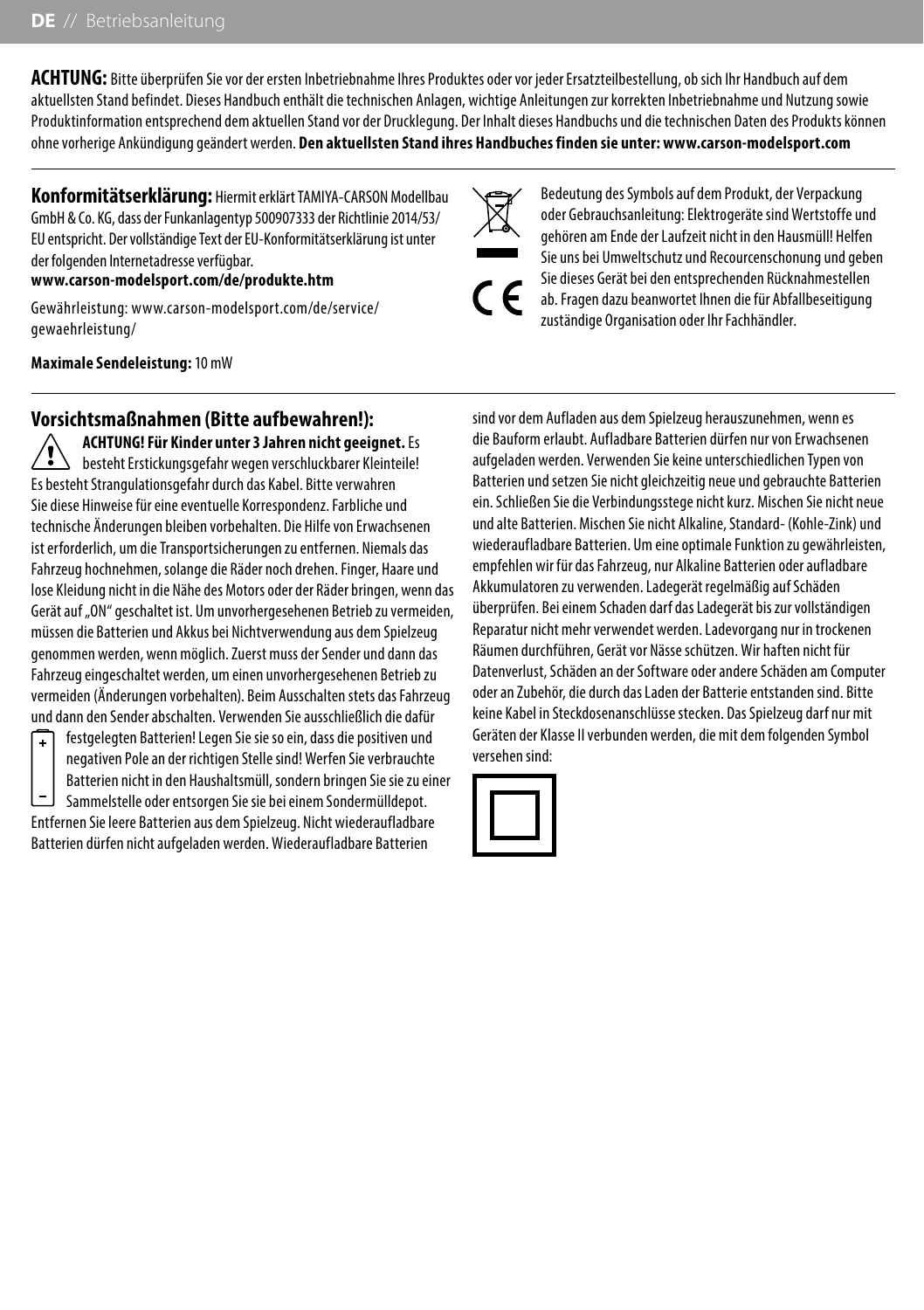**Attention:** Before using your product for the first time or ordering any spare parts, check that your manual is fully up-to-date. This manual contains the technical appendices, important instructions for correct start-up and use and product information, all fully up-to-date before going to press. The contents of this manual and the technical data of the product can change without prior notice. **For the latest version of your manual, see: www.carsonmodelsport.com**

**Declaration of conformity:** TAMIYA-CARSON Modellbau GmbH & Co. KG hereby declares that the radio equipment type 500907333 conforms to Directive 2014/53/EU. The complete text for the EU declaration of conformity is available at the following Internet address.

#### **www.carson-modelsport.com/de/produkte.htm**

Warranty declaration: www.carson-modelsport.com/de/service/ gewaehrleistung/

**Maximum transmission power:** 10 mW

## **Safety precautions (please keep!) CAUTION! Not suitable**

**for children under 3 years.** A danger of choking exists due to small parts that might be swallowed! Due to the cable, there is a danger of strangulation. Please keep these instructions for possible correspondence. We reserve the right to change colours or make technical changes. Adult help is required to remove the transport protection. Never lift up the car while the wheels are still turning. Do not allow fingers, hair or loose clothing to come near the motor or wheels if the unit is switched to "ON". To avoid unexpected operation, the (rechargeable) batteries need to be removed (if possible) from the toy while it is not being used. First the transmitter must be switched on, and then the car, to avoid unexpected operation (subject to change). When switching off, always switch the car off first and then the transmitter. Use only the specified batteries! Insert



the batteries so that the positive and negative poles are in the correct position! Do not throw used batteries in the household rubbish take them to a collection point or dispose of them at a hazardous waste depot. Flat batteries should be removed from the toy. Do

not attempt to charge non-rechargeable batteries. If the design allows, rechargeable batteries must be removed from the toy before charging.

The explanation of the symbol on the product, packaging or instructions: Electronic devices are valuable products and should not be disposed of with the household waste when they reach the end of their service life! Help us to protect the environment and respect our resources by delivering this appliance to the relevant recycling point.

Rechargeable batteries may only be charged by adults. Do not use different types of battery, and do not insert new and used batteries at the same time. Do not short-circuit the connecting webs. Do not mix old and new batteries. Do not mix alkaline, standard (carbon-zinc) and rechargeable batteries. To ensure optimum operation, we recommend that only rechargeable or alkaline batteries should be used for the car. Check the charger for damage at regular intervals. In the event of damage, the charger may not be used until it has been properly repaired. Only carry out charging in dry rooms and protect the unit from moisture. We do not accept liability for data loss, damage to software or other damage to computers or accessories caused by charging the battery. Please do not insert any cables into plug-in socket connections. The toy may only be connected to class II devices that are marked with the following symbol:

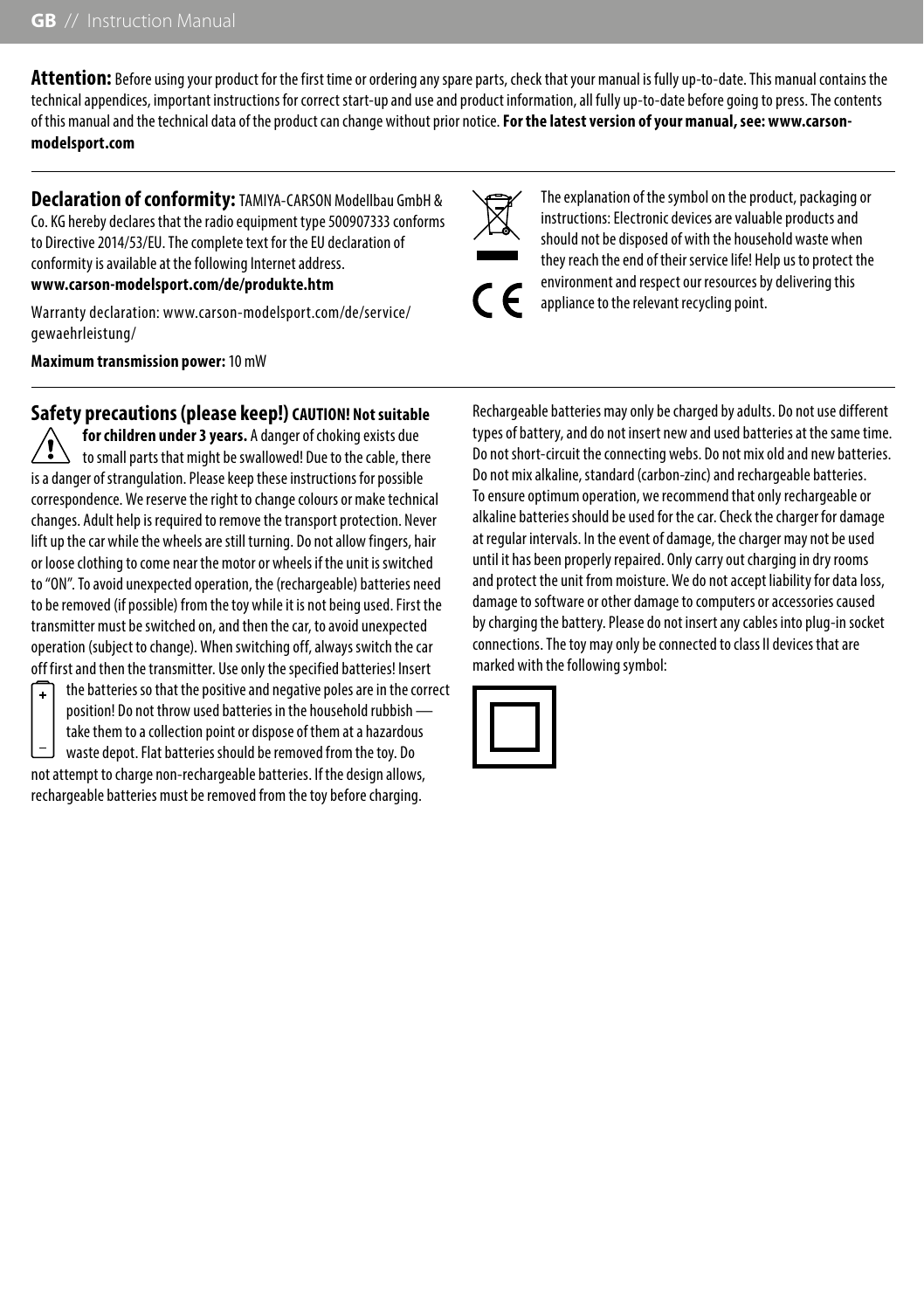**Attention:** Avant de mettre en service le produit ou de commander des pièces détachées, assurez-vous que vous possédez bien la dernière version du manuel. Ce manuel contient des indications techniques, des instructions importantes pour bien mettre en service et utiliser l'appareil, ainsi que des informations sur le produit correspondant à l'état des connaissances à la date d'impression. Le contenu du manuel et les caractéristiques techniques du produit peuvent être modifiées sans annonce préalable. **Vous trouverez la version actuelle du manuel à l'adresse suivante: www.carson-modelsport.com**

**Déclaration de conformité:** La société TAMIYA-CARSON Modellbau GmbH & Co. KG atteste que le type d'équipement hertzien 500907333 est conforme à la directive 2014/53/EU. Le test complet de la déclaration de conformité européenne est disponible à l'adresse suivante :

#### **www.carson-modelsport.com/de/produkte.htm**

Garantie: www.carson-modelsport.com/de/service/gewaehrleistung/

**Puissance de transmission maximale:** 10 mW

## **Précautions (informations à conserver !) IMPORTANT !**

**Ne convient pas aux enfants de moins de 3 ans.** Risque d'asphyxie lié à la présence de pièces de petite taille susceptibles d'être avalées. Risque de strangulation lié au câble. Veuillez conserver ces informations en prévision d'une éventuelle correspondance. Sous réserve de modifications techniques et de variations de couleurs. L'aide d'adultes est indispensable pour retirer les dispositifs protégeant l'appareil lors du transport. Ne jamais soulever le véhicule tant que les roues tournent. Ne pas approcher les doigts, la chevelure et les vêtements lâches du moteur ou des roues lorsque l'appareil est sur « ON ». Pour éviter toute mise en marche intempestive, retirez, si possible, les piles et les accus du jouet lorsque vous ne vous en servez pas. L'émetteur doit être mis en marche avant le véhicule afin d'éviter toute mise en marche inopinée du véhicule (sous réserve de modifications). Lors de la mise à l'arrêt, toujours éteindre le véhicule en premier puis l'émetteur. Utilisez exclusivement les piles prévues à cet effet !



Insérez les piles de telle sorte que les pôles positifs et négatifs se trouvent au bon endroit ! Ne jetez jamais les piles usagées avec les déchets ménagers : déposez-les dans une borne de collecte ou bien dans un centre de récupération des déchets toxiques. Lorsque les piles sont vides, retirez-les du jouet. Les piles non rechargeables ne doivent pas être rechargées. Pour recharger des piles rechargeables, retirez-les

Signification du symbole sur le produit, l'emballage ou le mode d'emploi: les appareils électriques sont des biens potentiellement recyclables qui ne doivent pas être jetés aux ordures ménagères une fois usés. Aidez-nous à protéger notre environnement et à économiser nos ressources et remettez cet appareil à un lieu de collecte approprié. Pour toute question, veuillez vous adresser à votre distributeur ou à l'organisme compétent pour l'élimintation des déchets.

préalablement du jouet lorsque cela est possible. Les piles rechargeables doivent être rechargées seulement par des adultes. N'utilisez pas en même temps de piles de différent type ou des piles neuves et usagées. Ne courtcircuitez pas les barrettes de liaison. Ne mélangez pas des piles usagées et neuves. Ne mélangez pas des piles alcalines, standard (zinc-carbone) et rechargeables. Pour un fonctionnement optimal du véhicule, il est conseillé d'utiliser uniquement des piles alcalines ou des accus rechargeables. Vérifiez régulièrement le chargeur pour vous assurer qu'il n'est pas abîmé. Si le chargeur est abîmé, ne l'utilisez plus tant qu'il n'est pas complètement réparé. Procédez à la recharge uniquement dans des endroits secs ; protégez l'appareil de l'humidité. Nous déclinons toute responsabilité en cas de pertes de données, de dégradations du logiciel ou d'autres dégradations de l'ordinateur ou des accessoires entraînés par la recharge de la pile. N'insérez pas de câbles dans les prises de courant. Le jouet ne doit être relié qu'à des appareils de classe II présentant le symbole suivant :

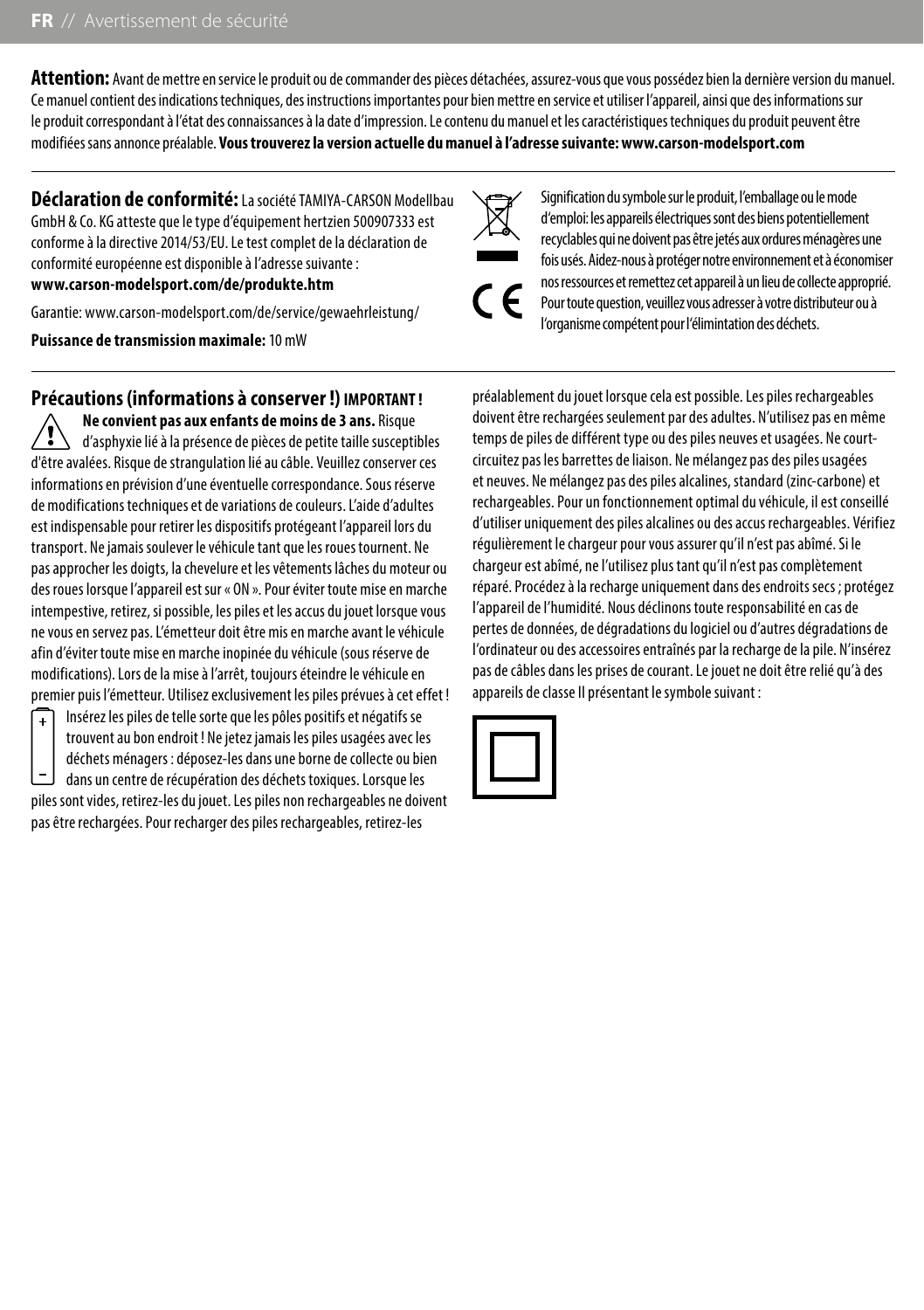**Attenzione:** Prima della prima messa in funzione del prodotto o prima di ogni ordinazione di ricambi verificare se il manuale a disposizione corrisponde alla versione più recente. Il presente manuale contiene gli allegati tecnici, le istruzioni importanti per la corretta messa in funzione e il corretto utilizzo, nonché le informazioni sul prodotto che corrispondono allo stato attuale prima della stampa. Il contenuto del presente manuale e i dati tecnici del prodotto possono essere modificati senza preavviso. **La versione più aggiornata del presente manuale è disponibile al seguente link: www.carson-modelsport.com**

**Dichiarazione di conformità:** con la presente la TAMIYA-CARSON Modellbau GmbH & Co. KG dichiara che il tipo di apparecchiatura radio 500907333 è conforme alla Direttiva 2014/53/EU. Il testo completo della Dichiarazione di conformità UE è disponibile al seguente indirizzo online. **www.carson-modelsport.com/de/produkte.htm**

Dichiarazione di garanzia: www.carson-modelsport.com/de/service/ gewaehrleistung/

**Potenza massima di trasmissione:** 10 mW

## **Misure di sicurezza (da conservare!): ATTENZIONE! Non**

**adatto a bambini di età inferiore a 3 anni.** Pericolo di soffocamento dovuto a piccole parti che potrebbero essere ingerite o inalate! Pericolo di strangolamento con il cavo. Conservare le presenti indicazioni per una eventuale corrispondenza. Con riserva di modifiche tecniche e cromatiche. Per rimuovere le protezioni per il trasporto è necessario l'aiuto di una persona adulta. Non sollevare mai il veicolo finché le ruote sono ancora in movimento. Fare attenzione a non avvicinarsi con mani, capelli e indumenti larghi al motore o alle ruote quando l'apparecchio è impostato su "ON". Per evitare l'accensione involontaria del giocattolo, togliere possibilmente le batterie e gli accumulatori in caso di non utilizzo. Per evitare che il giocattolo si avvii accidentalmente, accendere prima il trasmettitore e poi il veicolo (salvo modifiche). In fase di spegnimento, spegnere sempre prima il veicolo e poi il trasmettitore. Utilizzare le batterie



solo per lo scopo previsto! Inserirle in modo che il polo positivo e quello negativo siano in posizione corretta! Non gettare le batterie usate tra i rifiuti domestici, ma portarle a un centro di raccolta o smaltirle presso un deposito di rifiuti speciali. Rimuovere le batterie scariche dal giocattolo. Non ricaricare le batterie non ricaricabili. Prima di ricaricare le batterie ricaricabili, estrarre queste ultime dal giocattolo purché

Significato del simbolo sul prodotto, sulla confezione o nelle istruzioni per l'uso. Gli apparecchi elettrici sono prodotti riciclabili e quindi, al termine del loro ciclo di vita, non devono essere gettati tra i rifiuti domestici! Aiutateci a tutelare l'ambiente e a preservare le risorse, conferendo questo apparecchio presso i relativi centri di raccolta. Se avete domande a questo proposito, vi consigliamo di rivolgervi all'ente responsabile dello smaltimento dei rifiuti o al vostro rivenditore specializzato.

la struttura lo consenta. Il caricamento delle batterie ricaricabili deve essere eseguito solo da un adulto. Non usare tipi diversi di batterie né inserire contemporaneamente batterie nuove e usate. Non cortocircuitare i raccordi. Non mischiare batterie nuove e usate. Non mischiare batterie alcaline, standard (zinco-carbone) e ricaricabili. Per garantire un funzionamento ottimale si consiglia di usare per il veicolo esclusivamente batterie alcaline o accumulatori ricaricabili. Controllare regolarmente se il caricabatterie presenta dei guasti. In caso di danneggiamento, il caricabatterie non deve essere più utilizzato finché non è stato completamente riparato. Il processo di ricarica va eseguito solo in ambienti asciutti. Proteggere il caricabatterie dall'umidità. La società declina qualsiasi responsabilità per perdite di dati e danni al software, al computer o agli accessori derivanti dal caricamento delle batterie. Non inserire cavi nei collegamenti delle prese di corrente. Il giocattolo deve essere collegato solo ad apparecchi di classe II provvisti del seguente simbolo:

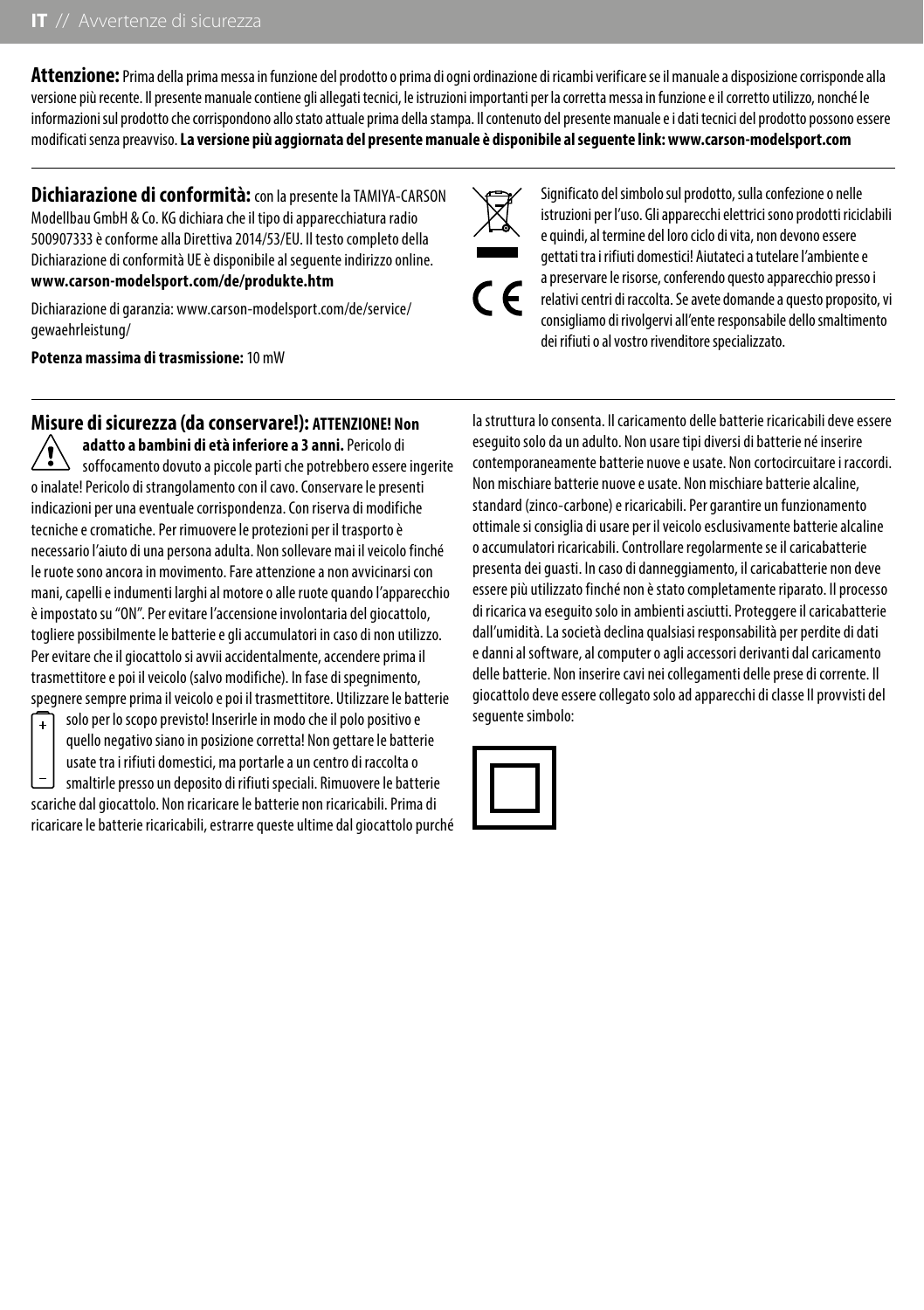**Atención:** Antes de la primera puesta en funcionamiento de su producto y cada vez que solicite piezas de recambio compruebe que su manual se encuentra actualizado. Este manual contiene datos técnicos, instrucciones importantes para una puesta en funcionamiento adecuada y el uso así como información del producto conforme al estado más actual antes de la impresión.El contenido de este manual y los datos técnicos del producto pueden modificarse sin previo aviso. **Encontrará la versión actualizada del manual en: www.carson-modelsport.com**

**Declaración de conformidad:** Por la presente, TAMIYA-CARSON Modellbau GmbH & Co. KG declara que el tipo de instalación de radio 500907333 cumple la Directiva 2014/53/CE. El texto completo de la declaración de conformidad CE se encuentra disponible en la siguiente dirección de internet: **www.carson-modelsport.com/de/produkte.htm**

Declaración de garantía: www.carson-modelsport.com/de/service/ gewaehrleistung/

**Potencia máxima de transmisión:** 10 mW

**Medidas de precaución (¡conservar, por favor!):** 

**¡ATENCIÓN! No apto para niños menores de 3 años.** ¡Existe peligro de asfixia derivado de piezas pequeñas que podrían ser ingeridas! Existe peligro de estrangulación derivado del cable. Conservar estas indicaciones para una posible correspondencia futura. Reservado el derecho a realizar modificaciones técnicas y de color. Para retirar los seguros de transporte será necesaria la ayuda de personas adultas. No coger nunca el vehículo mientras las ruedas estén girando. No poner los dedos, el cabello o ropa suelta cerca del motor o las ruedas si el dispositivo está conectado. Para prevenir un funcionamiento imprevisto, las pilas y las baterías deberán extraerse del juguete si no se está utilizando, siempre que sea posible. Primero se debe conectar el emisor y, a continuación, el vehículo para evitar un funcionamiento imprevisto (reservado el derecho a realizar modificaciones). Para apagarlo, desconectar primero siempre el vehículo y, a continuación, el emisor. ¡Utilice únicamente las pilas previstas para ello! ¡Póngalas de forma que los polos positivo y negativo estén colocados

 $\ddot{\phantom{1}}$ 

correctamente! No elimine las pilas usadas en la basura doméstica, llévelas a un centro de recogida o elimínelas en un contenedor especial. Retire las pilas vacías del juguete. Las pilas no recargables

no deben cargarse. Las pilas recargables deberán extraerse del juguete

Significado de los símbolos sobre el producto, el embalaje o el manual de instrucciones: Los dispositivos eléctricos son desechos reciclables y no deben tirarse en la basura doméstica al final de su vida útil. Ayúdenos a proteger el medio ambiente y a preservar los recursos entregando este aparato en los correspondientes puntos de recogida. Puede dirigir sus preguntas al respecto al organismo responsable de la recogida de residuos o su comercio especializado.

antes de cargarlas, si el diseño lo permite. Las pilas recargables deberán ser cargadas siempre por personas adultas. No use tipos de pilas diferentes y no emplee pilas nuevas y usadas al mismo tiempo. No ponga la barra de conexión en cortocircuito. No mezcle pilas nuevas y viejas. No mezcle pilas alcalinas, estándares (de carbón y cinc) y recargables. Para garantizar un funcionamiento perfecto del vehículo, recomendamos emplear únicamente pilas alcalinas o baterías recargables. Comprobar con regularidad si el cargador presenta desperfectos. Si este presentara daños, no podrá volver a utilizarse hasta que se hayan subsanado por completo. Realizar el proceso de carga únicamente en estancias secas, proteger el dispositivo de la humedad. No asumimos ningún tipo de responsabilidad por la pérdida de datos, daños en el software ni otros daños en ordenadores o accesorios derivados de la carga de las pilas. No introducir cables en las conexiones de los enchufes. El juguete solo puede conectarse con dispositivos de la clase II que tengan el símbolo siguiente:

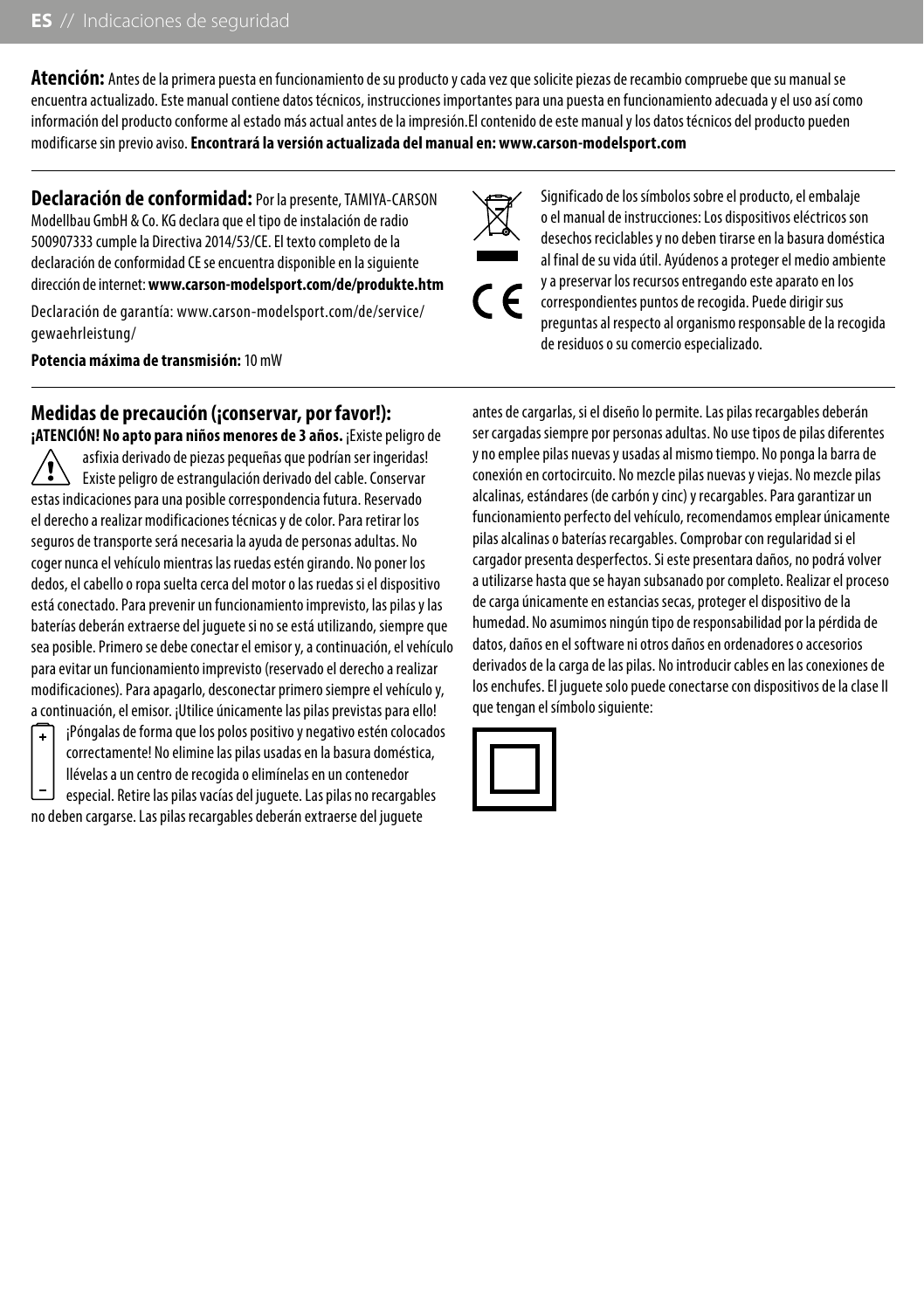Pas op: Controleer voor de eerste ingebruikneming van uw product of voor elke bestelling van vervangende onderdelen of uw handboek up-to-date is. Dit handboek bevat de technische bijlagen, belangrijke aanwijzingen voor de juiste inbedrijfstelling en het gebruik, alsmede productie-informatie volgens de actuele stand voor het ter perse gaan. De inhoud van dit handboek en de technische productspecificaties kunnen zonder voorafgaande aankondiging worden gewijzigd. **De meest actuele stand van uw handboek is te vinden onder: www.carson-modelsport.com**

**Verklaring van overeenstemming:** Hierbij verklaart TAMIYA-CARSON Modellbau GmbH & Co. KG, dat het type radioapparatuur 500907333 voldoet aan Richtlijn 2014/53/EU. De volledige tekst van de EU-verklaring van overeenstemming kunt u op het volgende internetadres vinden. **www.carson-modelsport.com/de/produkte.htm**

Garantieverklaring: www.carson-modelsport.com/de/service/ gewaehrleistung/

**Maximaal zendvermogen:** 10 mW

## **Voorzorgsmaatregelen (Bewaren a.u.b.!): LET OP! Niet**

**geschikt voor kinderen onder de 3 jaar.** Er bestaat gevaar voor verstikking door kleine onderdelen die kunnen worden ingeslikt! Er bestaat gevaar voor verwurging door de kabel. Berg deze aanwijzingen a.u.b. op voor een eventuele correspondentie. Kleur- en technische veranderingen blijven voorbehouden. De hulp van volwassenen is nodig om de transportbeveiligingen te verwijderen. Nooit het voertuig oppakken zolang de wielen nog draaien. Vingers, haar en losse kleding uit de buurt van de motor of de wielen houden wanneer het apparaat op "ON" staat. Om een onverhoedse inwerkingtreding te voorkomen, moeten de batterijen en accu's uit het speelgoed worden gehaald wanneer het niet gebruikt wordt. Eerst moet de zender en dan pas het voertuig worden ingeschakeld om een onverhoedse inwerkingtreding te voorkomen. Bij het uitschakelen altijd eerst het voertuig en dan pas de zender uitschakelen. Gebruik



alleen de daarvoor voorgeschreven batterijen! Plaats ze zo, dat de positieve en negatieve polen op de juiste plaats zijn! Doe gebruikte batterijen niet weg bij het gewone huisvuil maar breng ze naar een inzamelpunt of naar een depot voor speciaal afval. Verwijder lege batterijen uit het voertuig. Niet-oplaadbare batterijen mogen niet worden opgeladen. Oplaadbare batterijen moeten uit het speelgoed worden verwijderd voordat ze worden opgeladen, als het model dit toelaat. Oplaadbare

Betekening van het symbool op het product, van de verpakking of de gebruiksaanwijzing. Elektrische apparaten bevatten herbruikbare materialen en mogen na einde van de gebruiksduur niet met het huisvuil worden meegegeven. Help ons het milieu te beschermen en grondstoffen te besparen en lever dit apparaat in bij het juiste inzamelingspunt. Uw gemeente of vakhandelaar kan u meer informatie geven over afvalverwijdering.

batterijen mogen alleen door volwassenen worden opgeladen. Gebruik geen verschillende typen batterijen en zet er niet gelijktijdig nieuwe en gebruikte batterijen in. Sluit de verbindingsbruggen niet kort. Geen oude en nieuwe batterijen door elkaar gebruiken. Gebruik geen alkaline, standaard (koolstof-zink) en oplaadbare batterijen door elkaar. Om een optimale werking te garanderen, adviseren wij alleen alkaline-batterijen of oplaadbare batterijen voor het voertuig te gebruiken. Controleer de lader regelmatig op beschadigingen. In geval van schade moet de lader niet meer worden gebruikt totdat er volledige reparatie heeft plaatsgevonden. Het laden alleen in droge ruimten doorvoeren, het apparaat beschermen tegen vocht. We zijn niet aansprakelijk voor verlies van gegevens, schade aan de software of andere schade aan de computer of aan toebehoren, die zijn veroorzaakt door het opladen van de batterij. Geen kabels in stopcontacten steken. Het speelgoed mag uitsluitend worden aangesloten op apparaten van klasse II, die zijn voorzien van het volgende symbool:

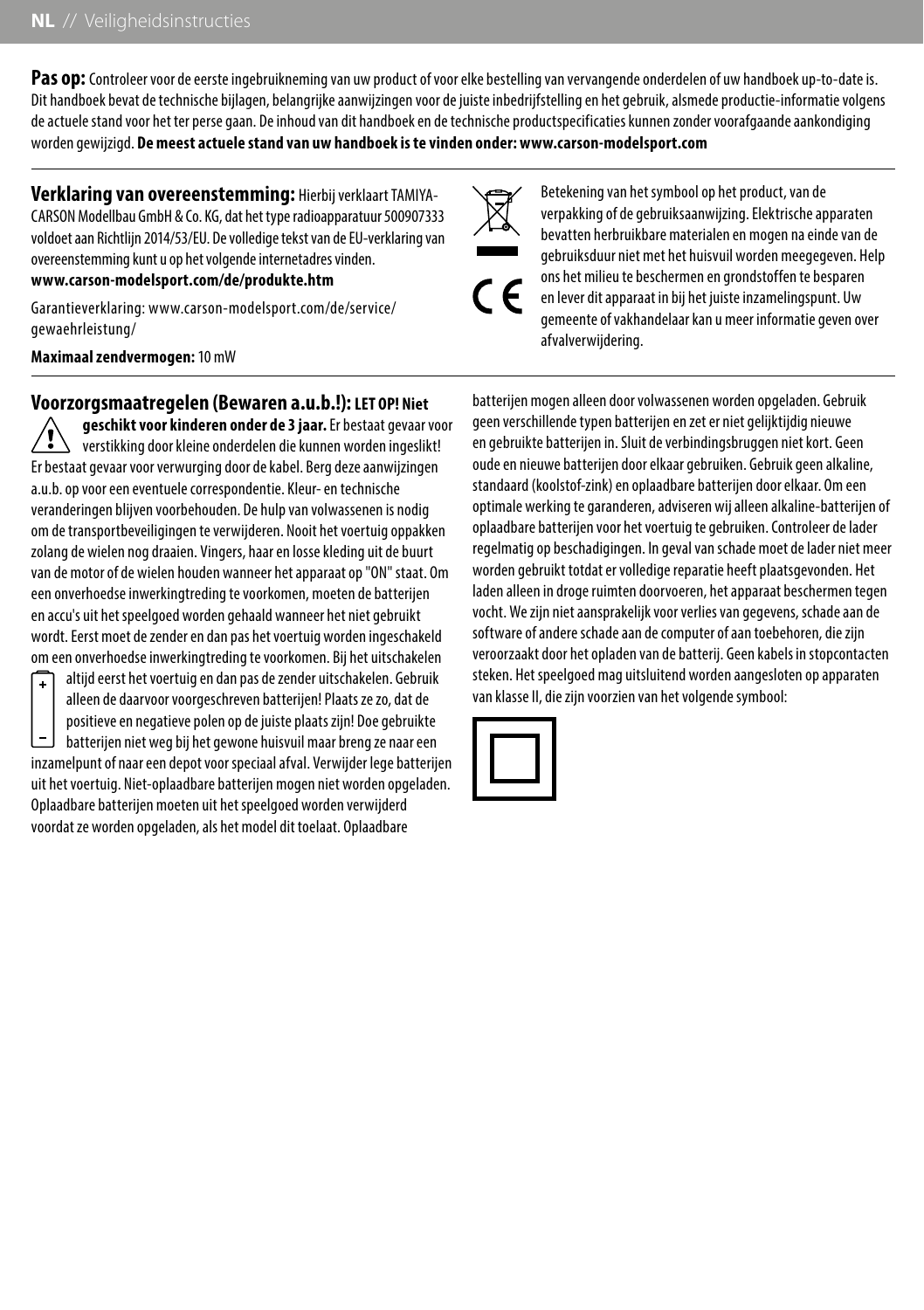**ATENÇÃO:** Antes da primeira colocação em funcionamento do seu produto ou de cada encomenda de peça de substituição, verifique se o seu manual corresponde à mais recente versão. Este manual inclui a documentação técnica, instruções importantes relativas à colocação em funcionamento e utilização corretas, assim como informação sobre o produto de acordo com a mais recente versão antes da impressão. O conteúdo deste manual e os dados técnicos do produto podem ser alterados sem aviso prévio. **Pode consultar a versão mais recente do seu manual em: www.carson-modelsport.com**

**Declaração de conformidade:** A TAMIYA-CARSON Modellbau GmbH & Co. KG, declara por este meio que o tipo de sistema por radiocomunicação 500907333 corresponde à diretiva 2014/53/EU. O texto completo da Declaração de conformidade UE encontra-se disponível no seguinte endereço da internet.

#### **www.carson-modelsport.com/de/produkte.htm**

Declaração de garantia: www.carson-modelsport.com/de/service/ gewaehrleistung/

#### **Potência máxima de transmissão:** 10 mW

## **Medidas de precaução (Por favor, guardar!): ATENÇÃO!**

**Não adequado para crianças menores de 3 anos.** Existe perigo de asfixia por ingestão de peças pequenas! Existe perigo de estrangulamento com o cabo. Estas indicações devem ser preservadas para uma eventual correspondência. Reserva-se o direito a alterações técnicas e de cor. É necessário a assistência de adultos para remover as proteções de transporte. Nunca eleve o veículo enquanto as rodas ainda estão a rodar! Afaste os dedos, cabelo e peças de roupa solta das proximidades do motor ou das rodas enquanto o aparelho se encontra em "ON". Para evitar um funcionamento imprevisto, as pilhas e baterias devem ser removidas do brinquedo, se possível, quando não estiverem em uso. Para evitar um funcionamento imprevisto, ligue em primeiro lugar o emissor e depois o veículo (salvaguardam-se alterações). Para desligar, desligue sempre o veículo e depois o emissor. Utilize exclusivamente as pilhas definidas



para tal! Colocá-las de modo que o polo negativo e o polo positivo estejam na posição correta! Não deitar as pilhas gastas para o lixo doméstico, mas entregá-las num local de recolha de pilhas usadas ou colocá-las num contentor para pilhas. Remover as pilhas gastas do brinquedo. Pilhas não recarregáveis não podem ser recarregadas. As pilhas recarregáveis devem ser removidas do brinquedo antes do carregamento, se

Significado do símbolo no produto, da embalagem ou do manual de instruções: Os aparelhos elétricos são materiais de valor e no fim da vida útil não devem ser eliminados juntamente com o lixo doméstico! Ajude-nos a proteger o meio ambiente e a poupar os recursos e entregue este aparelho nos respetivos locais de recolha. Em caso de dúvidas contacte o organismo responsável pela eliminação de resíduos ou o seu vendedor especializador.

a forma construtiva o permitir. Pilhas recarregáveis só devem ser carregadas por adultos. Não utilizar tipos de pilhas diferentes e não misturar pilhas novas com usadas. Não ligar as patilhas de ligação em curto-circuito. Não misturar pilhas antigas com novas. Não misturar pilhas alcalinas, normais (carvão e zinco) ou recarregáveis. Para garantir um funcionamento ideal, recomendamos que o veículo use apenas pilhas alcalinas ou recarregáveis. Verifique o carregador regularmente em relação a danos. Em caso de danos, o carregador não deve ser usado até que tenha sido completamente reparado. Execute o carregamento apenas em ambientes secos, proteja o aparelho contra humidade. Não nos responsabilizamos pela perda de dados, danos ao software ou outros danos no computador ou nos acessórios resultantes do carregamento da pilha. Por favor, não insira o cabo em tomadas. O brinquedo só pode ser ligado a aparelhos da classe II marcados com o seguinte símbolo:

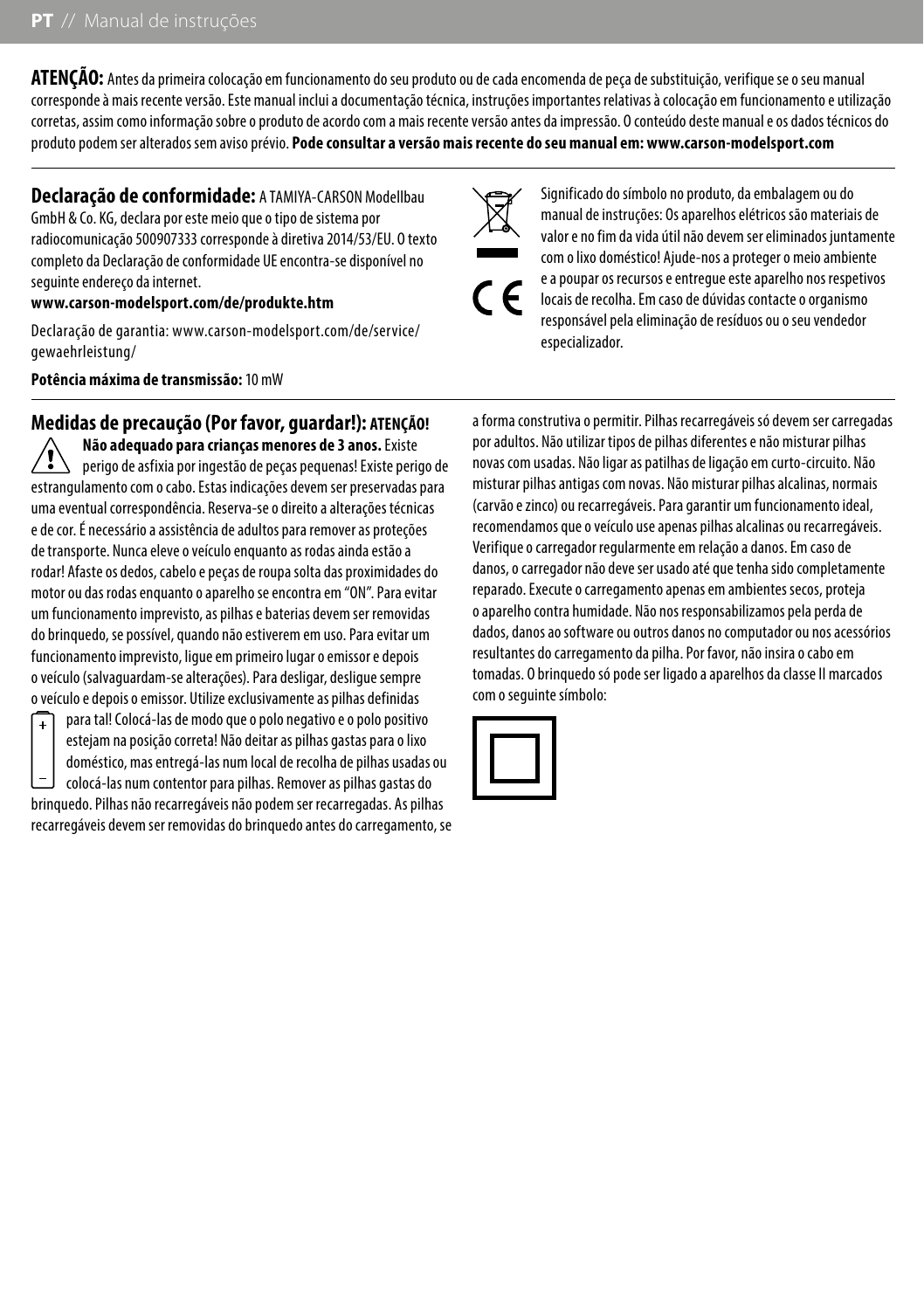**UWAGA:** Przed pierwszym uruchomieniem produktu oraz przed każdym zamówieniem części zamiennej należy sprawdzić, czy posiadany podręcznik obsługi jest aktualny. Niniejszy podręcznik zawiera załączniki techniczne, istotne instrukcje dotyczące poprawnego uruchomienia i korzystania oraz informacje o produkcie aktualne w chwili złożenia do druku. Treść niniejszego podręcznika oraz dane techniczne produktu mogą zostać zmienione bez wcześniejszego powiadomienia. **Podręcznik w aktualnej wersji można znaleźć na stronie: www.carson-modelsport.com**

**Deklaracja zgodności:** TAMIYA-CARSON Modellbau GmbH & Co. KG oświadcza niniejszym, że urządzenie radiowe typu 500907333 spełnia wymogi dyrektywy 2014/53/UE. Pełny tekst deklaracji zgodności UE jest dostępny na następującej stronie internetowej.

#### **www.carson-modelsport.com/de/produkte.htm**

Oświadczenie dot. gwarancji: www.carson-modelsport.com/de/service/ gewaehrleistung/

**Maksymalna moc transmisji:** 10 mW

## **Środki ostrożności (należy zachować!): UWAGA! Nie**

**nadaje się dla dzieci poniżej trzeciego roku życia.** Ryzyko uduszenia się ze względu na drobne części, które mogą być połknięte! Ryzyko uduszenia się przez zaciśnięcie się kabla. Należy zachować niniejsze wskazówki do ewentualnej korespondencji. Zastrzega się prawo wprowadzania zmian kolorystycznych i technicznych. Pomoc osoby dorosłej jest niezbędna do usunięcia zabezpieczeń transportowych. Nigdy nie należy unosić pojazdu, gdy koła się jeszcze obracają. Nie zbliżać palców, włosów i luźnej odzieży do silnika oraz kół, gdy włącznik pojazdu znajduje się w pozycji "ON". Aby nie dopuścić do niezamierzonego uruchomienia pojazdu, należy - jeśli to możliwe - wyjąć z zabawki baterie i akumulatory, gdy nie jest ona używana. Należy najpierw włączać nadajnik a następnie pojazd, aby nie dopuścić do niezamierzonego uruchomienia (zastrzega się prawo wprowadzania zmian). Przy wyłączaniu zawsze wyłączyć najpierw pojazd i później nadajnik. Należy stosować wyłącznie baterie przeznaczone dla

przeznaczone do ponownego ładowania nie mogą być ładowane. Baterie



Znaczenie symbolu na produkcie, opakowaniu lub instrukcji obsługi: Urządzenia elektryczne są materiałami do odzysku i po ich zużyciu nie mogą być wyrzucane razem ze śmieciami domowymi. Pomóż chronić środowisko i zasoby oddając niniejsze urządzenie w odpowiednim punkcie zbiórki. Z pytaniami w tym zakresie należy zwracać się do organizacji zajmujących się utylizacją odpadów lub do specjalistycznego sklepu.

przeznaczone do ładowania należy przed ładowaniem wyjąć z pojazdu, jeśli pozwala na to konstrukcja. Baterie przeznaczone do ładowania mogą być ładowane tylko przez osoby dorosłe. Nie stosować jednocześnie różnych typów baterii i nie używać z jednym zestawie baterii nowych i zużytych. Nie zwierać mostków łączących. Nie mieszać baterii nowych i używanych. Nie mieszać baterii alkalicznych, standardowych (węglowo-cynkowych) i przeznaczonych do ładowania. W celu zapewnienia optymalnego działania zalecamy stosowanie w pojeździe tylko baterii alkalicznych lub akumulatorków. Regularnie kontrolować ładowarkę pod kątem uszkodzeń. W przypadku uszkodzenia ładowarki nie można używać do czasu jej całkowitej naprawy. Ładowanie baterii może odbywać się wyłącznie w suchych pomieszczeniach, chronić urządzenie przed zamoczeniem. Nie odpowiadamy za utratę danych, uszkodzenia oprogramowania i inne szkody komputera lub wyposażenia powstałe wskutek ładowania baterii. Nie wkładać żadnych kabli do gniazd. Zabawka może współpracować wyłącznie z urządzeniami klasy II opatrzonymi następującym symbolem:

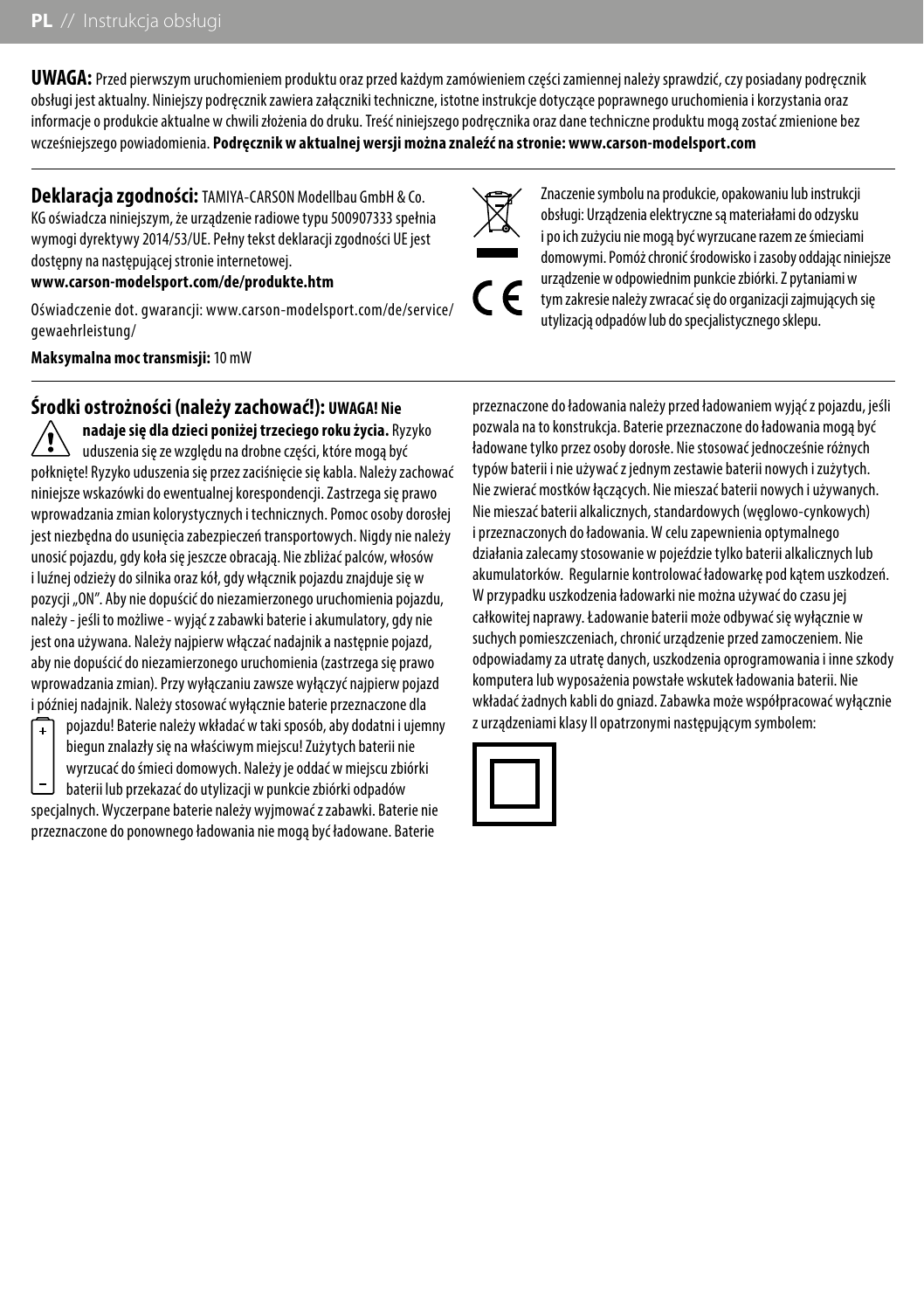**POZOR:** Před prvním použitím vašeho výrobku nebo před každým objednáním náhradního dílu zkontrolujte, zda je vaše příručka aktuální. Tato příručka obsahuje technické přílohy, důležité pokyny pro správné uvedení do provozu a použití a rovněž i informace o výrobku podle aktuálního stavu před tiskem. Obsah této příručky a technické údaje se mohou bez předchozího upozornění změnit. **Nejnovější verzi příručky naleznete na: www.carson-modelsport.com**

**Prohlášení o shodě:** Společnost TAMIYA-CARSON Modellbau GmbH & Co. KG tímto prohlašuje, že typ rádiového zařízení 500907333 splňuje směrnici 2014/53/EU. Úplné znění EU prohlášení o shodě je k dispozici na následující internetové adrese.

#### **www.carson-modelsport.com/de/produkte.htm**

Záruka: www.carson-modelsport.com/de/service/gewaehrleistung/

**Maximální přenosový výkon:** 10 mW



Význam symbolu na výrobku, obalu nebo návodu k použití: Elektrické spotřebiče jsou cennými materiály a po ukončení své životnosti nepatří do domovního odpadu! Pomozte nám chránit životní prostředí a šetřit zdroje a vraťte toto zařízení do příslušných sběrných míst. Vaše případné dotazy zodpoví společnost zabývající se likvidací odpadů nebo váš prodejce.

### **Bezpečnostní opatření (prosím uschovejte!): POZOR!**

**Nevhodné pro děti mladší 3 let.** Hrozí nebezpečí udušení z důvodu možnosti spolknutí malých částí. Hrozí nebezpečí uškrcení kabelem. Uschovejte prosím tyto pokyny pro případnou korespondenci. Změny barvy a technického provedení zůstávají vyhrazené. Pro odstranění přepravních aretací je zapotřebí pomoci dospělých. Auto nikdy nezvedejte, dokud se ještě otáčejí kola. Nepřibližujte se prsty, vlasy a volným oblečením k motoru nebo ke kolům, pokud je přístroj zapnutý na "ON". Pokud se hračka nepoužívá, je nutno z ní vyjmout baterie a dobíjecí baterie, aby nedošlo k nenadálému spuštění. Nejprve se musí zapnout vysílač a poté auto, aby se zabránilo nenadálému spuštění (změny vyhrazeny). Při vypínání vypněte vždy auto a poté vysílač. Používejte

výhradně k tomu určené baterie! Baterie vkládejte tak, aby byly pozitivní a negativní póly na správném místě. Nevyhazujte použité baterie do domovního odpadu, ale odevzdejte je do místa zpětného odběru nebo sběrného dvoru pro nebezpečný odpad. Prázdné baterie vyjměte z hračky. Nedobíjecí baterie se nesmí nabíjet. Pokud to tvar dovolí, vyjměte dobíjecí baterie před nabíjením z hračky. Dobíjecí

baterie smí nabíjet pouze dospělé osoby. Nepoužívejte různé typy baterií a nepoužívejte současně nové a použité baterie. Nezkratujte spojovací můstky. Nekombinujte nové a staré baterie. Nekombinujte alkalické, standardní (zinko-uhlíkové) a dobíjecí baterie. Pro dosažení optimální funkce doporučujeme pro auto používat pouze alkalické baterie nebo dobíjecí baterie. Pravidelně kontrolujte, zda není nabíječka poškozena. V případě poškození se nabíječka nesmí používat, dokud nebude zcela opravena. Nabíjení provádějte v suchých místnostech, přístroj chraňte před vlhkostí. Nejsme zodpovědní za ztrátu dat, poškození softwaru nebo jiná poškození počítače nebo příslušenství vyplývající z nabíjení baterie. Nezasunujte prosím žádné kabely do zásuvek. Hračka se smí spojovat pouze s přístroji třídy II, které mají následující symbol:

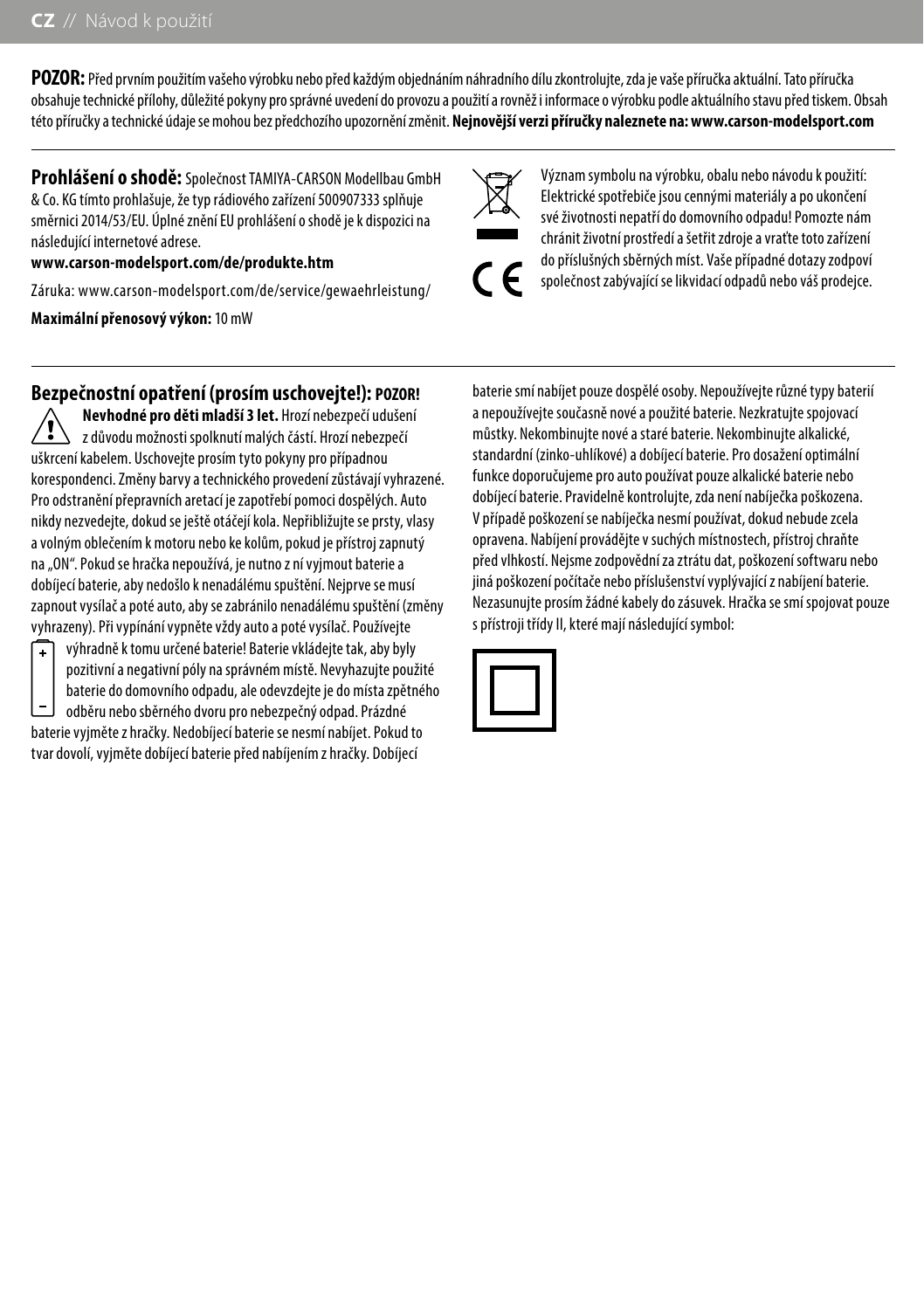**FIGYELEM:** Kérjük, a termék első üzembe helyezése vagy alkatrészrendelés előtt ellenőrizze, hogy a kézikönyv a jelenleg aktuális állapotnak megfelel-e. Jelen kézikönyv tartalmazza a műszaki mellékleteket, a helyes üzembe helyezéshez és használathoz szükséges utasításokat valamint a nyomtatás időpontjában aktuális termékinformációkat. A kézikönyv tartalma és a termék műszaki adatai előzetes bejelentés nélkül is megváltoztathatók. A jelenleg aktuális állapotot a **www.carson-modelsport.com oldalon találja.**

**Megfelelőségi nyilatkozat:** A TAMIYA-CARSON Modellbau GmbH & Co. KG ezennel nyilatkozza, hogy az 500907333 számú rádió-berendezés típusa a 2014/53/EK irányvonalnak megfelel. Az EK Megfelelőségi nyilatkozat teljes szövege az alábbi internet címen érhető el:

**www.carson-modelsport.com/de/produkte.htm**

Garancianyilatkozat: www.carson-modelsport.com/de/service/ gewaehrleistung/

**Legnagyobb adóteljesítmény:** 10 mW

**Biztonsági intézkedések (Kérjük megőrizni!):** 

**FIGYELEM! 3 évnél fiatalabb gyermekek számára nem alkalmas. Fulladásveszély áll fenn az esetlegesen lenyelhető apró alkatrészek miatt.** A kábel által fulladásveszély áll fenn. Kérjük, ezeket a figyelmeztetéseket jegyezze meg egy esetleges kapcsolatba lépés esetére. Színváltozások és műszaki változtatások jogát fenntartjuk. A szállítási biztosítók eltávolítása felnőtt segítségét igényli. Soha ne emelje fel a járművet, amíg annak kerekei forognak! Ujjait, haját és bő ruházatot tartsa távol a motortól és a kerekektől, ha a készülék "BE" állapotban van. A nem kívánt üzemelés elkerülése érdekében az elemeket és akkukat használaton kívül helyezéskor lehetőleg el kell távolítani a játékszerből. Legelőször az adót majd a járművet kapcsolja be, a nem kívánt üzemelés elkerülése érdekében. (Változtatás joga fenntartva). Kikapcsoláskor először a járművet, majd az adót kell kikapcsolni. Kizárólag az előírt, megfelelő elemeket használja! Győződjön meg arról, hogy a pozitív és negatív pólusok a megfelelő helyen legyenek! A használt elemeket ne dobja a háztartási hulladékba, hanem vigye a gyűjtőhelyre, vagy ártalmatlanítsa veszélyes hulladéktároló helyen. A lemerült elemeket távolítsa el a játékszerből. A nem újratölthető elemeket ne próbálja meg újratölteni. Az újratölthető akkumulátorokat, amennyiben formájuk ezt megengedi, újratöltés előtt ki kell venni a játékszerből. Az újratölthető

A terméken, a csomagoláson és a használati útmutatóban alkalmazott szimbólumok jelentése: Az elektromos készülékek értékes anyagok, és használatuk végén nem kerülhetnek a háztartási hulladékba. Kérjük segítsen bennünket a környezetvédelemben és az erőforrások megőrzésében, és adja le a készülékét a megfelelő gyűjtőhelyen. Ezzel kapcsolatos kérdésével a hulladékszállításért felelős szervezethez vagy egy szakkereskedéshez fordulhat.

akkumulátorokat kizárólag felnőtt töltse fel. Ne használjon különböző típusú elemeket, és ne használjon vegyesen használt és új elemeket. Az összekötő kapcsokat ne zárja rövidre. Ne használjon vegyesen új és használt elemeket. Ne használjon vegyesen alkáli, hagyományos (szén-cink) és újratölthető elemeket és akkumulátorokat. Az optimális működés érdekében javasoljuk, hogy a járműhöz kizárólag alkáli elemeket vagy újratölthető akkumulátorokat használjon. A töltőkészüléket sérülésmentes állapotát rendszeresen ellenőrizze. Sérülés vagy meghibásodás esetén a töltőkészüléket a teljes javítás elvégzéséig nem szabad használni. A feltöltést száraz helyen végezze, a készüléket nedvességtől óvni kell. Adatvesztésért, a szoftver meghibásodásáért vagy más károkért a computeren vagy alkatrészeken, melyek az elemek töltésévek kapcsolatosak, nem vállalunk felelősséget. Kérjük, a dugaszoló doboz csatlakozójába ne dugjon kábelt. A játékot kizárólag olyan II. osztályú készülékekhez szabad csatlakoztatni, melyeken az alábbi szimbólum látható:

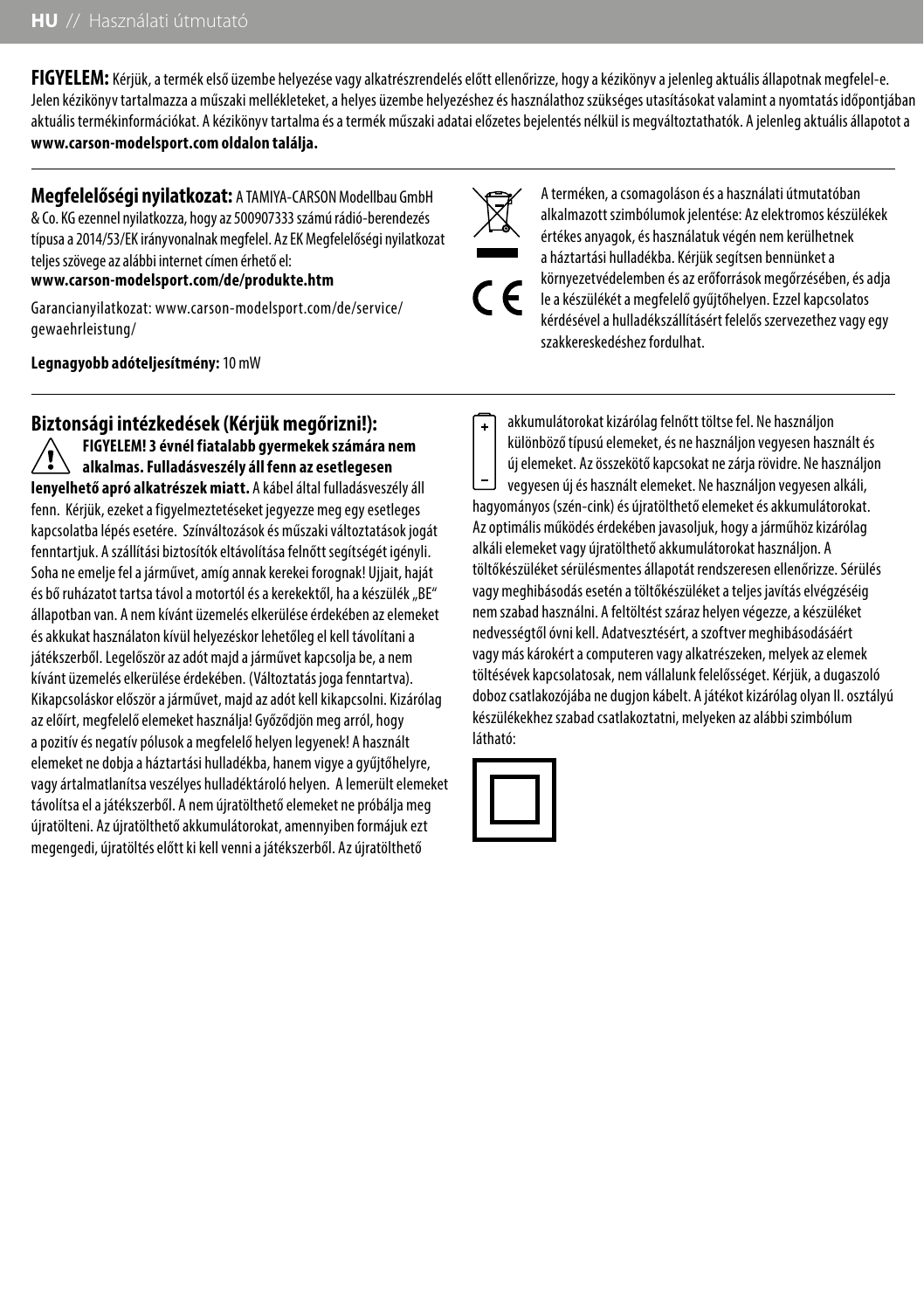**Pozor** Pred prvo uporabo vašega izdelka ali naročilom nadomestnega dela preverite ali je vaš priročnik posodobljen. Ta priročnik vsebuje tehnične priloge, pomembna navodila za pravilni zagon in uporabo ter informacije o izdelku v skladu s sedanjim stanjem, saj je bil posodobljen tik pred tiskom. Vsebina tega priročnika in tehnični podatki izdelka se lahko spremenijo brez predhodnega obvestila. **Posodobljen priročnik je na voljo na: www.carson-modelsport.com.**

**Izjava o skladnosti:** Podjetje TAMIYA-CARSON Modellbau GmbH & Co. KG izjavlja, da je radijska oprema tip 500907333 skladna z Direktivo 2014/53/EU. Celotno besedilo izjave o skladnosti EU je na voljo na strani: **www.carson-modelsport.com/de/produkte.htm**

Garancijska izjava: www.carson-modelsport.com/de/service/ gewaehrleistung/

**Največja oddajna moč:** 10 mW

## **Previdnostni ukrepi (shranite ta navodila!):**

**POZOR! Ni primerno za otroke, mlajše od 3 let.** Vsebuje majhne delce, ki bi jih otroci lahko pogoltnili. Nevarnost zadušitve! Nevarnost davljenja zaradi kabla. Shranite ta navodila za morebitno prihodnjo uporabo in korespondenco. Pridružujemo si pravico do sprememb tehničnih specifikacij in barv. Za odstranitev transportnih varoval je potrebna pomoč odrasle osebe. Med vrtenjem koles je prepovedano dvigniti vozilo. Motorju ali kolesom ne približujte prstov, las in ohlapnih oblačil, zlasti ko je stikalo izdelka na položaju "ON". V izogib nezaželenega zagona je treba ob neuporabi igrače odstraniti baterije in akumulatorje, če le mogoče. Najprej je treba vklopiti oddajnik in nato vozilo, s čimer se izognete nezaželenemu zagonu (pridržujemo si pravico do sprememb).

Tudi pri postopku izklopa je treba ugasniti najprej vozilo in nato oddajnik. Uporabljajte samo temu namenjene baterije! Pri namestitvi baterij je treba paziti na njihovo pravilno polarnost. Ne odlagajte

baterij med gospodinjskimi odpadki, temveč jih odvrzite v zbiralnik ali v odlagališče nevarnih odpadkov. Iz igrače odstranite prazne baterije. Baterij, ki jih ni mogoče znova napolniti, je prepovedano polniti. Baterije,

Pomen simbolov, ki so nameščeni na izdelku, embalaži ali se nahajajo v navodilih za uporabo: električni aparati so izdelani iz dragocenih materialov in jih po zaključeni življenjski dobi ne odvrzite med gospodinjske odpadke. Pomagajte nam varovati okolje in varčevati z viri tako, da odsluženi izdelek dostavite pooblaščenim zbiralcem. Na morebitna vprašanja o odlaganju odpadkov vam bodo odgovorile pooblaščene organizacije ali vaš prodajalec.

ki jih je mogoče znova napolniti, najprej odstranite iz igrače in šele nato jih napolnite. Baterije, ki jih je mogoče znova napolniti, lahko polnijo le odrasle osebe. Ne uporabljajte različnih vrst baterij in ne vstavljajte novih baterij skupaj s starimi. Ne spojite kratko priključne letvice Ne mešajte novih in starih baterij. Ne mešajte alkalnih, navadnih (cink-ogljik) in polnljivih baterij. Za zagotavljanje optimalnega delovanja vam priporočamo, da za vozilo uporabljate samo alkalne ali polnljive baterije. Redno preverite neokrnjenost polnilnika. Okvarjeni polnilnik se lahko znova uporablja šele po dokončnem popravilu. Polnjenje je dovoljeno le v suhem prostoru, aparat zaščitite pred vlago. Ne prevzemamo odgovornosti za izgubo podatkov, škodo na programski opremi ali druge okvare računalnika ali dodatkov, ki bi nastali zaradi polnjenja baterij. Prepovedano je vtakniti kabel v konektor. Igračo lahko povežete samo na aparate razreda II, ki so označeni z nasledniim simbolom:



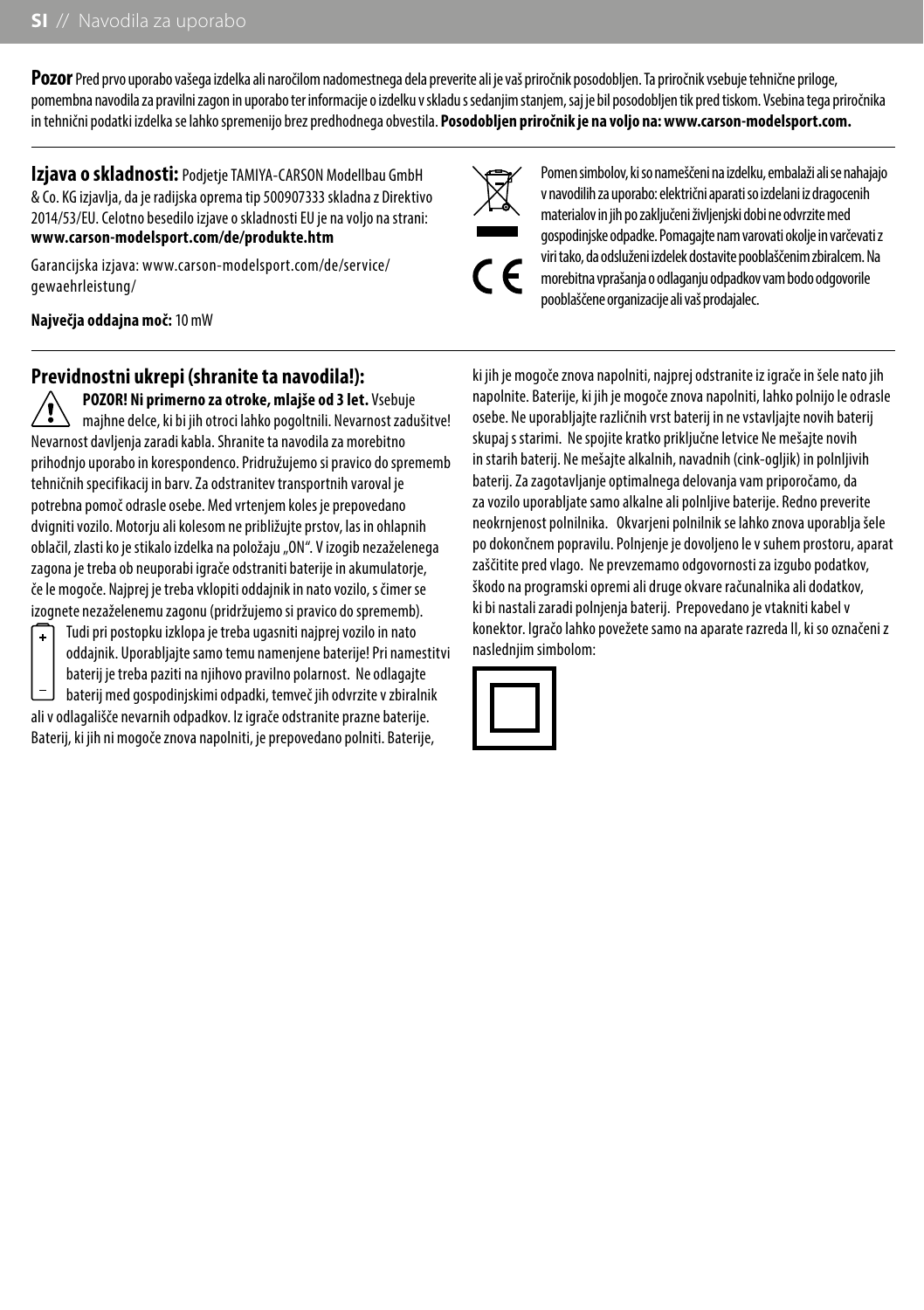**HUOMIO:** Tarkasta ennen tuotteesi ensimmäistä käyttöönottoa tai ennen jokaista varaosatilausta, että käsikirjasi on uusimmalla tasolla. Tämä käsikirja sisältää tekniset liitteet, tärkeitä ohjeita oikeaan käyttöönottoon ja käyttöön sekä tuotetietoja painatusta edeltävän uusimman tason mukaisesti. Tämän käsikirjan sisältöä ja tuotteen teknisiä tietoja voidaan muuttaa siitä etukäteen ilmoittamatta. **Käsikirjasi ajankohtaisimman tilan löydät osoitteesta: www.carson-modelsport.com**

**Vaatimustenmukaisuusvakuutus** Täten TAMIYA-CARSON Modellbau GmbH & Co. KG vakuuttaa, että radiolaitteistotyyppi 500907333 vastaa direktiiviä 2014/53/EU. Täydellinen EU-vaatimustenmukaisuusvakuutuksen teksti on saatavana seuraavasta Internet-osoitteest: **www.carson-modelsport.com/de/produkte.htm**

Takuutodistus: www.carson-modelsport.com/de/service/ gewaehrleistung/

**Maksimaalinen lähetysteho:** 10 mW

## **Varotoimet (Ole hyvä ja säilytä!): HUOMIO! Ei sovellu**

**alle 3-vuotiaille lapsille.** On olemassa pienten osien aiheuttama tukehtumisvaara! On olemassa johdon aiheuttama kuristumisvaara. Säilytä nämä ohjeet mahdollista viestintää varten. Pidätämme oikeuden värillisiin ja teknisiin muutoksiin. Aikuisen apu on tarpeen kuljetusvarmistusten poistamiseksi. Älä koskaan nosta ajoneuvoa ylös, jos sen pyörät pyörivät vielä. Älä saata sormia, hiuksia tai löysää vaatetusta moottorin tai pyörien läheisyyteen laitteen ollessa kytkettynä "ON"-asentoon (PÄÄLLE). Odottamattoman toiminnan välttämiseksi on paristot ja akut otettava mahdollisuuksien mukaan leikkikalusta, kun sitä ei käytetä. Ensiksi on kytkettävä päälle lähetin ja sitten ajoneuvo, jotta odottamaton toiminta vältettäisiin (muutokset mahdollisia). Sammutettaessa kytke ensin ajoneuvo ja sitten lähetin pois päältä. Käytä

ainoastaan siihen määriteltyjä paristoja! Aseta ne paikoilleen  $\ddot{\phantom{1}}$ niin, että plus- ja miinusnavat ovat oikeissa kohdissa! Älä heitä käytettyjä paristoja kotitalousjätteisiin, vaan vie ne keräyspisteeseen tai toimita ne ongelmajätteiden keräyspaikkaan. Poista tyhjät paristot leikkikalusta. Muita kuin uudelleen ladattavia paristoja ei saa ladata. Uudelleen ladattavat paristot on poistettava leikkikalusta ennen

Tuotteessa, pakkauksessa tai käyttöohjeessa olevan symbolin merkitys Sähkölaitteet ovat hyötyjätteitä, eivätkä ne kuulu kotitalousjätteiden sekaan niiden käyttöiän päätyttyä! Auta meitä suojaamaan ympäristöä ja raaka-aineita ja palauta tämä laite vastaaviin palautuspisteisiin. Tätä koskeviin kysymyksiin vastaa jätehuollosta vastaava organisaatio tai alan liike.

lataamista, jos rakenne sen sallii. Ainoastaan aikuiset saavat ladata ladattavia paristoja. Älä käytä erityyppisiä paristoja, äläkä käytä uusia ja käytettyjä paristoja samanaikaisesti. Älä oikosulje liitossiltoja. Älä käytä uusia ja vanhoja paristoja sekaisin. Älä käytä alkali-, vakio- (hiilisinkki) ja uudelleenladattavia paristoja sekaisin. Optimaalisen toiminnon takaamiseksi suosittelemme käyttämään ajoneuvossa vain alkaliparistoja tai ladattavia akkuja. Tarkasta latauslaite säännöllisesti vaurioiden varalta. Jos havaitaan vaurioita, latauslaitetta ei saa enää käyttää, ennen kuin se on korjattu täysin. Suorita lataus ainoastaan kuivissa tiloissa, suojaa laitetta kosteudelta. Emme vastaa tietohäviöistä, ohjelmistolle aiheutuneista vahingoista tai muista tietokoneelle tai tarvikkeille aiheutuneista vahingoista, joiden syynä on pariston lataaminen. Älä liitä johtoa pistorasialiitäntöihin. Leikkikalun saa liittää vain luokan II laitteisiin, jotka on merkitty seuraavalla symbolilla:



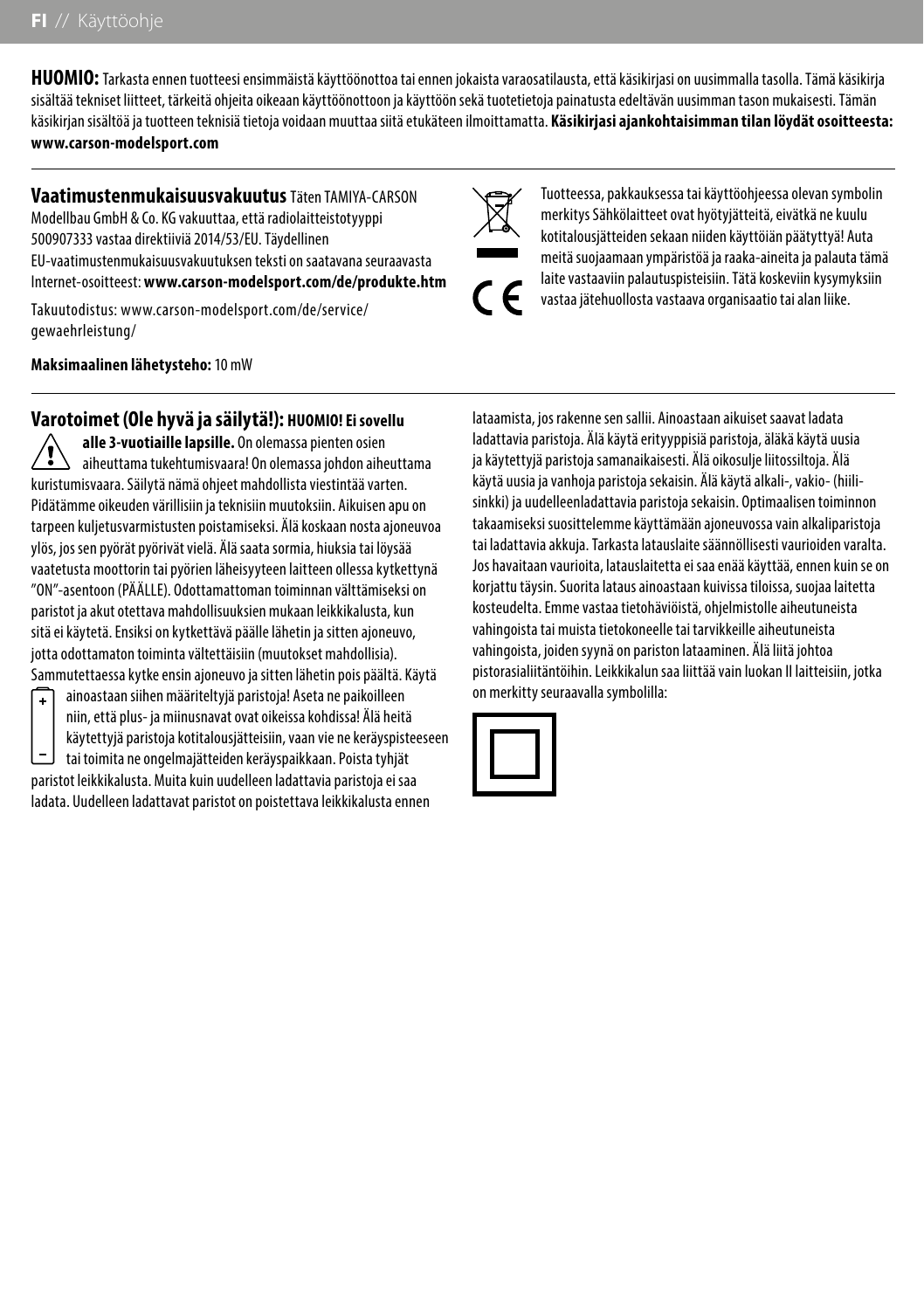**OBS:** Kontrollera om din handbok är uppdaterad och aktuell innan produkten används första gången eller före varje reservdelsbeställning. Den här handboken innehåller de tekniska bilagorna, viktiga beskrivningar för korrekt idrifttagning och användning samt produktinformation som motsvarar den aktuella nivån före tryckning. Innehållet i den här handboken och produktens tekniska uppgifter kan ändras utan föregående information. **Du hittar din handbok med aktuellt innehåll på: www.carson-modelsport.com**

**Försäkran om överensstämmelse:** Härmed intygar TAMIYA-CARSON Modellbau GmbH & Co. KG att radioutrustningsmodellen 500907333 uppfyller direktivet 2014/53/EU. Den fullständiga texten i EU-försäkran om överensstämmelse finns på följande Internet-adress. **www.carson-modelsport.com/de/produkte.htm**

Garantiförklaring: www.carson-modelsport.com/de/service/ gewaehrleistung/

**Maximal sändningseffekt:** 10 mW

## **Försiktighetsåtgärder (vänligen spara!):**

**OBS! Inte lämpligt för barn under 3 år.** Det föreligger kvävningsrisk på grund av smådelar som kan sväljas! Kabeln gör att det föreligger strypningsrisk. Spara denna information för en eventuell korrespondens. Färgändringar och tekniska ändringar förbehålles. Det behövs hjälp av vuxna för att ta bort transportsäkringarna. Lyft aldrig upp fordonet så länge hjulen fortfarande snurrar. Ha inte fingrar, hår och lösa kläder för nära motorn eller hjulen när produkten står på "ON". För att undvika oavsiktlig igångsättning måste batterierna och ackumulatorerna, om möjligt, tas ut ur leksaken när den inte används. För att undvika oavsiktlig igångsättning måste sändaren startas först och sedan fordonet (ändringar förbehålles). Vid avstängningen ska alltid fordonet och sedan



sändaren stängas av. Använd endast batterierna som är avsedda för detta! Lägg in dem så att de positiva och negativa polerna hamnar på rätt ställe! Kasta inte förbrukade batterier i hushållssoporna utan lämna dem till ett insamlingsställe eller kassera dem hos en återvinningsstation för miljöfarligt avfall. Ta ut tomma batterier ur leksaken. Batterier som inte är uppladdningsbara får inte laddas. Uppladdningsbara batterier ska tas ut ur leksaken före laddning, om

Symbolen på produkten, förpackningen eller i bruksanvisningen har följande betydelse: Elektriska produkter är återvinningsbart avfallsmaterial och ska inte kastas i hushållssoporna i slutet av sin brukstid! Hjälp oss att skydda miljön och spara resurser och lämna den här produkten till motsvarande insamlingsställen. Frågor om detta besvaras av organisationen som ansvarar för avfallshantering eller av din återförsäljare.

konstruktionen tillåter detta. Uppladdningsbara batterier får bara laddas av vuxna. Använd inte olika sorters batterier och sätt inte in nya och använda batterier samtidigt. Kortslut inte anslutningsklämmorna. Blanda inte nya och gamla batterier. Blanda inte alkaliska-, standard- (kol-zink) och uppladdningsbara batterier. För att säkerställa en optimal funktion rekommenderar vi att endast alkaliska batterier eller uppladdningsbara ackumulatorer används till fordonet. Kontrollera regelbundet om det finns skador på laddaren. Om det finns en skada får laddaren inte användas innan den reparerats helt. Ladda bara inomhus. Skydda produkten mot väta. Vi ansvarar inte för dataförlust, skador på programvaran eller andra skador på datorn eller på tillbehör som har uppstått genom laddning av batteriet. Stick inte in kablar i stickuttagsanslutningarna. Leksaken får bara anslutas till produkter i klass II som är försedda med den följande symbolen:

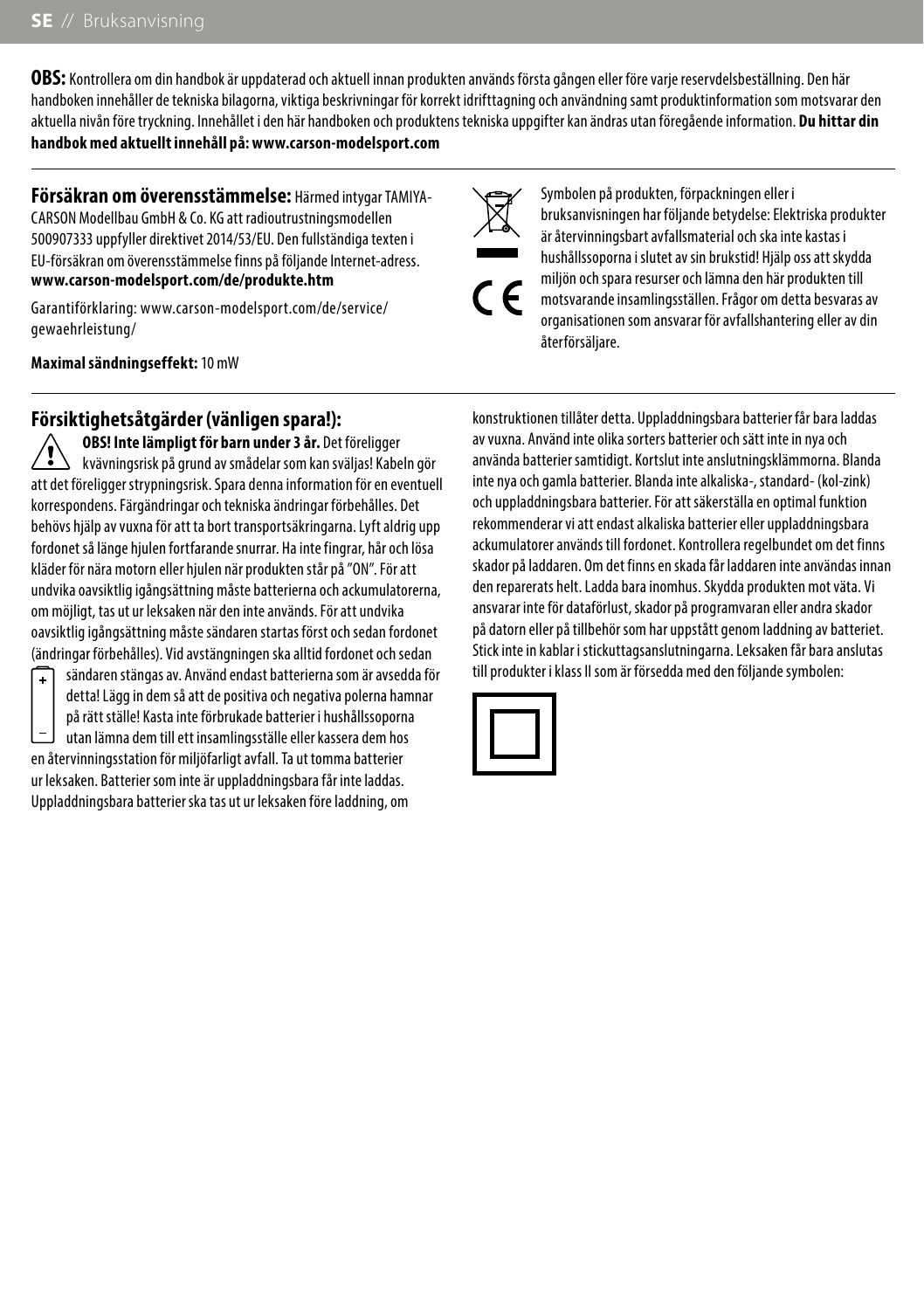**ADVARSEL!** Kontroller at bruksanvisningen er oppdatert før du tar produktet i bruk første gang og når du bestiller reservedeler. Denne bruksanvisningen inneholder teknisk informasjon, viktige anvisninger om riktig igangsetting og bruk samt oppdaterte opplysninger om produktet på tidspunktet da håndboken gikk i trykken. Innholdet i håndboken og de tekniske dataene for produktet kan endres uten forutgående varsel. **Den nyeste versjonen av håndboken finner du på: www.carson-modelsport.com**

**Samsvarserklæring:** Med dette erklærer TAMIYA-CARSON Modellbau GmbH & Co. KG, at trådløsanlegget 500907333 oppfyller kravene i direktiv 2014/53/EU. Den fullstendige EU-samsvarserklæringen finnes på følgende internettadresse. **www.carson-modelsport.com/de/produkte.htm**

Garantierklæring: www.carson-modelsport.com/de/service/ gewaehrleistung/

**Maksimal signalstyrke** 10 mW

## **Forsiktighetsregler (skal oppbevares!)**

**ADVARSEL! Ikke egnet for barn under 3 år.** Kvelningsfare p.g.a. små deler som kan svelges! Ledningen innebærer kvelningsfare. Vennligst ta vare på disse anvisningene for eventuell senere kontakt. Det tas forbehold om endringer i farge og teknisk utføring. En voksen må hjelpe til for å fjerne transportsikringen. Kjøretøyet må aldri løftes opp mens hjulene fremdeles dreier seg. Hold fingre, hår, og løse klær borte fra motor og hjul så lenge bryteren står på "ON". For å unngå utilsiktet oppstart, skal batteriene hvis mulig tas ut av leken når den ikke er i bruk. Utilsiktet oppstart unngås ved at senderen kobles inn før kjøretøyet (med forbehold om endringer). Når leken slutter, kobles først kjøretøyet ut, deretter senderen. Bruk alltid



riktig type batterier! Legg inn batteriene med polene i riktig retning! Tomme batterier skal ikke kastes som restavfall, men tas med til en miljøstasjon eller et spesialmottak. Ta tomme batterier ut av leken. Forsøk aldri å lade opp ikke-oppladbare batterier. Oppladbare

batterier tas ut av leken før lading, hvis det er mulig. Oppladbare batterier skal bare lades opp av en voksen. Bland ikke forskjellige typer batterier og sett ikke inn nye og brukte batterier samtidig. Ikke kortslutt kontaktene. Bland ikke nye og gamle batterier. Bland ikke alkaline, standard- (kull-sink) og oppladbare batterier. For best mulig funksjon anbefaler vi bare å bruke alkaline batterier eller oppladbare batterier i kjøretøyet. Laderen skal kontrolleres regelmessig for skader. Hvis den er skadet, skal laderen ikke brukes før den er reparert. Opplading skal bare i skje i tørre rom; apparatet må beskyttes mot fuktighet. Vi påtar oss ikke ansvar for tap av data, skader på programvare eller andre skader på computer eller tilbehør som oppstår i sammenheng med lading av batterier. Stikk ikke ledninger inn i kontaktene. Leken skal bare forbindes med apparater i klasse II, som er merket med disse symbolene:



Betydningen av symbolet på produktet, forpakningen eller i bruksanvisningen: Elektroniske apparater inneholder verdifulle stoffer og skal ikke kastes som restavfall når de utrangeres! Bidra til å verne om miljøet og ta vare på ressursene ved å levere apparatet inn på et offentlig mottak. Spørsmål om dette besvares av den som er ansvarlig for avfallsbehandling eller din forhandler.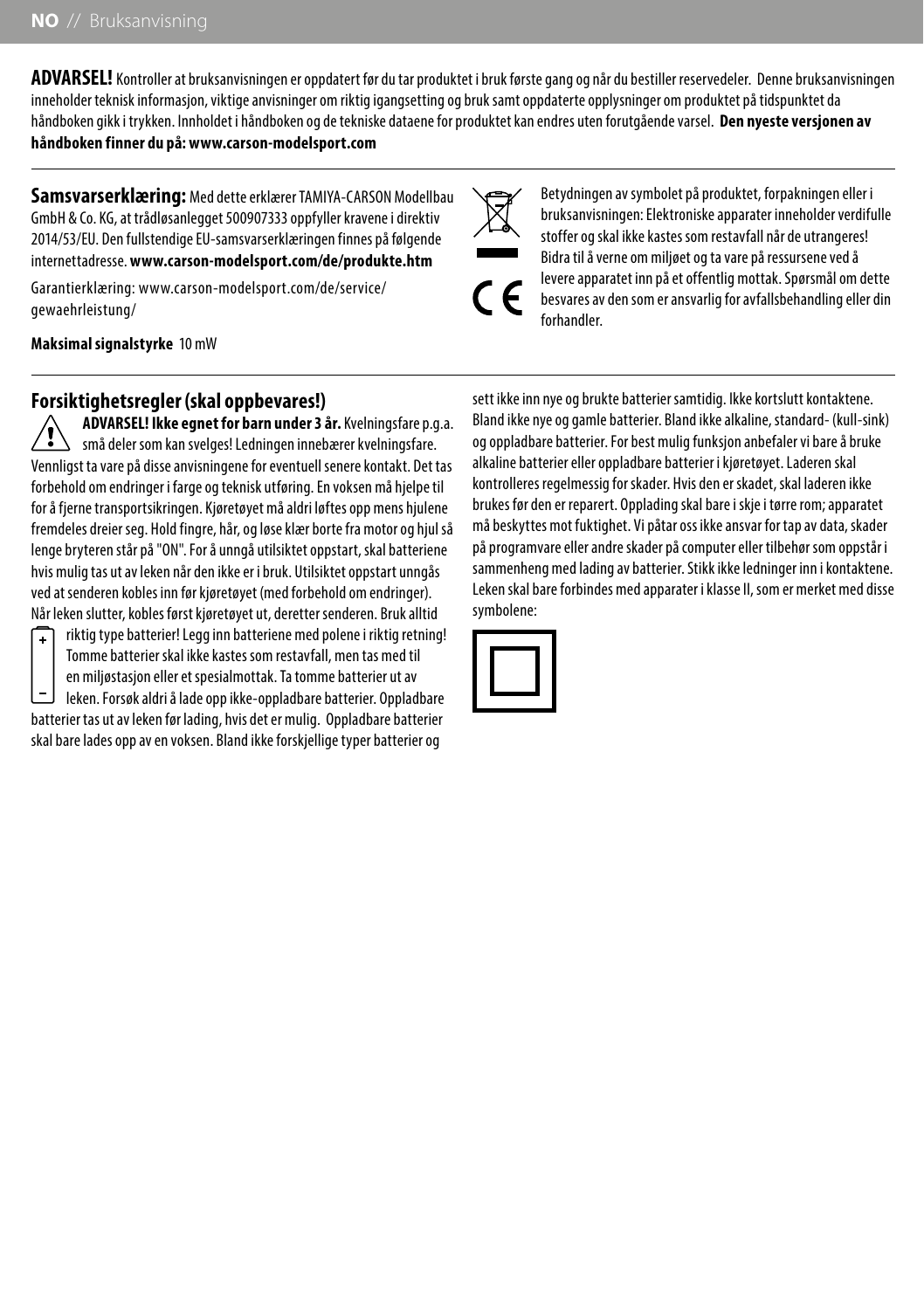**BEMÆRK:** Inden første ibrugtagning af dit produkt eller inden hver bestilling af reservedele skal det kontrolleres, om manualen er aktuelt. Denne manual indeholder de tekniske bilag, vigtige veiledninger til korrekt ibrugtagning og brug samt produktinformation i den aktuelle udgave inden trykning. Indholdet i denne manual og produktets tekniske data kan ændres uden forudgående varsel. **Din manuals aktuelle udgave findes under: www.carson-modesport.com.**

**Overensstemmelseserklæring** Hermed erklærer TAMIYA-CARSON Modellbau GmbH & Co. KG, at radioanlægtstype 500907333 overholder direktiv 2014/53/EU. Den fuldstændige tekst af EU-overensstemmelseserklæring er tilgængelig under følgende internetadresse. **www.carson-modelsport.com/de/produkte.htm**

Garantierklæring: www.carson-modelsport.com/de/service/ gewaehrleistung/

**Maks. sendeeffekt:** 10 mW

## **Sikkerhedsforanstaltninger (skal opbevares!):**

**BEMÆRK! Uegnet for børn under 3 år.** Der er kvælningsfare pga. smådele, der kan indtages! Der er fare for strangulering pga. kabler Opbevar denne vejledning for en evt. senere korrespondance. Farve- og tekniske ændringer forbeholdes. Der kræves hjælp af en voksen for at fjerne transportsikringer. Køretøjet må ikke løftes op, sålænge hjulene stadig drejer. Fingre, hår og løst siddende tøj må ikke komme i nærheden af motor eller hjulene, når apparatet står på "ON". For at forhindre uforudset drift, skal batterier og genopladelige batterier så vidt muligt fjernes fra legetøjet, når det ikke bruges. Først skal senderen og så modtageren tændes for at undgå en uforudset drift (ændringer forbeholdes). Når der slukkes, skal først køretøjet og så senderen slukkes.



Brug kun de dertil beregnede batterier! Ilæg dem således at de positive og negative poler er de rigtige steder. Brugte batterier må ikke bortskaffes med dagrenovationen, men skal afleveres på en genbrugsstation eller hos en autoriseret modtager af farligt affald.

Fjern tomme batterier fra legetøjet. Ikke-genopladelige batterier må ikke oplades. Genopladelige batterier skal fjernes fra legetøjet, når udgaven

Betydning af symbolet på produktet, emballagen eller brugsvejledningen: Elektriske apparater er værdifulde råstoffer og må ikke bortskaffes med dagrenovationen. Hjælp os med at beskytte miljøet og spare ressourcer ved at aflevere apparatet på en genbrugsstation. Eventuelle spørgsmål i den forbindelse besvares af din kommune eller din forhandler.

tillader dette. Genopladelige batterier må kun oplades af voksne. Der må ikke bruges forskellige typer batterier og ingen nye og brugte batterier samtidigt. Forbindelserne må ikke kortsluttes. Bland ikke nye og gamle batterier Bland ikke alkaline, standard- (kul-zink) og genopladelige batterier. For at sikre den bedst mulige funktion anbefaler vi kun at anvende alkaline batterier eller genopladelige batterier til køretøjet. Ladeadapteren skal regelmæssigt kontrolleres for skader. Ved en skade må ladeadapteren ikke benyttes før den her fuldstændigt repareret. Opladningen skal foregå i tørre rum, beskytte apparatet mod fugt. Vi hæfter ikke for datatab, skader på softwaren eller andre skader på computeren eller tilbehøret, som opstår ved opladning af batteriet. Sæt ingen kabler ind i stikdåsetilslutningen. Legetøjet må kun forbindes med apparater af klasse 2, som er forsynet med følgende symbol:

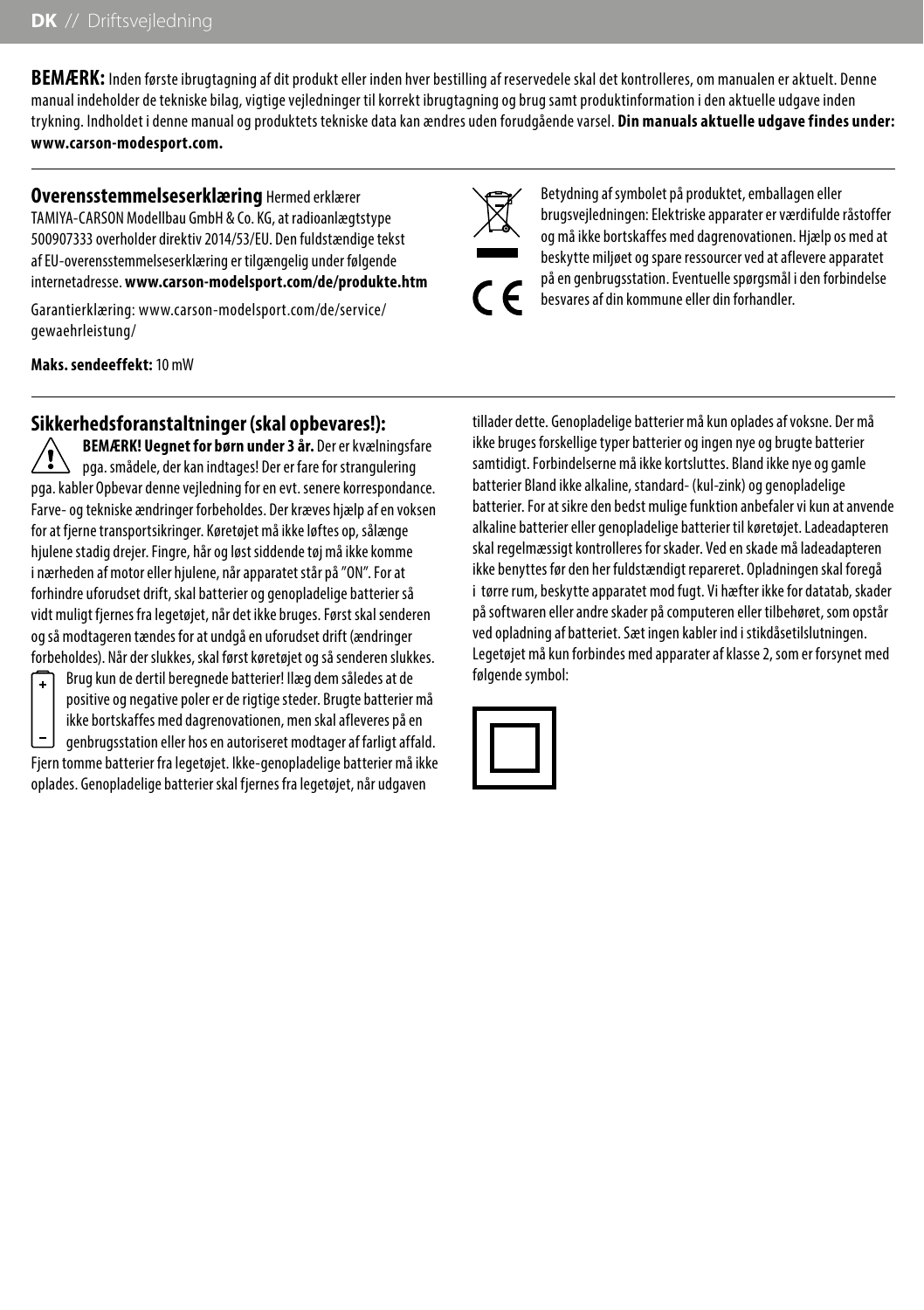

# NiMH-Akkus

- **DE** // Sicherheitsanweisungen
- **GB** // Safety Precautions
- **FR** // Avertissement de sécurité
- **IT** // Avvertenze di sicurezza
- **ES** // Indicaciones de seguridad
- **NL** // Handleiding & Veiligheidsaanwijzingen
- **PT** // Instruções de segurança
- **PL** // Uwagi dotyczące bezpieczeństwa
- **CZ** // Bezpečnostní pokyny
- **HU** // Biztonsági utasítások
- **SI** // Varnostni napotki
- **FI** // Turvallisuusmääräykset
- **SE** // Säkerhetsanvisningar
- **NO** // Sikkerhetsanvisninger
- **DK** // Sikkerhedsanvisninger

## **+49 3675 7333 343**

Service-Hotline for Germany: Mo - Do 8.00 - 16.00 Uhr // Fr 8.00 - 13.00 Uhr CARSON-Model Sport // Abt. Service // Mittlere Motsch 9 // D-96515 Sonneberg TAMIYA-CARSON Modellbau GmbH & Co. KG // Werkstraße 1 // D-90765 Fürth **www.carson-modelsport.de**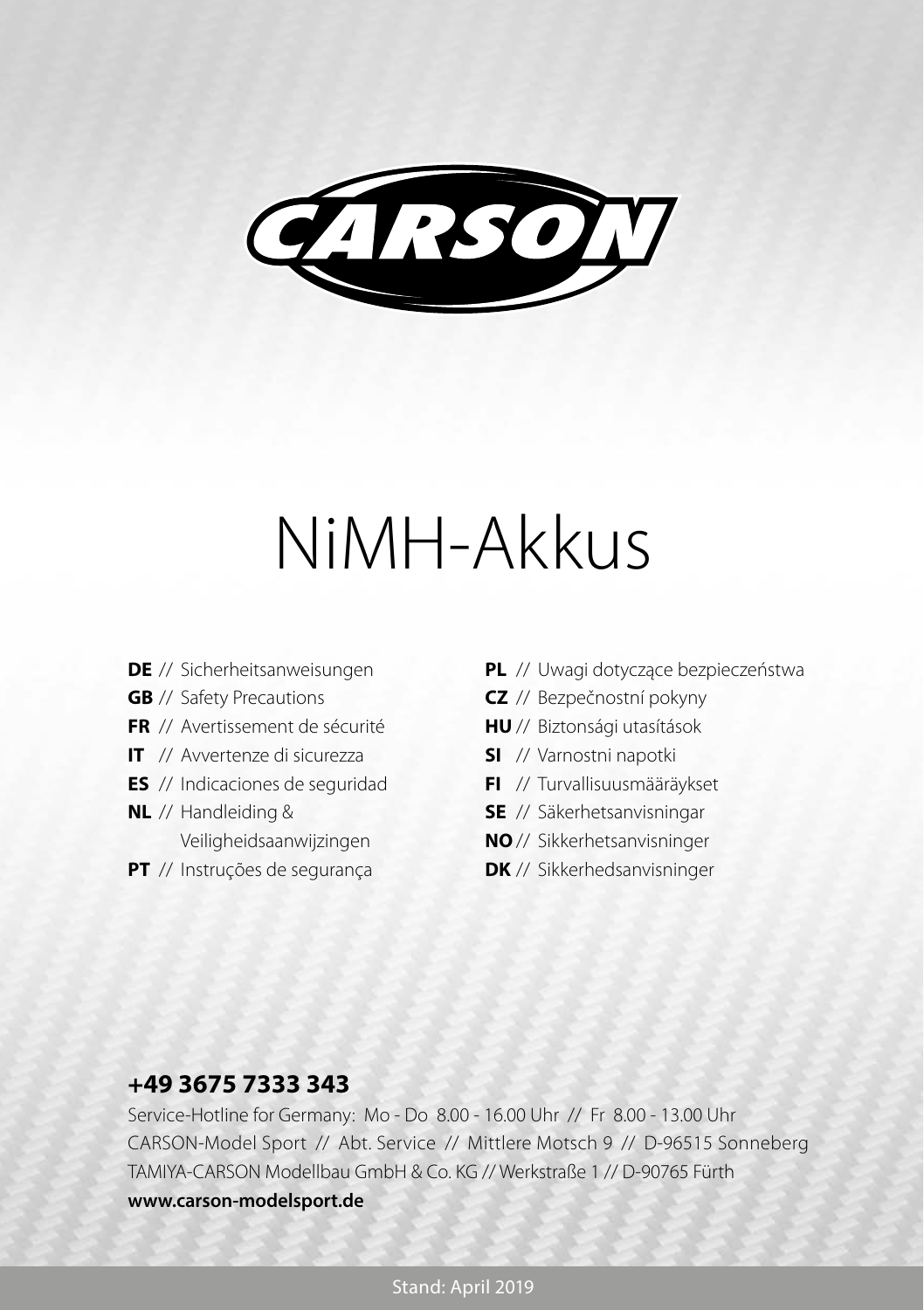## **Sicherheitsanweisungen Nickel-Metallhydrid (NiMH) Akkus:**

**1. Allgemeines:** Nickel-Metallhydrid (NiMH) Akkus sind Energiespeicher mit sehr hoher Energiedichte, von denen Gefahren ausgehen können. Aus diesem Grund bedürfen Sie besonders aufmerksamer Behandlung bei der Ladung, Entladung, Lagerung und Handhabung. Lesen Sie diese Anleitung besonders aufmerksam bevor Sie den Akku das erste Mal einsetzen. Beachten Sie unbedingt die aufgeführten Warn- und Verwendungshinweise. Fehlbehandlungen können zu Risiken wie Explosionen, Überhitzungen oder Feuer führen. Nichtbeachtung der Verwendungshinweise führt zu vorzeitigem Verschleiß oder sonstigen Defekten. Diese Anleitung ist sicher aufzubewahren und im Falle einer Weitergabe des Akkus dem nachfolgenden Benutzer unbedingt mitzugeben.

#### **2. Warnhinweise:**

- Vermeiden Sie Kurzschlüsse. Ein Kurzschluss kann unter Umständen das Produkt zerstören. Kabel und Verbindungen müssen gut isoliert sein.
- Achten Sie unbedingt auf richtige Polung, beim Anschließen des Akkus.
- Originalstecker und Kabel dürfen nicht abgeschnitten oder verändert werden (ggf. Adapterkabel verwenden).
- Akku keiner übermäßigen Hitze/Kälte oder direkter Sonneneinstrahlung aussetzen. Nicht ins Feuer werfen. Akku nicht mit Wasser oder anderen Flüssigkeiten in Berührungen bringen.
- Laden Sie den Akku ausschließlich mit dafür vorgesehenen Ladegeräten. Akku vor Aufladung immer erst auf Umgebungstemperatur abkühlen lassen. Nie in aufgeheiztem Zustand laden.
- Akku beim Laden auf nicht brennbare, hitzebeständige Unterlage legen. Es dürfen sich keine brennbaren oder leicht entzündlichen Gegenstände in der Nähe des Akkus befinden.
- Akku während des Ladens und/oder Betriebs niemals unbeaufsichtigt lassen.
- Unbedingt empfohlene Lade-/Entladeströme einhalten. Unter keinen Umständen diese Maximalwerte überschreiten.
- Die Hülle des Akkus darf nicht beschädigt werden. Unbedingt Beschädigungen durch scharfe Gegenstände, wie Messer oder Ähnliches, durch Herunterfallen, Stoßen, Verbiegen… vermeiden. Beschädigte Akkus dürfen nicht mehr verwendet werden.
- Akkus sind kein Spielzeug. Vor Kindern deshalb fernhalten.

**3. Hinweise zur Ladung:** NiMH-Akkus müssen vor dem Erstgebrauch immer aufgeladen werden. Der 1. Ladevorgang sollte nicht im Schnelllademodus durchgeführt werden, denn der Akku erreicht sonst evtl. nicht seine volle Kapazität. Empfohlen wird hierbei ein Ladestrom (1/10 seiner Kapazität). Der maximale Ladestrom für den Akku beträgt maximal 1C (C=Nennkapazität des Akkus; Bsp. bei einem Akku mit 2700 mA Nennkapazität kann der Akku maximal mit einem Ladestrom von 2700 mA (2,7A) geladen werden). Eine genaue Angabe zum Ladestrom finden Sie auf dem Akku. Bei einer deutlichen Erwärmung des Akkus ist der Ladevorgang sofort abzubrechen. !! Tiefenentladung komplett vermeiden- eine Entladung unter 0,9 V Zellenspannung sollte man auf jeden Fall vermeiden. Es ist nicht nötig den Akku vor jedem Laden immer komplett zu entladen. Gelegentlich(z.B. nach jedem 10. Ladevorgang) oder wenn er längere Zeit nicht benutzt wurde sollte jedoch ein Entladen vor dem Ladevorgang erfolgen. Laden Sie nie mehrere Akkus zusammen an einem Ladegerät. Unterschiedliche Ladezustände und Kapazitäten können zur Überladung und Zerstörung führen.

**4. Hinweise zur Lagerung:** Die Lagerung von Akkus sollte nicht bei zu hohen Temperaturen erfolgen, da es sonst zu einer erhöhten Selbstentladung kommt. Wichtig ist auch den Akku kühl und trocken zu lagern, da sonst Kontakte korrodieren, was zu schlechten Verbindungen und zu hohen Übergangswiderständen führt. Eine Einlagerung des Akkus, sollte nie im leeren Zustand erfolgen.

**5. Allgemeine Gewährleistung:** Es besteht die gesetzliche Gewährleistung auf Produktions- und Materialfehler, die zum Zeitpunkt der Auslieferung vorhanden waren. Für gebrauchstypische Verschleißerscheinungen wird nicht gehaftet. Diese Gewährleistung gilt nicht für Mängel, die auf eine unsachgemäße Benutzung, mangelnde Wartung, Fremdeingriff oder mechanische Beschädigung zurückzuführen sind. Die gilt insbesondere bei bereits benutzten Akkus und Akkus, die deutliche Gebrauchsspuren aufweisen. Schäden oder Leistungseinbußen aufgrund von Fehlbehandlung und/oder Überlastung sind kein Produktfehler. Akkus sind Verbrauchsgegenstände und unterliegen einer gewissen Alterung. Diese wird durch Faktoren wie z.B. Höhe der Lade-/Entladeströme, Ladeverfahren, Betriebs- und Lagertemperatur, sowie Ladezustand während der Lagerung beeinflusst. U.a zeigt sich die Alterung an einem irreversiblen (nicht rückgängig machbaren) Kapazitätsverlust. Im Modellbereich, wo Akkus gerne als Stromversorgung für Motoren eingesetzt werden, fließen teilweise sehr hohe Ströme.

**6. Haftungsausschluss:** Da uns sowohl eine Kontrolle der Ladung/Entladung, der Handhabung, der Einhaltung von Montage- bzw. Betriebshinweisen, sowie des Ersatzes des Akkus und dessen Wartung nicht möglich ist, kann Tamiya / Carson keinerlei Haftung für Verluste, Schäden oder Kosten übernehmen. Jeglicher Anspruch auf Schadenersatz, der sich durch den Betrieb, den Ausfall bzw. Fehlfunktionen ergeben kann oder in irgendeiner Weise damit zusammenhängt, wird daher abgelehnt. Für Personenschäden, Sachschäden und deren Folgen, die aus unserer Lieferung entstehen, übernehmen wir keine Haftung.

**7. Entsorgungshinweis:** Akkus sind Sondermüll. Beschädigte oder unbrauchbare Zellen müssen entsprechend entsorgt werden.

*Keine Haftung für Druckfehler, Änderungen vorbehalten !*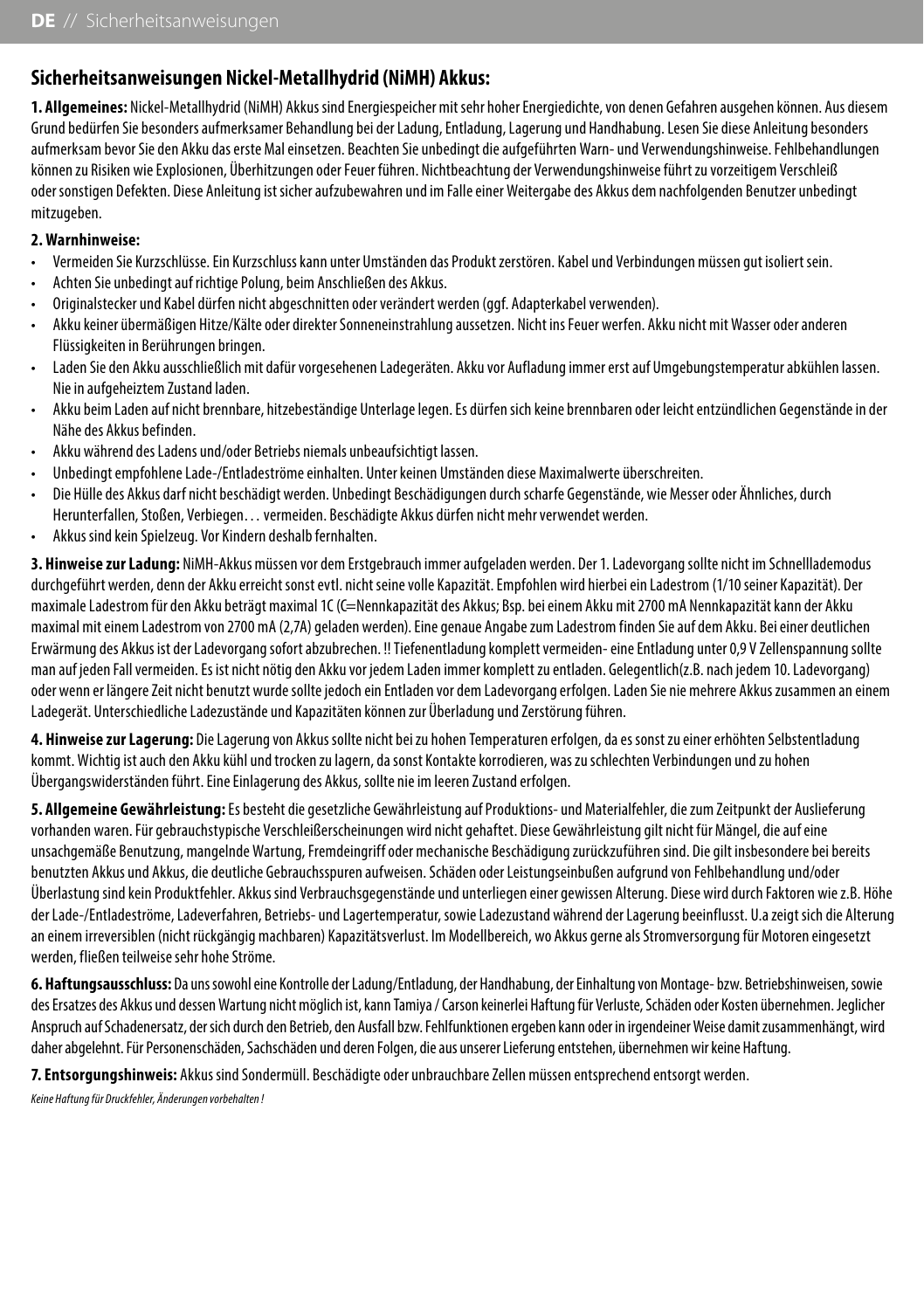## **Safety Precautions NiMH batteries:**

**1. General:** Nickel-metal hydride (NiMH) batteries (accumulators) are energy storage devices with a high energy density and can present risks. For this reason, particular care is needed when charging, discharging, storing and handling. Read these instructions very carefully before first using the battery. Do not fail to take note of the warning notices and instructions for use. Misuse can lead to risks such as explosion, overheating or fire. Failure to observe the instructions for use leads to early failure and other defects. The instructions should therefore be kept in a safe place and it is essential that they are handed over to the second user if the batteries are passed on.

#### **2. Warning notices:**

- Avoid short-circuits. A short-circuit may well destroy the product. Cables and connections must be well insulated.
- It is essential when connecting the battery to ensure that the polarity is correct.
- Original plug connectors and cables may not be cut off or changed (if need be, use an adapter cable).
- Do not expose the battery to excessive heat or cold or to direct sunlight. Do not throw in the fire. Do not place the battery in contact with water or other liquids.
- Charge the battery only with charging units intended for the purpose. Before charging, always first allow the battery to cool to ambient temperature. Never charge while hot.
- When charging, place the battery on a non-flammable, heat-resistant support. There should be no flammable or readily ignited objects in the vicinity of the battery.
- During charging or operation, never leave the battery unsupervised.
- Do not fail to keep to the recommended charge/discharge current. Under no circumstances exceed these maxim values.
- The battery casing must not be damaged. It is essential to avoid damage by sharp objects such as knives or the like, from dropping, impact, bending etc. Damaged batteries may no longer be used.
- Batteries are not toys. They should be kept away from children.

**3. Charging instructions:** Before they are first used, NiMH batteries must always be charged. The first charge should not be carried out in rapid charge mode, otherwise the battery may not reach its full capacity. We recommend a charging current of 1/10 of its capacity, i.e. charging at the 10-hour rate.. The maximum charging current for the battery is 1C (C=nominal capacity of the battery, e.g. for a battery with a nominal capacity of 2700 mA, the maximum charging current for the battery is 2700 mA (2.7 A)). Exact information for the charging current will be marked on the battery. Charging should be stopped immediately if there is a significant rise in battery temperature. !! Completely avoid deep discharge - in no event should the cell voltage be allowed to fall below 0.9 V. It is not necessary to always fully discharge the battery before each charge. Occasionally (e.g. after every 10th charge), however, or if it has not been used for a long time, it should be discharged before charging. Never charge several batteries together from a single charger. Differing states of charge and capacities can lead to overcharging and destruction.

#### **4. Storage instructions:**

Batteries should never be stored at too high a temperature, otherwise accelerated self-discharge will occur. Cool and dry storage conditions are also important to avoid contact corrosion, which leads to poor contact and high contact resistance. Batteries should never be stored fully discharged.

**5. General terms of guarantee:** There is a legal guarantee for production and material faults as applicable at the time of dispatch. No liability is accepted for normal wear and tear. This guarantee does not apply for defects attributable to improper use, inadequate maintenance, third-party interference or mechanical damage. This applies, in particular, to used batteries and batteries clearly showing signs of use. Damage and loss of performance due to improper handling and/or overload are not product faults. Batteries are consumables and subject to a certain ageing. This is influenced by factors such as the charge/discharge currents, the charging procedure, the operating and storage temperatures and the state of charge during storage. The ageing shows itself in, among other things, an irreversible loss of capacity. In the model field, where batteries are frequently used to supply motors, very high currents can flow from time to time.

**6. Exclusion of liability:** Since we are unable to have any control over charge/discharge, handling, compliance with assembly and operating instructions, battery replacement and its care and maintenance, Tamiya / Carson can accept no liability for loss, damage or costs incurred. Any claim for damages that may result from operation, failure or faulty operation or that is in any way related thereto will therefore be refused. We accept no liability for personal injury or material damage and their consequences that arise from our delivery.

**7. Disposal instructions:** Batteries are hazardous waste. Damaged or unusable cells must be disposed of in the correct manner.

*No liability for printing errors, we reserve the right to make changes!*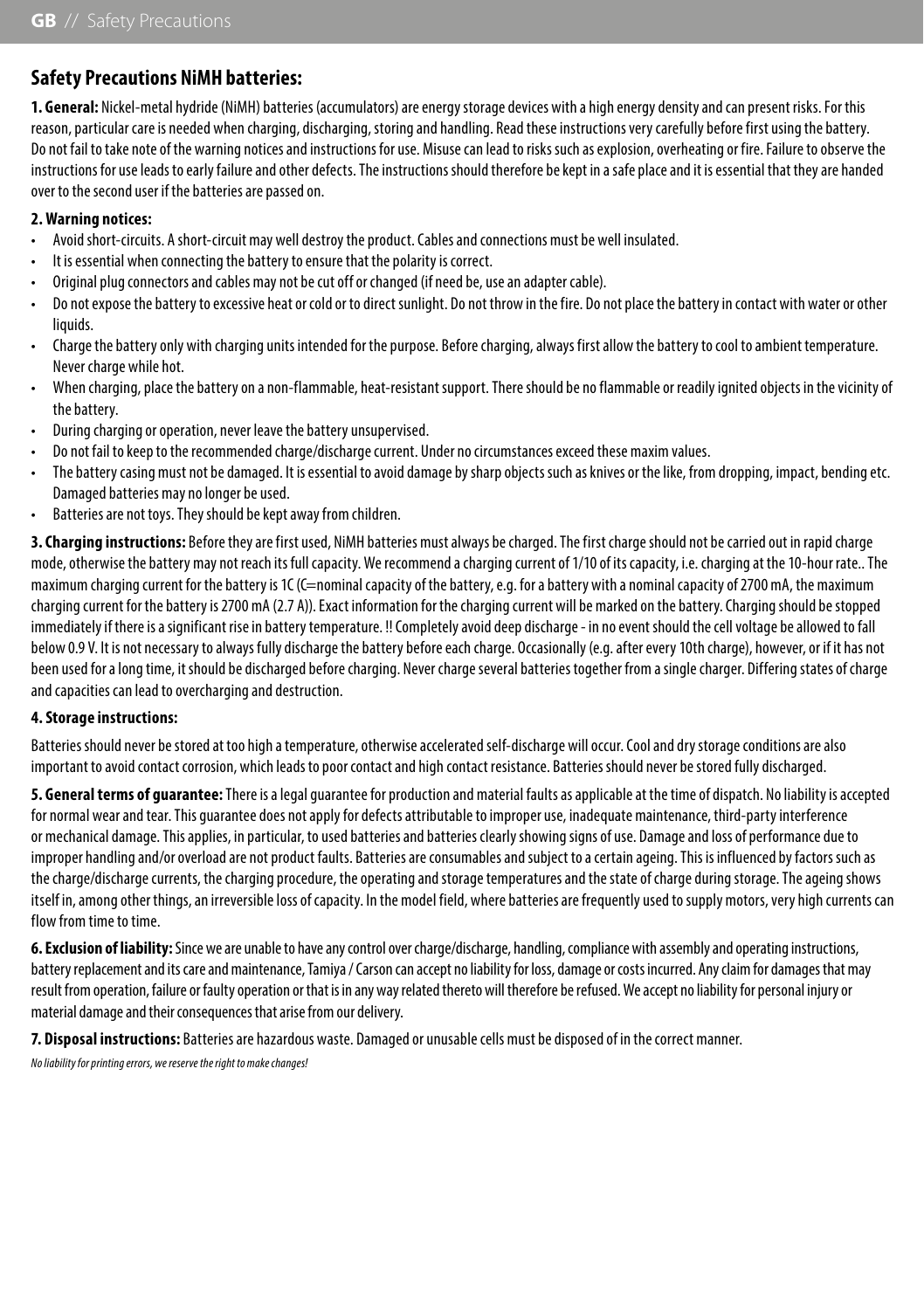## **Avertissement de sécurité accus NiMH:**

**1. Généralités:** Les accus nickel-hydrure métallique (NiMH) constituent des systèmes de stockage d'énergie d'une très grande densité énergétique et ne sont pas sans risques. Nous vous invitons donc à faire preuve d'une très grande prudence lors de la charge, de la décharge, de l'entreposage et de la manipulation des accus. Lisez soigneusement les présentes instructions avant d'utiliser l'accu pour la première fois. Respectez impérativement les mises en garde et les consignes d'utilisation. Les erreurs de manipulation peuvent provoquer des explosions, des problèmes de surchauffe ou des incendies. Le non-respect des consignes d'utilisation peut entraîner une usure prématurée de l'accu et d'autres défauts. Ces instructions doivent être conservées dans un endroit sûr et remises impérativement avec l'accu aux personnes amenées à manipuler l'appareil.

#### **2. Mises en garde:**

- Évitez les courts-circuits, car cela peut détruire l'appareil. Les câbles et les connexions doivent être bien isolés.
- Faites bien attention à la polarité lors du raccordement de l'accu.
- Les connecteurs d'origine et les câbles ne doivent être ni coupés ni modifiés (utilisez au besoin un adaptateur).
- N'exposez pas l'accu à une chaleur ou un froid excessif et ne le laissez pas en plein soleil. Ne jetez pas l'accu au feu ! Ne mettez pas l'accu en contact avec de l'eau ou d'autres liquides.
- Pour recharger l'accu, utilisez exclusivement les chargeurs prévus à cet effet. Laissez toujours l'accu refroidir à température ambiante avant de le recharger. Ne chargez jamais un accu déjà chaud.
- Lors de la recharge, placez l'accu sur un support résistant à la chaleur et non inflammable. Veillez à ce qu'il n'y ait aucun objet facilement inflammable à proximité de l'accu.
- Ne laissez jamais l'accu sans surveillance en cours de recharge et/ou d'utilisation.
- Respectez impérativement les courants de charge et de décharge recommandés. Ne dépassez en aucune façon les valeurs maximales indiquées.
- L'enveloppe de l'accu ne doit pas être abîmée. Évitez impérativement toute dégradation due à des objets coupants (couteau ou autre), des chutes, des chocs, des torsions, etc. N'utilisez plus l'accu s'il est abîmé.
- Les accus ne sont pas des jouets. Ils doivent donc être tenus à l'écart des enfants.

**3. Consignes relatives à la recharge:** Les accus NiMH doivent toujours être chargés avant la première utilisation. La première recharge ne doit pas se faire en mode rapide, car il est possible que l'accu n'atteigne pas dans ce cas sa pleine capacité. Un courant de charge est recommandé pour la recharge (1/10 de la capacité de l'accu). Le courant de charge maximal est de 1C (C=capacité nominale de l'accu). Exemple : le courant de charge pour un accu d'une capacité nominale de 2700 mA ne devra pas dépasser 2700 mA (2,7 A). Le courant de charge à respecter est indiqué sur l'accu. En cas de surchauffe de l'accu, interrompez immédiatement la recharge !! Évitez toute décharge profonde – ne déchargez jamais l'accu en dessous d'une tension de 0,9 V par élément. Il n'est pas nécessaire de décharger totalement l'accu avant chaque recharge. Il est toutefois recommandé de le faire de temps en temps (par exemple toutes les 10 recharges) ou bien lorsque l'accu n'a pas été utilisé pendant une période prolongée. Ne rechargez jamais plusieurs accus en même temps avec le même chargeur. Les différences de capacité et d'état de charge peuvent entraîner des surcharges et détruire les accus.

#### **4. Consignes relatives à l'entreposage de l'accu :**

Les accus ne doivent pas être entreposés à des températures trop élevées, car cela favorise l'auto-décharge. Il est aussi important de garder l'accu au frais et au sec pour prévenir la corrosion des contacts, qui se traduit par des problèmes de connexion et des résistances de contact trop élevées. Les accus ne doivent jamais être stockés à l'état vide.

**5. Garantie générale:** Vous bénéficiez de la garantie légale pour les vices de fabrication et de matériel déjà présents lors de la livraison. Nous n'accordons pas de garantie pour les phénomènes d'usure typiques. La garantie ne s'applique pas en cas de défauts résultant d'une utilisation impropre, d'un entretien insuffisant, d'une intervention externe ou d'une dégradation mécanique. C'est valable en particulier pour les accus déjà utilisés et les accus présentant des traces importantes d'usure. Les dommages ou baisses de performances résultant d'une mauvaise manipulation et/ou d'une surcharge ne constituent pas des vices du produit. Les accus sont des consommables soumis à un certain vieillissement. Celui-ci dépend de certains facteurs, par exemple de l'intensité des courants de charge et de décharge appliqués, de la température d'utilisation et de stockage, ainsi que de l'état de charge durant le stockage. Le vieillissement se manifeste notamment par une perte irréversible de capacité. Dans le domaine du modélisme, où les accus sont souvent utilisés pour alimenter en courant des moteurs, les courants circulant dans les accus sont parfois très élevés.

**6. Clause d'exclusion de responsabilité:** Comme il ne nous est pas possible de contrôler la charge et décharge, la manipulation, le respect des consignes de montage et d'utilisation, ainsi que le remplacement de l'accu et son entretien, Tamiya / Carson refuse toute prise en charge des pertes, dommages et frais entraînés. Toute demande d'indemnisation résultant de l'utilisation de l'accu, de défaillances ou de dysfonctionnements quelconques est donc rejetée. Nous déclinons toute responsabilité pour les dommages corporels et matériels occasionnés par nos produits, ainsi que pour leurs conséquences.

**7. Consigne d'élimination:** Les accus sont des déchets spéciaux. Les éléments abîmés ou inutilisables doivent donc être éliminés en conséquence.

*Nous déclinons toute responsabilité pour d'éventuelles erreurs d'impression. Sous réserve de modifications !*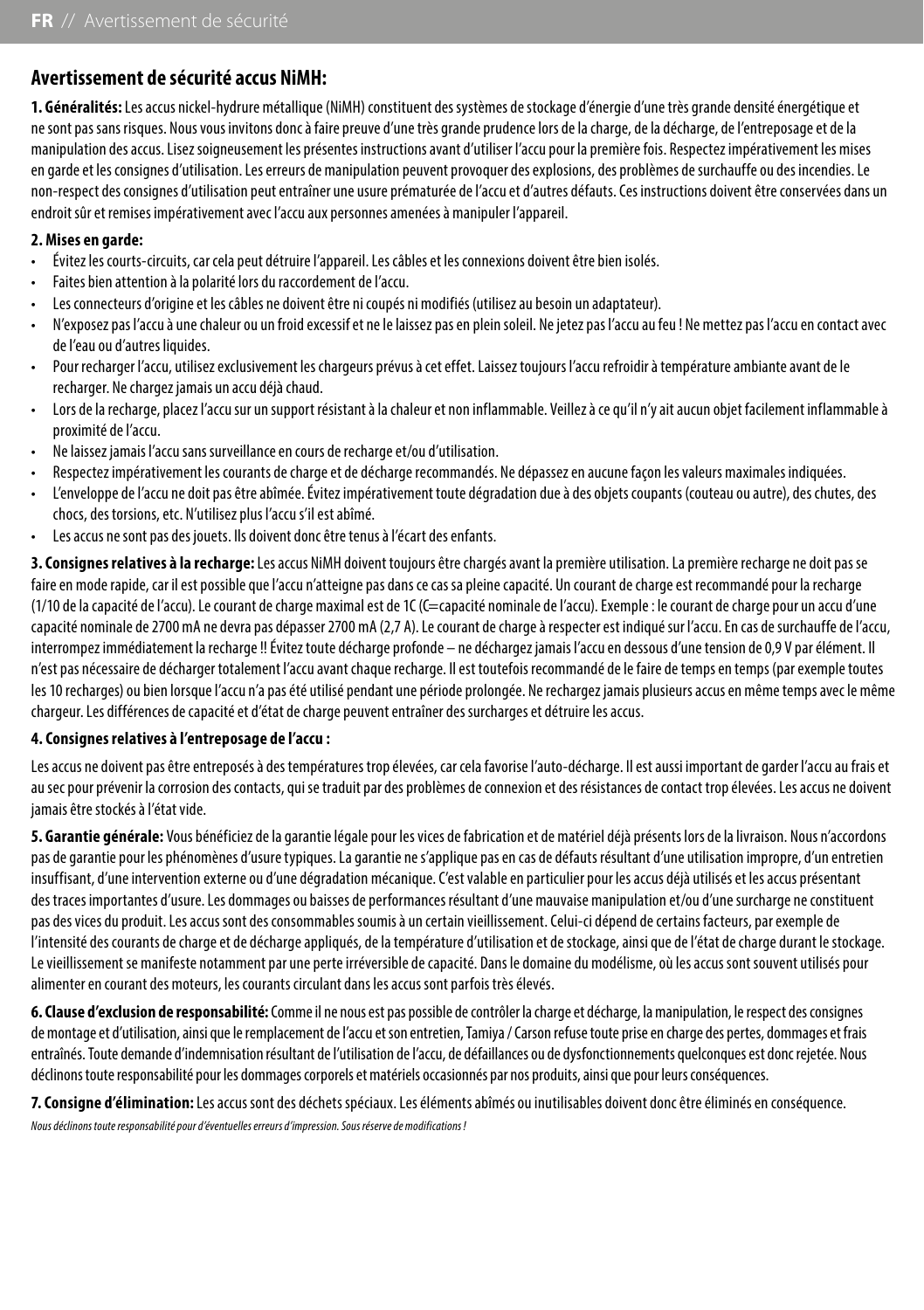## **Avvertenze di sicurezza batterie:**

**1. Generalità:** Le batterie al nichel-metallo idruro (NIMH) sono accumulatori elettrici con un'elevata densità di energia che possono comportare dei pericoli. Per tale motivo devono essere caricate, scaricate, stoccate e utilizzate con particolare attenzione. Leggere molto attentamente le presenti istruzioni prima di usare la batteria per la prima volta. Attenersi scrupolosamente alle avvertenze e alle istruzioni per l'uso qui contenute. L'uso improprio può comportare rischi di esplosione, surriscaldamento o incendio. La mancata osservanza delle presenti istruzioni per l'uso determina l'usura precoce o persino difetti della batteria stessa. Tali istruzioni devono essere conservate in un luogo sicuro e, in caso di cessione della batteria, consegnate senza eccezioni all'utente successivo.

#### **2. Avvertenze:**

- Evitare cortocircuiti. In determinate circostanze un cortocircuito può distruggere il prodotto. I cavi e i collegamenti devono essere ben isolati.
- Assicurarsi di collegare la batteria con le polarità corrette.
- Non tagliare né modificare le spine e i cavi originali (se necessario, usare cavi adattatori).
- Tenere le batterie lontane da fonti di calore o freddo eccessivo ed evitarne l'esposizione diretta ai raggi solari. Non gettare nel fuoco. Non portare la batteria a contatto con acqua o altri liquidi.
- Caricare la batteria solo con i caricabatterie previsti. Prima di caricare la batteria, lasciarla raffreddare fino al raggiungimento della temperatura ambiente. Non caricare mai se risulta ancora surriscaldata.
- Durante la fase di caricamento la batteria deve poggiare su un supporto non infiammabile e resistente al calore. In prossimità della batteria non devono trovarsi oggetti combustibili o facilmente infiammabili.
- Non lasciare mai la batteria incustodita durante il caricamento e/o l'uso.
- Rispettare scrupolosamente le correnti di caricamento/scaricamento. Non superare mai i valori massimi.
- L'involucro della batteria non deve essere danneggiato. Evitare assolutamente danneggiamenti mediante oggetti affilati come lame o simili o a causa di cadute, urti, piegature, ecc. Le batterie danneggiate non possono più essere utilizzate.
- Le batterie non sono giocattoli, pertanto tenerle lontano dalla portata dei bambini.

**3. Indicazioni per il caricamento:** Le batterie al NiMH vanno sempre caricate prima del primo utilizzo. Il primo processo di caricamento non va eseguito in modalità di caricamento rapido, altrimenti la batteria potrebbe non raggiungere la capacità massima. Si consiglia una corrente di carica pari a 1/10 della capacità. La corrente di carica massima per la batteria è al massimo di 1 C (C = capacità nominale della batteria; ad es. una batteria con una capacità nominale di 2700 mA può essere caricata con una corrente di carica non superiore a 2700 mA (2,7 A)). L'indicazione precisa della corrente di carica è specificata sulla batteria. In caso di notevole surriscaldamento della batteria, interrompere subito il processo di caricamento ! Evitare che le batterie si scarichino completamente e, in ogni caso, che la tensione delle celle scenda al di sotto di 0,9 V. Non è necessario scaricare la batteria completamente prima di ogni caricamento. Ogni tanto (ad es. ogni 10 processi di caricamento) o dopo un lungo periodo di inutilizzo, è tuttavia necessario far scaricare le batterie prima del processo di caricamento. Non caricare mai più batterie contemporaneamente con lo stesso caricabatterie. I differenti stati di carica e le diverse capacità possono determinarne il sovraccarico e il deterioramento.

**4. Indicazioni per lo stoccaggio :** Le batterie non devono essere stoccate a temperature troppo alte, altrimenti si potrebbe verificare un autoscaricamento considerevole. Inoltre, le batterie devono essere stoccate quando sono fredde e asciutte in modo da evitare la corrosione dei contatti, che determinerebbe una cattiva qualità dei collegamenti e resistenze di transizione troppo alte. Non devono mai essere stoccate scariche.

**5. Garanzia generale:** Si offre la garanzia legale per difetti di produzione e di materiale presenti al momento della consegna. Si declina invece ogni responsabilità per i normali segni d'usura derivanti dal normale utilizzo. La presente garanzia non si estende a vizi derivanti da uso improprio, manutenzione insufficiente, manomissione o danneggiamento meccanico. Ciò vale in particolare per le batterie già usate e per quelle che mostrano tracce di utilizzo visibili. I danni o le perdite di rendimento dovuti a uso errato e/o sovraccarico non costituiscono guasti del prodotto. Le batterie sono articoli di consumo soggetti a invecchiamento, su cui influiscono, ad esempio, il valore delle correnti di caricamento/scaricamento, il processo di caricamento, la temperatura d'uso e quella di conservazione, nonché lo stato di carica durante il periodo di stoccaggio. Ad esempio, un segno di invecchiamento è rappresentato dalla perdita irreversibile di capacità (non ripristinabile). Nel settore del modellismo, in cui le batterie sono spesso usate per l'alimentazione dei motori, talvolta le correnti sono molto alte.

**6. Esclusione di responsabilità:** Dal momento che non ci è possibile controllare la fase di caricamento/scaricamento né l'utilizzo, il rispetto delle istruzioni di montaggio e d'uso e la sostituzione della batteria né la relativa manutenzione, Tamiya / Carson declina ogni responsabilità legata a perdite, danni o costi. Viene pertanto respinto ogni diritto al risarcimento di danni risultante da, o connesso in qualsiasi modo a, uso, guasti o malfunzionamenti. La società declina qualsiasi responsabilità per danni a cose e persone e per le relative conseguenze derivanti dalla propria fornitura.

**7. Indicazioni per lo smaltimento:** Le batterie sono considerate rifiuti speciali. Le celle danneggiate o inutilizzabili devono essere smaltite di conseguenza.

*Si declina qualsiasi responsabilità per errori di stampa, con riserva di modifiche!*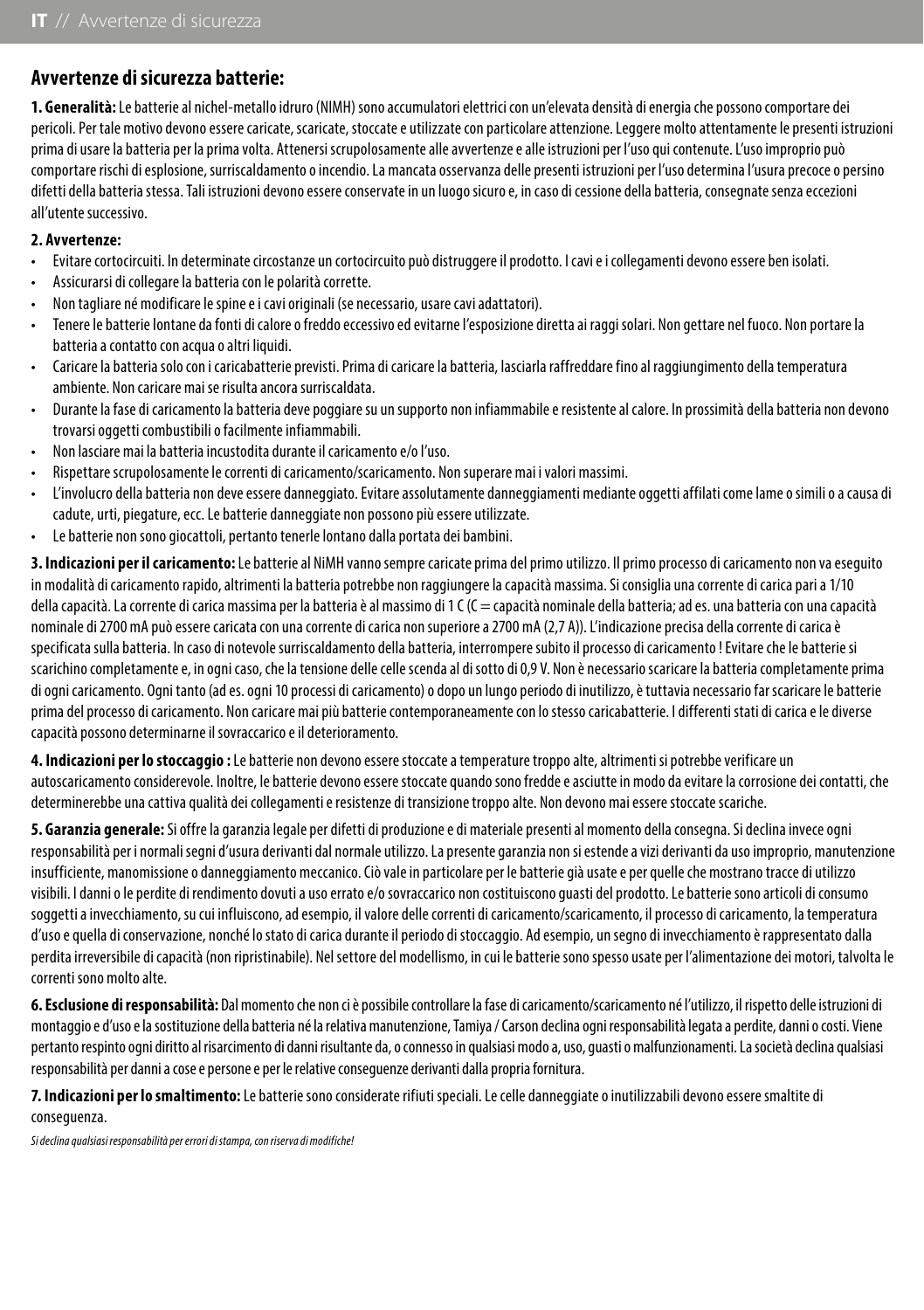## **Indicaciones de seguridad:**

**1. Aspectos generales:** Las baterías de níquel-hidruro metálico (NiMH) son acumuladores de energía con una densidad de energía muy elevada de las que pueden derivarse peligros. Por este motivo se debe poner especial cuidado durante la carga, la descarga, el almacenamiento y el manejo. Lea estas instrucciones con especial atención antes de colocar la batería por primera vez. Preste especial atención a las indicaciones de uso y las advertencias. Un manejo incorrecto puede provocar riesgos como explosiones, sobrecalentamientos o incendios. La inobservancia de las indicaciones de uso provoca un desgaste prematuro u otros defectos. Estas instrucciones deben guardarse en un lugar seguro y deberán entregarse sin falta cuando se dé la batería al siguiente usuario.

#### **2. Advertencias:**

- Evite los cortocircuitos. Un circuito podría dañar el producto bajo determinadas circunstancias. Los cables y las conexiones deben estar bien aislados.
- Tenga siempre cuidado de respetar la polaridad correcta al conectar la batería.
- Los enchufes originales y los cables no deben acortarse ni modificarse (emplear cables adaptadores, si es necesario).
- No exponer la batería a un calor/frío excesivo o a la radiación solar directa. No arrojar al fuego. No permitir que la batería entre en contacto con agua u otros líquidos.
- Cargue la batería únicamente con los dispositivos de carga previstos para ello. Dejar siempre que la batería se enfríe primero hasta alcanzar la temperatura ambiente antes de cargarla. No cargarla nunca si está caliente.
- Colocar la batería sobre bases no inflamables y resistentes al calor. Cerca de la batería no puede haber objetos combustibles o fácilmente inflamables.
- No dejar la batería nunca sin vigilancia mientras se está cargando.
- Respetar siempre la corriente de carga/descarga recomendada. No sobrepasar los valores máximos bajo ninguna circunstancia.
- La envoltura de la batería no debe dañarse. Impedir que se produzcan daños derivados de objetos afilados, como cuchillos o similares, caídas, golpes, dobleces, etc. Las baterías dañadas no podrán seguir utilizándose.
- Las baterías no son un juguete. Mantenerlas alejadas del alcance de los niños.

**3. Indicaciones relativas a la carga:** Las baterías NiMH deben cargarse siempre antes de usarlas por primera vez. La 1ª carga no debe realizarse en modo de carga rápida ya que es posible que la batería no consiga nunca alcanzar su carga completa. Recomendamos usar una corriente de carga (1/10 de su capacidad) para ello. La corriente de carga máxima para la batería es de 1C (C=capacidad nominal de la batería; p. ej. en el caso de una batería con una capacidad nominal de 2700 mA, la batería se puede cargar con una corriente de carga máxima de 2700 mA (2,7 A). En la batería encontrará información más detallada sobre la corriente de carga. El proceso de carga deberá interrumpirse de inmediato si la batería se calienta considerablemente. !! Evitar la descarga total, se debe en todo caso evitar una descarga por debajo de 0,9 V de la tensión de las células. No es necesario descargar la batería completa antes de cada carga. Ocasionalmente (p. ej. cada 10 procesos de carga) o si no se ha utilizado durante un periodo prolongado, se debería proceder a la descarga completa antes de cargarla. No cargue nunca varias baterías con el mismo cargador de forma simultánea. Los diferentes estados de carga y capacidades podrían provocar su sobrecarga y destrucción.

**4. Indicaciones relativas al almacenamiento:** Las baterías no deben guardarse a temperaturas excesivamente altas, ya que se produciría una autodescarga elevada. También es importante guardar la batería en un lugar fresco y seco, ya que de lo contrario los contactos podrían corroerse, lo que daría lugar a malas conexiones y resistencias de contacto de paso excesivas. La batería no debe guardarse en ningún caso vacía.

**5. Garantía general:** Existe una garantía estipulada por ley para los desperfectos de producción y material existentes en el momento de la entrega. No se ofrece garantía para el desgaste derivado del uso. Esta garantía no tiene validez para desperfectos derivados de un uso inadecuado, un mantenimiento erróneo, intervención ajena o daños mecánicos. Esto aplica especialmente a las baterías ya usadas y aquellas que presentan signos evidentes de uso. Los daños y las pérdidas de producción derivados de un uso erróneo y/o sobrecarga no son fallos del producto. Las baterías son consumibles y están sometidas a cierto envejecimiento. Este se ve influido por factores como la intensidad de las corrientes de carga/descarga, el procedimiento de carga, la temperatura de uso y almacenamiento así como el estado de carga durante el almacenamiento. Entre otros, el envejecimiento se muestra en una pérdida de capacidad irreversible (imposible de anular) En el área del modelismo, donde las baterías se usan mucho para alimentar de corriente los motores, fluyen en muchos casos corrientes muy elevadas.

**6. Exención de responsabilidad:** Como no podemos controlar la carga/descarga, el manejo, el respeto de las indicaciones de uso y montaje ni la sustitución de la batería y su mantenimiento, Tamiya / Carson no puede asumir ningún tipo de responsabilidad por pérdidas, daños o costes. Por ello se declinará cualquier reclamación de indemnización que pueda derivarse del uso, el fallo del funcionamiento o un funcionamiento erróneo o que pudiera estar relacionada con ello de alguna forma. No asumimos ninguna responsabilidad por los daños personales y materiales y sus consecuencias derivados de nuestra entrega.

**7. Indicaciones de eliminación:** Las baterías son residuos peligrosos. Las células dañadas o inservibles deben eliminarse adecuadamente.

*¡No nos hacemos responsables por errores de impresión y modificaciones!*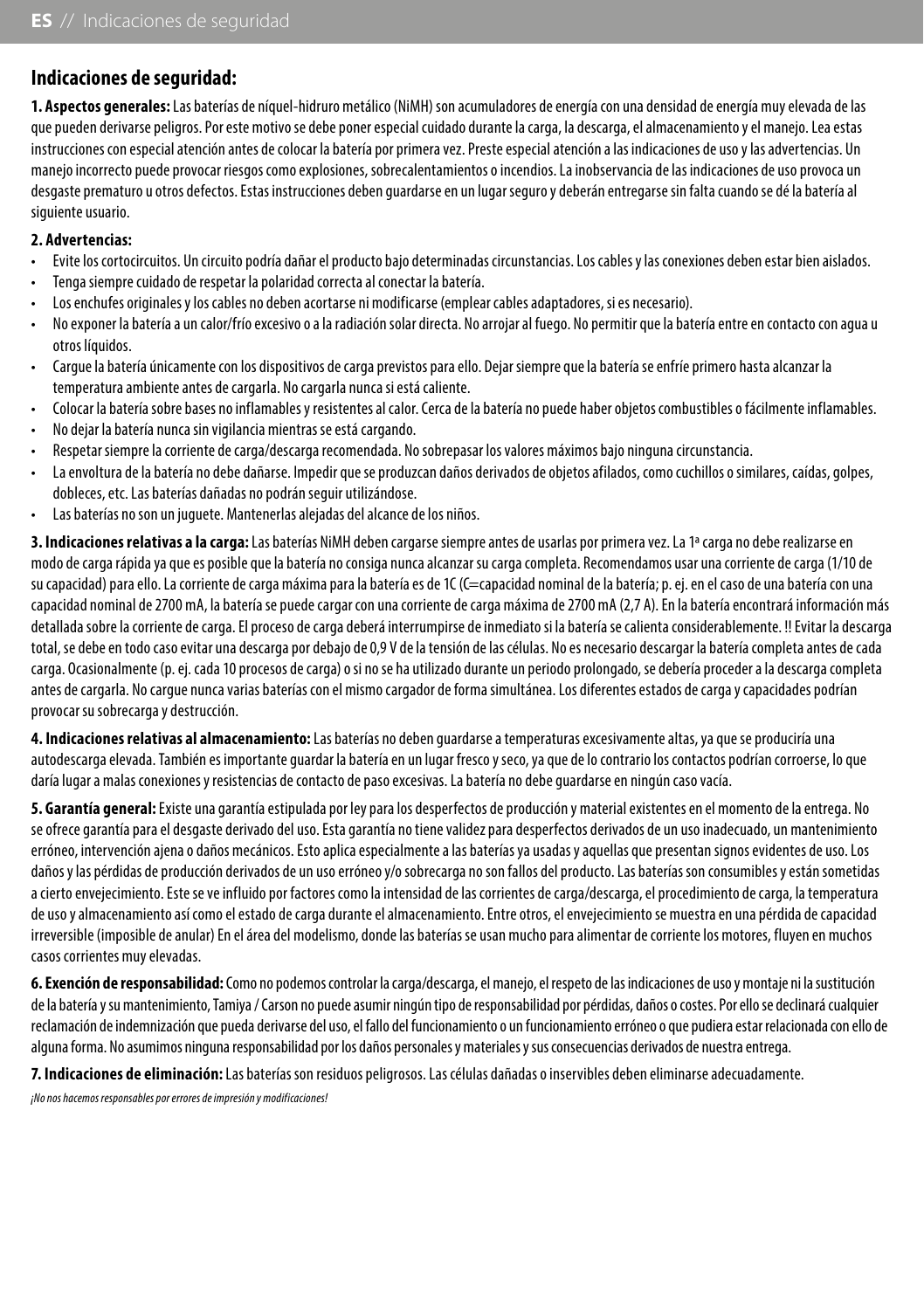## **Veiligheidsaanwijzingen:**

**1. Algemeen:** Nikkel-metaalhydride (NiMH) accu's zijn energieopslagmedia met een zeer hoge energiedichtheid die gevaar kunnen opleveren.Dit is de reden waarom u er heel voorzichtig mee moet omgaan bij het laden, ontladen, opslaan en het hanteren. Lees deze handleiding heel zorgvuldig voordat u de accu voor de eerste keer gebruikt.Volg altijd beslist de vermelde waarschuwingen en gebruiksaanwijzingen op. Onjuiste behandeling kan leiden tot risico's zoals explosies, oververhitting of brand. Niet opvolgen van de instructies voor het gebruik leidt tot voortijdige slijtage of andere defecten. Deze handleiding dient veilig opgeborgen te worden en in geval van doorgeven van de accu beslist meegegeven aan de volgende eigenaar.

#### **2. Waarschuwingen:**

- Vermijd kortsluiting.Kortsluiting kan het product onder bepaalde omstandigheden vernielen.Kabels en aansluitingen moeten goed geïsoleerd zijn.
- Let beslist op de juiste polariteit bij het aansluiten van de accu.
- Originele stekkers en kabels mogen niet worden afgesneden of aangepast (eventueel adapterkabel gebruiken).
- De accu mag niet worden blootgesteld aan extreme hitte/koude of directe zoninstraling.Accu's niet in het vuur gooien.Accu niet met water of andere vloeistoffen in contact brengen.
- Laad de batterij uitsluitend een speciale oplader.Accu voor het opladen tot de omgevingstemperatuur laten afkoelen.Nooit in verhitte toestand laden.
- Accu bij het opladen op onbrandbare, hittebestendige ondergrond leggen tijdens het opladen.Er mogen zich geen brandbare of licht ontvlambare voorwerpen in de buurt van de accu bevinden.
- Accu tijdens het laden en/of gebruik nooit zonder toezicht laten.
- Houd u beslist aan aanbevolen laad-/ontlaadstromen.Onder geen beding deze maximale waarden overschrijden.
- De kast van de accu mag niet worden beschadigd.Beslist beschadigingen door scherpe voorwerpen zoals messen of iets dergelijks, door vallen, stoten, verbuigen... vermijden.Beschadigde accu's mogen niet meer worden gebruikt.
- Accu's zijn geen speelgoed.Dus uit de buurt houden van kinderen.

**3. Aanwijzingen voor lading:** NiMH-accu's dienen altijd voor het eerste gebruik te worden opgeladen.Het 1eopladen mag niet worden uitgevoerd in snel-oplaadmodus, want de batterij bereikt anders mogelijk niet zijn volledige capaciteit.Een laadstroom (1/10 van zijn capaciteit) wordt hierbij aanbevolen.De maximale laadstroom voor de accu bedraagt maximaal 1C (C=nominale capaciteit van de batterij; voorbeeld bij een batterij met 2700 mA nominale capaciteit kan de batterij maximaal met een laadstroom van 2700 mA 2,7A) worden geladen).Een precieze verwijzing naar de laadstroom vindt u op de batterij. Bij een significante opwarming van de batterij dient het opladen meteen te worden afgebroken.!! Volledige ontlading geheel vermijden- een ontlading beneden de 0,9 V celspanning dient in elk geval te worden vermeden. Het is niet nodig om de batterij altijd volledig te ontladen voor elk laden. Nu en dan (bijvoorbeeld na elke 10eoplading), of als hij langere tijd niet is gebruikt dient echter vóór het opladen een ontladen plaatsvinden. Laad nooit meerdere accu's samen op één oplader.Verschillende standen van lading en vermogens kunnen leiden tot overbelasting en vernieling.

**4. Aanwijzingen voor de opslag:** De opslag van accu's dient niet bij hoge temperaturen plaats te vinden, aangezien er anders een grotere zelfontlading optreedt.Ook belangrijk is om de batterij koele en droog op te slaan, daar anders contacten corroderen, wat leidt tot slechte verbindingen en te hoge contactweerstanden. Een accu mag nooit worden opgeslagen wanneer hij leeg is.

**5. Algemene garantie:** Er bestaat een wettelijke garantie op productie- en materiaalfouten, die op het moment van levering bestonden.Voor vormen van slijtage die typisch zijn voor gebruik bestaat geen aansprakelijkheid.Deze garantie dekt geen defecten die zijn toe te schrijven aan onjuist gebruik, gebrek aan onderhoud, ingrepen van buitenaf of mechanische schade.Dit geldt met name voor reeds gebruikte accu's en accu's die duidelijke sporen van gebruik laten zien. Schade of vermindering van de prestaties als gevolg van verkeerde bhandeling en/of overbelasting zijn geen productfout.Accu's zijn verbruiksartikelen en zijn onderhevig aan een bepaalde veroudering.Deze wordt beïnvloed door factoren zoals bijv. de hoogte van de laad-/ontlaadstromen, laadmethodes, bedrijfs- en opslagtemperatuur en de stand van lading tijdens de opslag.Onder andere blijkt de veroudering uit een onomkeerbaar capaciteitsverlies.Bij modellen, waar accu's worden vaak gebruikt als voeding voor motoren, vloeien er voor een deel zeer hoge stromen.

**6. Uitsluiting van aansprakelijkheid:** Omdat we niet zowel een controle op het laden/lossen, de behandeling, de naleving van de installatie- en gebruiksinstructies, als de vervanging van de accu en het onderhoud ervan kunnen uitvoeren, kan Tamiya / Carson geen enkele aansprakelijkheid voor verlies, schade of kosten aanvaarden. Elke schadevergoedingsclaim die kan voortvloeien uit het gebruik, de uitval of storingen , of op enigerlei wijze verband daarmee houdt, wordt dus afgewezen.Voor persoonlijk letsel, materiële schade of gevolgschade, die voortkomt uit onze levering, aanvaarden wij geen enkele aansprakelijkheid.

**7. Aanwijzing voor verwijdering:** Accu's zijn speciaal afval.Beschadigde of onbruikbaar cellen moeten dienovereenkomstig worden verwijderd. *Geen aansprakelijkheid voor drukfouten, wijzigingen voorbehouden!*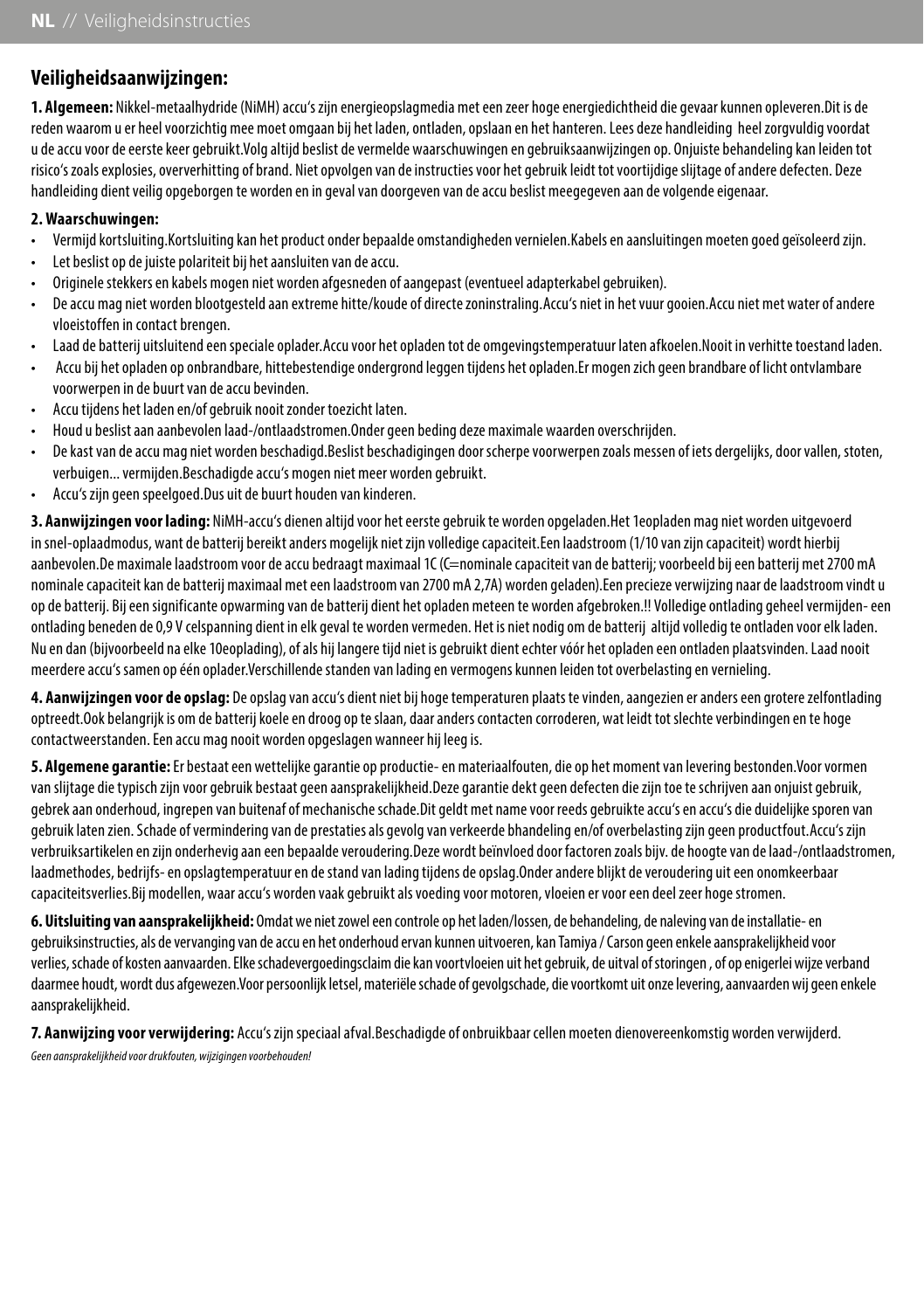## **Instruções de segurança para baterias de níquel-hidreto metálico (NiMH):**

**1. Geral:** As baterias de níquel-hidreto metálico (NiMH) são acumuladores de energia de elevada densidade energética, que podem ser perigosos. Por isso, requerem um tratamento especialmente cuidadoso durante os processos de carga e descarga, armazenamento e manuseamento. Leia estas instruções com muita atenção antes de utilizar a bateria pela primeira vez. Observe as advertências e instruções de utilização mencionadas. O uso indevido pode resultar em riscos de explosão ou incêndio, entre outros. A não observância das instruções de utilização resulta no desgaste prematuro ou outros defeitos. Estas instruções devem ser conservadas num local seguro e devem ser entregues a todos os utilizadores futuros.

#### **2. Advertências**

- Evite curto-circuitos. Um curto-circuito pode resultar na destruição do produto. Os cabos e conexões devem estar bem isolados.
- Ao conectar a bateria, certifique-se de que a polaridade é a correta.
- A ficha e os cabos originais não devem ser cortados ou alterados (se necessário, utilize o cabo do adaptador).
- Não exponha a bateria a temperaturas extremas ou à luz solar direta. Não colocar no fogo. A bateria não deve entrar em contacto com água ou outros líquidos.
- Carregue a bateria apenas com carregadores previstos para o efeito. Antes de cada carregamento, deixe arrefecer a bateria até à temperatura ambiente. Nunca carregue a bateria quando esta está quente.
- Não coloque a bateria em cima de uma superfície quente durante o carregamento. Não devem existir objetos inflamáveis ou altamente inflamáveis na proximidade da bateria.
- Nunca deixe a bateria sem supervisão durante o carregamento e/ou a utilização.
- Observe as correntes de carga/descarga recomendadas. Nunca exceder estes valores máximos.
- O invólucro da bateria não deve ser danificado. Evite danos causados por objetos afiados, tais como facas ou similares, por quedas, choques, deformações…. Uma baterias danificada não pode voltar a ser utilizada.
- As baterias não são um brinquedo. Manter fora do alcance das crianças.

**3. Avisos sobre o carregamento:** As baterias de níquel-hidreto metálico (NiMH) devem ser carregadas antes da primeira utilização. O 1.º processo de carga não deve ser efetuado em modo de carga rápida, caso contrário, a bateria poderá não atingir a sua capacidade máxima. Recomendamos uma corrente de carga (1/10 da sua capacidade). A corrente de carga máxima da bateria é de 1C (C=capacidade nominal da bateria; por ex. uma bateria com capacidade nominal de 2700 mA pode ser carregada com uma corrente de carga máxima d 2700 mA (2,7A)). Pode encontrar dados mais concretos relativos à corrente de carga na bateria. Em caso de aquecimento significativo da bateria, o processo de carga deve ser interrompido de imediato. !! Evite descargas totais - em todo o caso, deve evitar a descarga para uma tensão da célula inferior a 0,9 V. Não é necessário que a bateria descarregue por completo antes de cada carregamento. Ocasionalmente (por ex. a cada 10 processos de carga) ou se não utilizar a bateria durante algum tempo, antes de cada processo de carga, este deve estar descarregada. Nunca carregue mais do que uma bateria em simultâneo com o mesmo carregador. As diferenças do nível de carga e das capacidades podem resultar no sobreaquecimento e na destruição.

**4. Avisos sobre o armazenamento:** As baterias não devem ser armazenadas a temperaturas muitos altas, pois estas aumentam as autodescargas. É importante armazenar a bateria num local fresco e seco, caso contrário, os contactos podem corroer, o que resulta em ligações fracas e elevadas resistências de contacto. As baterias apenas devem ser armazenadas totalmente descarregadas.

**5. Garantia geral:** É aplicável uma garantia implícita por erros de produção e materiais, existentes à data da entrega. A garantia não se aplica a situações de desgaste normal. Esta garantia não se aplica a defeitos que resultem do uso indevido, da falta de manutenção, da intervenção de terceiros ou danos mecânicos. Isto aplica-se sobretudo a baterias usadas e a baterias com sinais evidentes de uso. Danos ou perdas de desempenho devido ao uso incorreto e/ ou sobrecarga não são considerados defeitos do produto. As baterias são artigos de consumo e estão sujeitas a um determinado desgaste. Esse desgaste é influenciado por fatores, tais como o nível das correntes de carga/descarga, método de carregamento, temperatura de operação e armazenamento, bem como o nível de carga durante o armazenamento. O desgaste também se revela através de uma perda de capacidade irreversível. Na área do modelismo, onde as baterias são utilizadas para alimentar os motores, as correntes são, por vezes, muito elevadas.

**6. Isenção de responsabilidade:** Uma vez que não nos é possível controlar o carregamento/descarregamento, o manuseamento, o cumprimento das instruções de montagem ou de funcionamento, bem como a substituição e manutenção da bateria, a Tamiya / Carson não assumirá quaisquer responsabilidades por perdas, danos ou custos incorridos. Quaisquer pedidos de indemnização por danos resultantes de ou de alguma forma relacionados com o funcionamento, falhas ou o mau funcionamento, serão por isso rejeitados. Não assumimos quaisquer responsabilidades por danos pessoais, danos materiais e respetivas consequências resultantes do nosso serviço.

**7. Instruções de eliminação:** As baterias são consideradas resíduos perigosos. As células danificadas ou inutilizáveis devem ser eliminadas de forma adequada.

*Não nos responsabilizamos por erros de impressão, sujeito a alterações!*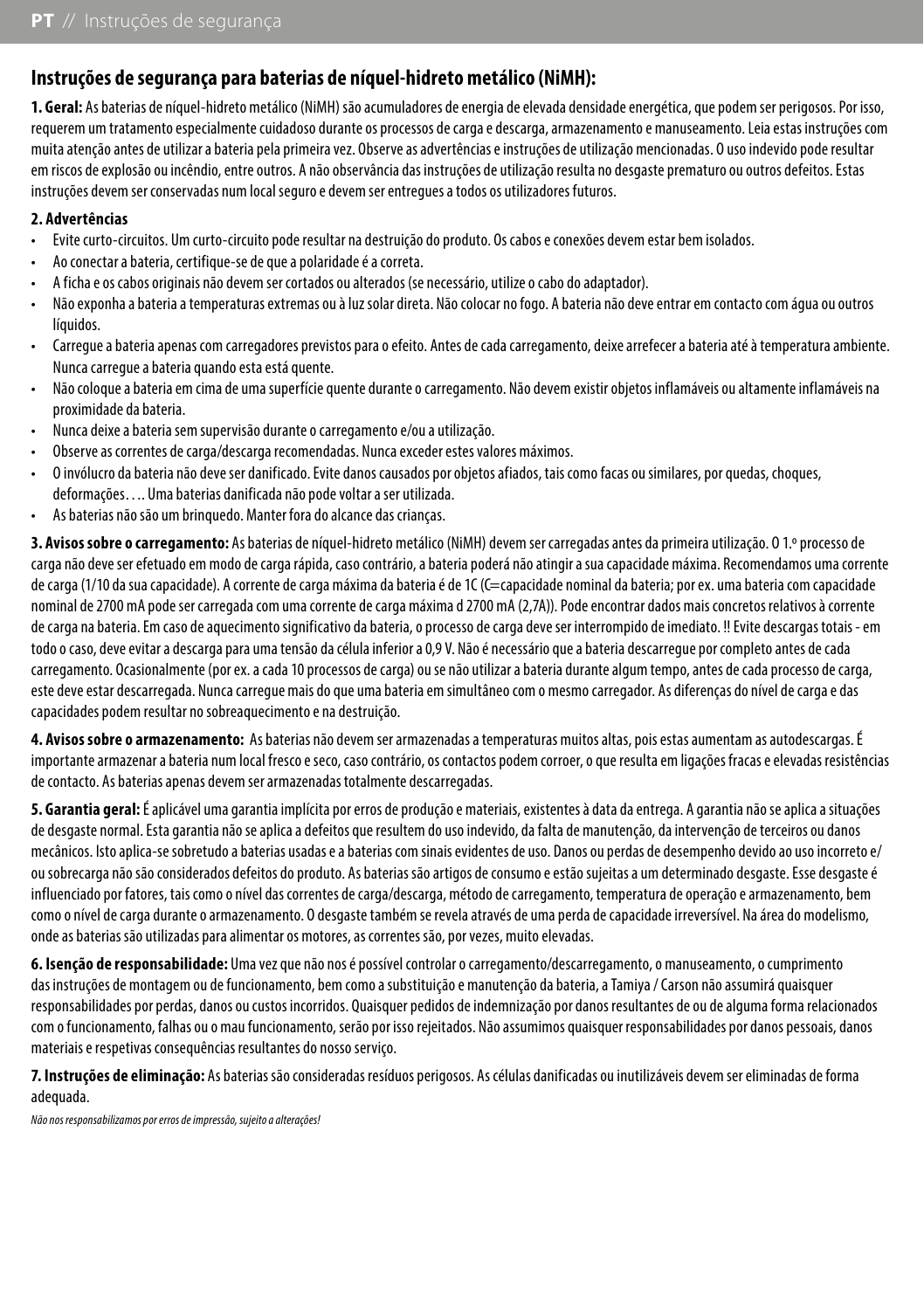## **Wskazówki dotyczące bezpieczeństwa akumulatorów niklowo-metalowo-wodorkowych (NiMH):**

**1. Informacje ogólne:** Akumulatory niklowo-metalowo-wodorkowe (NiMH) to zasobniki energii o bardzo wysokiej gęstości energii, które mogą być źródłem zagrożeń. Z tego powodu wymagają szczególnie ostrożnego postępowania podczas ładowania, rozładowywania, przechowywania i manipulowania. Przed pierwszym zastosowaniem akumulatorów należy starannie przeczytać niniejszą instrukcję. Należy koniecznie przestrzegać podanych ostrzeżeń i wskazówek dotyczących stosowania. Niewłaściwe postępowanie może powodować takie zagrożenia jak wybuch, przegrzanie czy pożar. Nieprzestrzeganie wskazówek dotyczących stosowania prowadzi do przedwczesnego zużycia lub innych defektów. Niniejszą instrukcję należy starannie przechowywać a przy przekazaniu akumulatora innemu użytkownikowi należy mu ją także przekazać.

#### **2. Ostrzeżenia**

- Unikać zwarcia. Zwarcie może nawet doprowadzić do zniszczenia produktu. Kable i połączenia muszą być dobrze zaizolowane.
- Przy podłączaniu akumulatora należy zwracać uwagę na właściwe ułożenie biegunów.
- Nie wolno odcinać ani zmieniać oryginalnych wtyków i kabli (w razie potrzeby użyć przejściówek).
- Nie narażać akumulatora na działanie bardzo wysokich/niskich temperatur oraz bezpośredniego działania promieni słonecznych. Nie wrzucać do ognia. Chronić akumulator przed kontaktem z wodą lub innymi cieczami.
- Akumulator należy ładować tylko w przeznaczonej do tego ładowarce. Przed ładowaniem zawsze odczekać, aż ostygnie on do temperatury otoczenia. Nigdy nie ładować akumulatora, gdy jest on rozgrzany.
- Do ładowania akumulator należy ustawić na niepalnym, odpornym na wysoką temperaturę podłożu. W pobliżu akumulatora nie mogą znajdować się żadne palne lub łatwopalne przedmioty.
- Podczas ładowania i/lub używania akumulator nie może pozostawać bez nadzoru.
- Koniecznie stosować zalecane wartości prądu ładowania/rozładowania. Pod żadnym pozorem nie należy przekraczać tych maksymalnych wartości.
- Powłoka akumulatora nie może być uszkodzona. Koniecznie unikać uszkodzeń spowodowanych ostrymi przedmiotami jak nóż itp., upadkiem,
- uderzeniem, wygięciem... Używanie uszkodzonych akumulatorów jest zabronione. • Akumulatory nie są zabawkami. Dlatego należy je trzymać poza zasięgiem dzieci.

**3. Wskazówki dotyczące ładowania:** Akumulatory NiMH muszą zostać zawsze naładowane przed pierwszym użyciem. Pierwsze ładowanie nie może się odbywać w trybie szybkim, ponieważ wtedy akumulator może nie osiągnąć swojej pełnej pojemności. Zaleca się zastosowanie tutaj prądu ładowania (1/10 pojemności). Maksymalny prąd ładowania akumulatora wynosi 1C (C=pojemność znamionowa akumulatora; np. w przypadku akumulatora o pojemności znamionowej 2700 mA maksymalny prąd jego ładowania wynosi 2700 mA (2,7A)). Dokładne informacje o prądzie ładowania znajdują się na akumulatorze. W przypadku znacznego nagrzania się akumulatora należy natychmiast przerwać ładowanie. !! Nie dopuścić do głębokiego rozładowania - unikać koniecznie rozładowania poniżej wartości 0,9 V na ogniwach. Nie ma konieczności całkowitego rozładowywania akumulatora przed każdym ładowaniem. Co pewien czas (np. po każdym dziesiątym ładowaniu) lub w przypadku dłuższego nieużywania akumulatora należy przed ładowaniem całkowicie rozładować akumulator. Nigdy nie ładować jednocześnie kilku akumulatorów na jednej ładowarce. Różne poziomy naładowania i pojemności mogą doprowadzić do przeładowania i zniszczenia.

**4. Wskazówki dotyczące przechowywania:** Akumulatory nie powinny być przechowywane w zbyt wysokich temperaturach, ponieważ wtedy może dochodzić do szybszego samoczynnego rozładowania. Ważne jest także przechowywanie akumulatorów w chłodnym i suchym miejscu, ponieważ w przeciwnym razie może dojść do korozji styków, co skutkuje złymi połączeniami i wysoką opornością stykową. Akumulatory należy przechowywać w stanie rozładowanym.

**5. Ogólna gwarancja:** Obowiązuje ustawowa gwarancja na wady produkcyjne i materiałowe, które występują w chwili dostawy. Gwarancja nie dotyczy zwykłego zużycia wynikającego z użytkowania przedmiotu. Gwarancja nie dotyczy wad wynikających z niewłaściwego stosowania, nieodpowiedniej konserwacji, ingerencji w produkt lub uszkodzeń mechanicznych. Powyższe obowiązuje szczególnie w przypadku akumulatorów używanych oraz akumulatorów posiadających wyraźne ślady użytkowania. Uszkodzenia lub niższa wydajność spowodowana niewłaściwym używaniem i/lub przeciążeniem nie są wadami produktu. Akumulatory to przedmioty użytkowe i podlegają pewnemu procesowi starzenia. Na ten proces mają wpływ takie czynniki jak np. wartość prądu ładowania/rozładowania, procedura ładowania, temperatura eksploatacji i przechowywania a także stopień naładowania podczas przechowywania. Oznaką starzenia jest m.in. nieodwracalny spadek pojemności. W modelarstwie, gdzie szeroko stosuje się akumulatory do zasilania elektrycznego silników, występują czasami prądy o bardzo wysokich wartościach.

**6. Wyłączenie odpowiedzialności:** Ponieważ nie mamy możliwości kontrolowania ładowania/rozładowywania, postępowania z akumulatorami, przestrzegania wskazówek dotyczących montażu i eksploatacji a także wymiany akumulatora i jego konserwacji. Tamiya / Carson nie może ponosić odpowiedzialności za straty, szkody lub koszty. Dlatego odrzucamy wszelkie roszczenia odszkodowawcze, które wynikają z eksploatacji, awarii albo błędnego działania lub są z nimi w jakikolwiek sposób związane. Nie ponosimy odpowiedzialności za szkody osobowe i rzeczowe powstałe wskutek naszej dostawy oraz za ich skutki.

**7. Wskazówka dotycząca utylizacji:** Akumulatory są odpadami specjalnymi. Uszkodzone lub nieużyteczne ogniwa muszą zostać poddane specjalnej utvlizacii.

*Nie odpowiadamy za błędy w druku, zastrzega się prawo wprowadzania zmian !*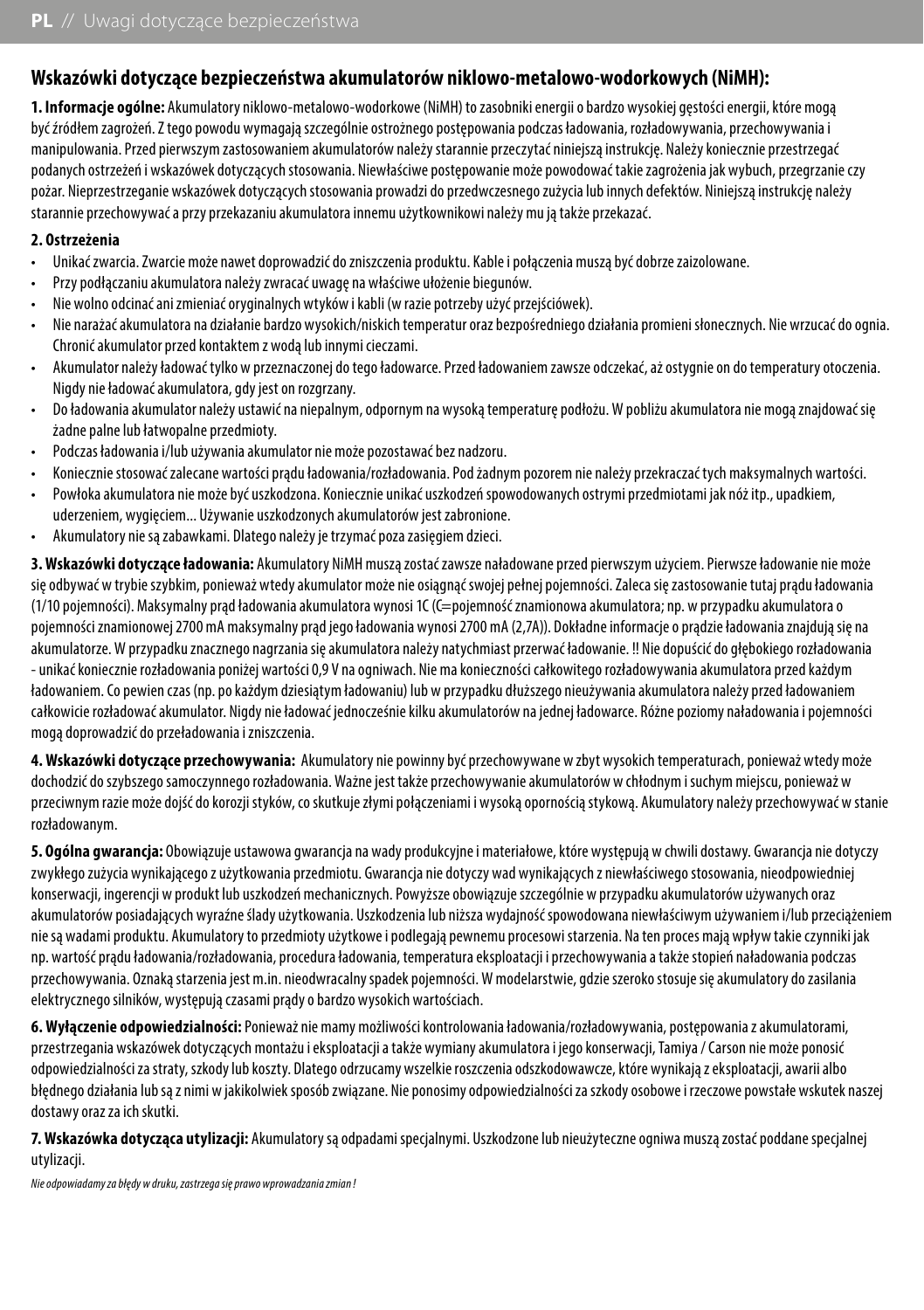## **Bezpečnostní pokyny pro nikl-metal hydridové (NiMH) akumulátory:**

**1. Všeobecně:** Nikl-metal hydridové (NiMH) akumulátory jsou zařízení pro uchovávání energie s velmi vysokou hustotou energie, která mohou představovat riziko. Z tohoto důvodu vyžadují zvláštní pozornost při nabíjení, vybíjení, skladování a zacházení. Před prvním použitím akumulátoru si pročtěte pozorně tento návod. Dodržujte uvedená upozornění a pokyny pro použití. Nesprávné zacházení může vést k rizikům, jako jsou výbuchy, přehřátí nebo požár. Nedodržení pokynů pro použití vede k předčasnému opotřebení nebo jiným vadám. Tento návod bezpečně uschovejte a v případě předání akumulátoru dalšímu uživateli mu předejte i tento návod.

#### **2. Výstražná upozornění**

- Zabraňte zkratům. Zkrat může za určitých okolností výrobek zničit. Kabel a spoje musí být řádně izolované.
- Při připojování akumulátoru dbejte na správnou polaritu.
- Původní zástrčka a kabel se nesmí odříznout ani změnit (použijte v případě potřeby adaptér).
- Nevystavujte akumulátor nadměrnému horku/chladu nebo přímému slunečnímu záření. Nevhazujte akumulátor do ohně. Akumulátor se nesmí dostat do kontaktu s vodou nebo jinými kapalinami.
- Akumulátory nabíjejte pouze nabíječkami, které jsou k tomu určené. Před dobíjením nechte akumulátor nejprve vychladnout na okolní teplotu. Nenabíjejte, pokud je akumulátor zahřátý.
- Při nabíjení položte akumulátor na nehořlavý, žáruvzdorný povrch. V blízkosti akumulátoru se nesmí nacházet hořlavé nebo snadno zápalné předměty.
- Během nabíjení a provozu nenechávejte akumulátor nikdy bez dozoru.
- Dodržujte nabíjecí a vybíjecí proudy. V žádném případě tyto maximální hodnoty nepřekračujte.
- Plášť akumulátoru se nesmí poškodit. Vyhněte se poškozením způsobeným ostrými předměty, jako jsou nože a podobně, pádem, nárazy, ohýbáním atd. Poškozené akumulátory se již nesmí používat.
- Akumulátory nejsou hračka. Uchovávejte mimo dosah dětí.

**3. Pokyny pro nabíjení:** NiMH akumulátory se musí před prvním použitím vždy nabít. 1. nabíjení by se nemělo provádět v režimu rychlého nabíjení, jinak by akumulátor nemusel dosáhnout své plné kapacity. Doporučuje se přitom nabíjecí proud (1/10 jeho kapacity). Maximální nabíjecí proud pro akumulátor činí maximálně 1C (C=jmenovitá kapacita akumulátoru; např. u akumulátoru s jmenovitou kapacitou 2700 mA se může akumulátor nabíjet maximálně nabíjecím proudem 2700 mA (2,7A)). Přesný údaj k nabíjecímu proudu naleznete na akumulátoru. Při zřetelném zahřátí akumulátoru nabíjení ihned přerušte. !! Vyhněte se hlubokému vybití- každopádně byste měli zabránit vybití pod 0,9 V napětí článku. Není nutno akumulátor před každým nabíjením vždy zcela vybíjet. Příležitostně (např. po každém 10. nabití) nebo když se akumulátor delší dobu nepoužíval, by se však mělo před nabitím provést vybití akumulátoru. Nenabíjejte najednou více akumulátorů v jedné nabíječce. Různé stavy nabití a kapacity mohou vést k nadměrnému nabíjení a zničení.

**4. Pokyny ke skladování:** Akumulátory by se neměly skladovat při příliš vysokých teplotách, protože jinak dochází ke zvýšenému samovybíjení. Důležité je rovněž skladovat akumulátor v chladu a suchu, jinak dochází ke korozi kontaktů, což vede ke špatným spojům a příliš vysokým přechodovým odporům. Akumulátor by se nikdy neměl skladovat, pokud je zcela ve vybitém stavu.

**5. Všeobecná záruka:** Existuje zákonná záruka na vady výroby a materiálu, které se vyskytly v době dodání. Záruka se neposkytuje na typické opotřebení výrobku. Tato záruka se nevztahuje na vady způsobené nesprávným použitím, nedostatečnou údržbou, zásahem nebo mechanickým poškozením. Platí to zejména u již používaných akumulátorů a akumulátorů, které mají jasné známky opotřebení. Poškození nebo ztráta výkonu v důsledku nesprávného použití a nebo přetížení není vadou výrobku. Akumulátory jsou spotřební zboží a podléhají určitému stárnutí. Toto stárnutí je ovlivňováno faktory, jako je např. výše nabíjecích a vybíjecích proudů, způsob nabíjení, provozní a skladovací teplota a stav nabití během skladování. Stárnutí se projevuje mimo jiné ireverzibilní (nevratnou) ztrátou kapacity. V oblasti modelů, kde jsou akumulátory často používány jako napájecí zdroj pro motory, proudí částečně velmi vysoké proudy.

**6. Vyloučení odpovědnosti:** Vzhledem k tomu, že naše společnost nemůže kontrolovat nabíjení a vybíjení, manipulaci, dodržování montážních nebo provozních pokynů, výměnu akumulátoru a jeho údržbu, společnost Tamiya / Carson nenese žádnou odpovědnost za ztráty, škody nebo náklady. Zamítá se proto jakýkoli nárok na náhradu škody vyplývající nebo související s provozem, výpadkem nebo poruchou. Nepřebíráme žádnou odpovědnost za škody na zdraví, škody na majetku a jejich následky, které vzniknou v důsledku naší dodávky.

**7. Pokyny k likvidaci:** Akumulátory jsou zvláštní odpad. Poškozené nebo nepoužitelné články musí být odpovídajícím způsobem zlikvidovány.

*Neručíme za tiskové chyby, změny vyhrazeny!*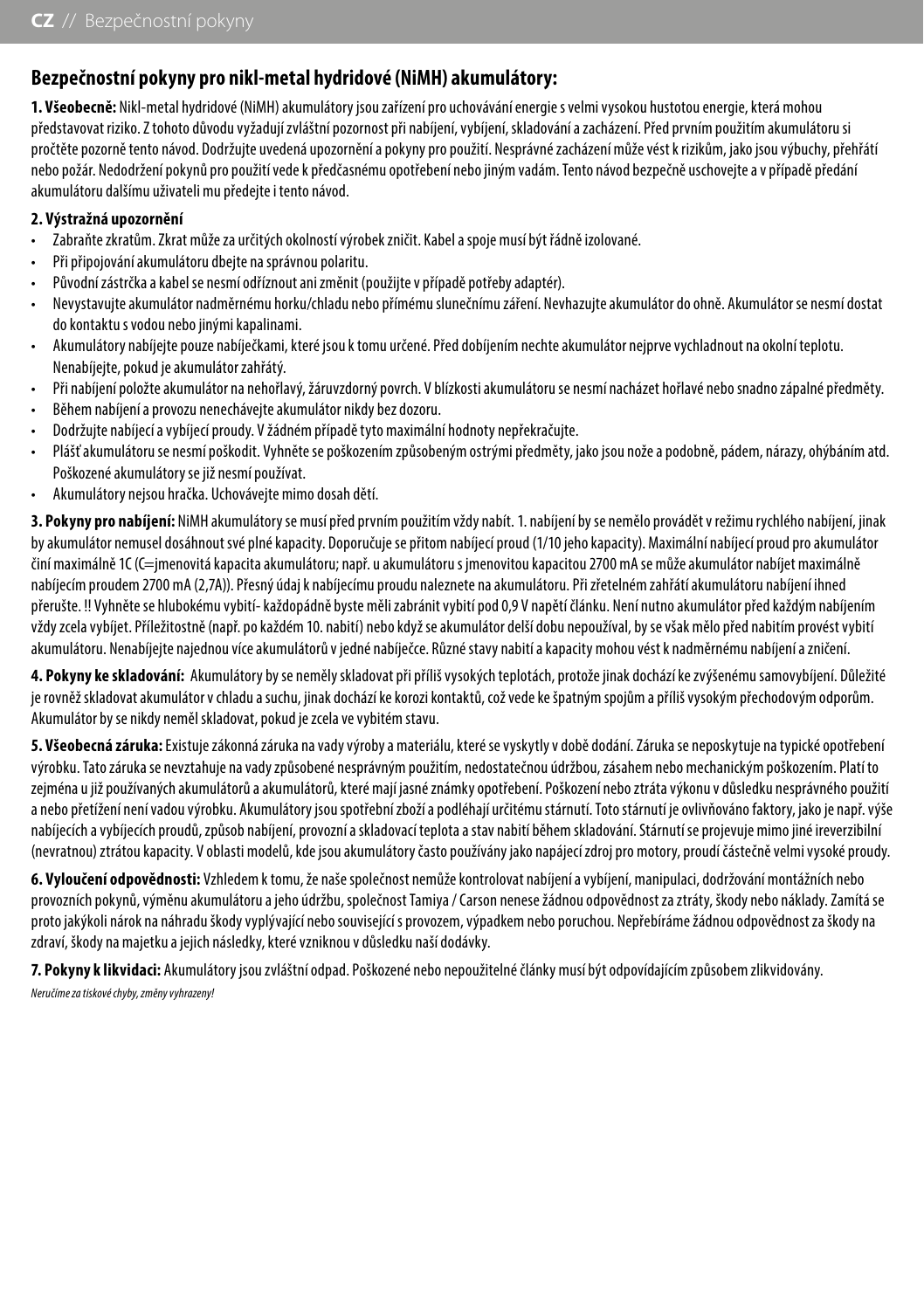## **Nikkel-metál hibrid (NiMH) akkukra vonatkozó biztonsági utasítások:**

**1. Általános információk:** A nikkel-metál hibrid akkuk nagyon nagy energiasűrűségű energiatárolók, melyek veszélyek forrásai lehetnek. Ezért ezeket nagyon figyelmesen kell kezelni töltésnél, kisütésnél, tárolásnál és mozgatásnál. Különösen figyelmesen olvassa el a jelen útmutatót, mielőtt először használja az akkut. Feltétlenül vegye figyelembe a felsorolt figyelmeztetéseket és használati útmutatásokat. A kezelési hibák kockázatokhoz, például robbanáshoz, túlhevüléshez vagy tűzhöz vezethetnek. A használati útmutatások figyelmen kívül hagyása idő előtti elhasználódáshoz és egyéb meghibásodásokhoz vezet. A jelen útmutatót biztonságos helyen kell tartani, és az akku továbbadása esetén feltétlenül át kell adni a következő használónak.

#### **2. Figyelmeztetések**

- Kerülje a rövidzárlatok kialakulását. A rövidzárlatok bizonyos körülmények között tönkretehetik a terméket. A kábeleknek és a kötéseknek jól szigeteltnek kell lenniük.
- Az akku csatlakoztatásakor feltétlenül ügyeljen a helyes polaritásra.
- Az eredeti csatlakozókat és kábeleket nem szabad levágni vagy módosítani (adott esetben adapterkábelt kell használni).
- Az akkut ne tegye ki túlzott melegnek/hidegnek vagy közvetlen napsugárzásnak. Tűzbe dobni tilos. Az akku nem érintkezhet vízzel vagy más folyadékokkal.
- Az akkut csak az arra előirányzott töltőkészülékekkel töltse. Az akkut feltöltés előtt mindig hagyni kell környezeti hőmérsékletre hűlni. Soha ne töltse felhevült állapotban.
- Az akkut töltéskor nem éghető, hőálló alapfelületre tegye. Az akku közelében nem lehetnek éghető vagy fokozottan gyúlékony tárgyak.
- Az akkut töltés és/vagy üzemelés közben soha nem szabad felügyelet nélkül hagyni.
- Feltétlenül be kell tartani az ajánlott töltési/kisütési áramokat. Ezeket a maximális értékeket semmi esetre se lépje túl.
- Az akku burkolatának nem szabad megsérülnie. Feltétlenül kerülni kell az éles tárgyak, pl. kés vagy hasonlók által okozott, ill. leesés, ütés, hajlítás miatti károkat. Sérült akkukat nem szabad tovább használni.
- Az akkuk nem játékszerek. Ezért gyermekek elől elzárva tartandók.

**3. A töltésre vonatkozó útmutatások:** Az NiMH-akkukat első használat előtt mindig fel kell tölteni. Az 1. töltést ne gyorstöltés módban végezze, mert különben az akku esetleg nem éri el teljes kapacitását. Töltéskor a kapacitása 1/10-ének megfelelő töltőáram alkalmazása ajánlott. Az akkura érvényes maximális töltőáram legfeljebb 1 C (C = az akku névleges kapacitása, pl. 2700 mA-es névleges kapacitású akkunál az akku maximum 2700 mA-rel (2,7 A) tölthető). A töltőáramra vonatkozó pontos adat az akkun található. Ha az akku töltés közben jelentősen felmelegszik, akkor a töltést azonnal le kell állítani. !! A teljes mélykisülést kerülni kell – a cellák feszültségének 0,9 V alá csökkenését minden esetben kerülni kell. Az akkut nem szükséges minden egyes töltés előtt teljesen kisütni. Alkalmanként (pl. minden 10. töltés után), vagy ha az akkut hosszabb ideig nem használták, a töltés előtt azonban ajánlott kisütni. Soha ne töltsön egyszerre több akkut egy töltőkészüléken. Az eltérő töltési állapotok és kapacitások túltöltéshez vagy az akkuk tönkremeneteléhez vezethetnek.

**4. A tárolásra vonatkozó útmutatások:** Az akkukat ne tárolják túl magas hőmérsékleten, mert különben fokozott önkisülés történik. Fontos, hogy az akkut hűvös és száraz helyen tárolják, mert különben az érintkezők korrodálódnak, ami rossz kapcsolatokhoz és túl magas átmeneti ellenállásokhoz vezet. Az akkut soha ne lemerült állapotban tárolják el.

**5. Általános szavatosság:** A kiszállítás időpontjában fennálló gyártási hibákra és anyaghibákra a törvény szerinti szavatosság érvényes. A használat során kialakuló tipikus kopási/elhasználódási jelenségekért nem vállalunk felelősséget. A jelen szavatosság nem érvényes a szakszerűtlen használatra, hiányos karbantartásra, külső beavatkozásra vagy mechanikus sérülésekre visszavezethető hibákra/hiányosságokra. Ez különösen a már használt akkukra és a használatból eredő jól látható nyomokkal rendelkező akkukra érvényes. A kezelési hibák és/vagy túlterhelés miatti károk vagy teljesítménycsökkenés nem termékhiba. Az akkuk használati tárgyak és bizonyos öregedésnek vannak kitéve. Ezt bizonyos tényezők, pl. a töltő-/kisütési áramok nagysága, a töltési eljárás, az üzemi és tárolási hőmérséklet, valamint a tároláskori töltöttségi állapot befolyásolják. Az öregedés többek között az irreverzibilis (nem visszafordítható) kapacitásveszteségben mutatkozik meg. A modellezésben, ahol az akkukat szívesen használják motorok áramellátására, részben nagyon nagy áramok folynak.

**6. A felelősség kizárása:** Mivel számunkra nem lehetséges a töltés/kisütés, a kezelés, a szerelési, ill. üzemeltetési utasítások, valamint az akku cseréjének és karbantartásának ellenőrzése, a Tamiya / Carson semmilyen felelősséget nem tud vállalni a keletkezett veszteségekért, károkért vagy költségekért. Ezért minden olyan kártérítési igényt elutasítunk, mely az üzemeltetésből, meghibásodásból, ill. működési hibákból adódhat vagy bármilyen módon ezzel összefügg. A szállítmányunkból eredő személyi sérülésekből, anyagi károkért és azok következményeiért nem vállalunk felelősséget.

**7. Ártalmatlanítási útmutatás:** Az akkuk veszélyes hulladék. A sérült vagy használhatatlan cellákat megfelelően kell ártalmatlanítani.

*Nyomdai hibákért nem vállalunk felelősséget, a változtatások joga fenntartva!*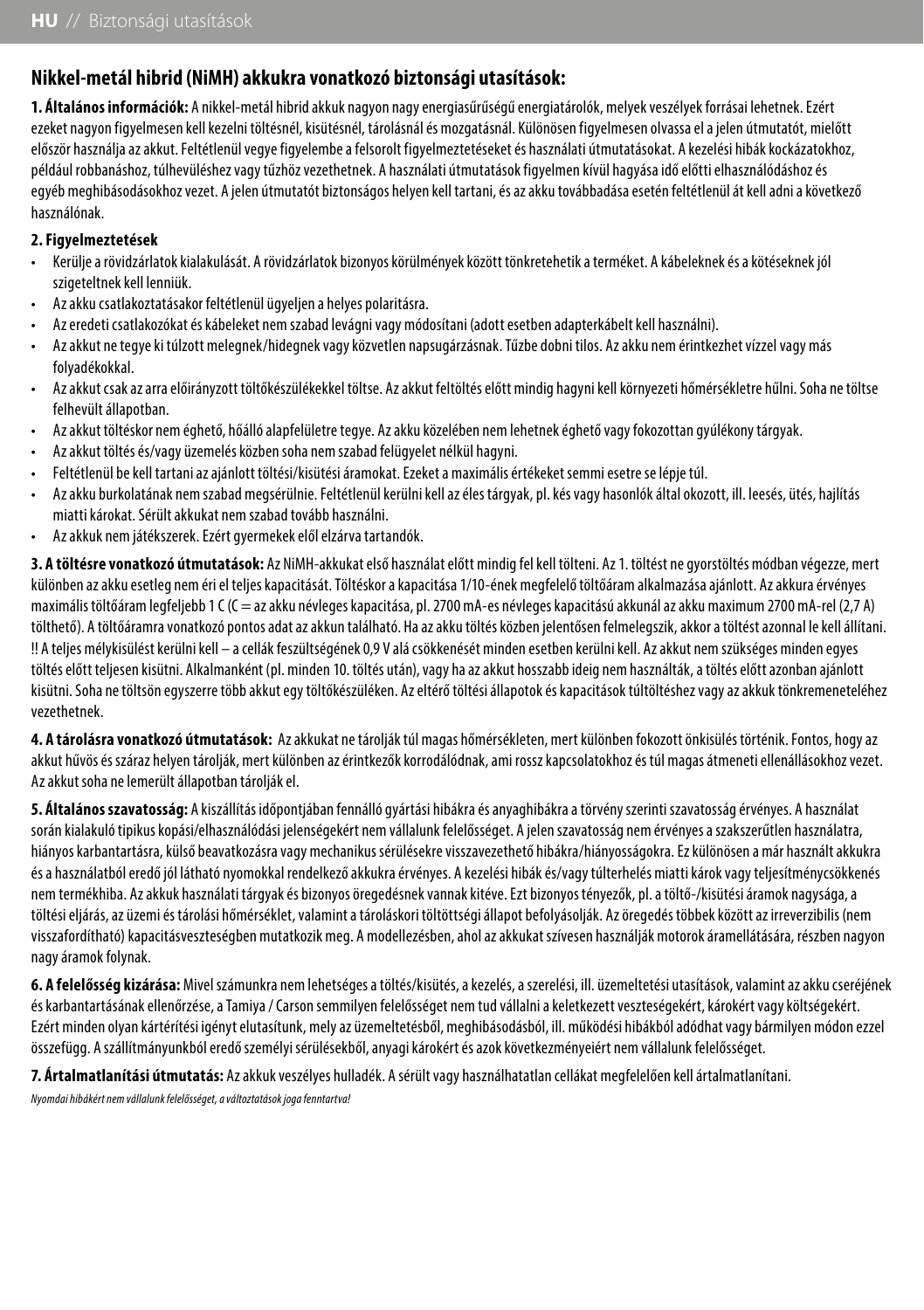## **Varnostni napotki za nikelj-metalhidridne (NiMH) akumulatorje:**

**1. Splošno:** Nikelj-metalhidridni (NiMH) akumulatorji so hranilniki energije z zelo veliko energijsko gostoto, ki lahko povzročajo nevarnosti. Zato morate biti pri natovarjanju, raztovarjanju, skladiščenju in ravnanju z njimi zelo previdni. Pred prvo uporabo akumulatorja zelo skrbno preberite ta navodila. Obvezno upoštevajte navedena opozorila in napotke za uporabo. Napačno ravnanje lahko povzroči tveganja, npr. eksplozije, pregrevanje ali požar. Neupoštevanje napotkov za uporabo povzroči predčasno obrabo ali druge poškodbe. Ta navodila morate varno shraniti in jih v primeru oddaje akumulatorja obvezno predati naslednjemu uporabniku.

#### **2. Opozorila**

- Izogibajte se kratkim stikom. Kratek stik lahko v določenih pogojih uniči izdelek. Kabli in povezave morajo biti dobro izolirani.
- Pri priključevanju akumulatorja obvezno upoštevajte pravilno polariteto.
- Originalnega vtiča in kabla ni dovoljeno krajšati ali spreminjati (po potrebi uporabite kabelski podaljšek).
- Ne izpostavljajte akumulatorja pretirani vročini/mrazu ali neposrednemu sončnemu sevanju. Ne mečite v ogenj. Ne dovolite, da pride akumulator v stik z vodo ali drugimi tekočinami.
- Akumulator polnite izključno s predvidenimi polnilniki. Pred polnjenjem naj se akumulator vedno ohladi na temperaturo okolice. Nikoli ne polnite segretega akumulatorja.
- Med polnjenjem položite akumulator na negorljivo podlago, odporno proti toploti. V bližini akumulatorja ne sme biti gorljivih ali lahko vnetljivih predmetov.
- Med polnjenjem in/ali uporabo akumulatorja nikoli ne pustite brez nadzora.
- Brezpogojno upoštevajte priporočene tokove polnjenja/praznjenja. Nikoli ne presezite teh največjih vrednosti.
- Ovoj akumulatorja ne sme biti poškodovan. Brezpogojno se izogibajte poškodbam z ostrimi predmeti, npr. noži ipd., zaradi padca, udarcev, upogiba itd. Poškodovanih akumulatorjev ni dovoljeno uporabljati.
- Akumulatorii niso igrače. Zato jih hranite izven dosega otrok.

**3. Napotki za polnjenje:** NiMH akumulatorje je treba pred prvo uporabo vedno napolniti. Prvo polnjenje se ne sme opraviti v načinu hitrega polnjenja, saj v tem primeru akumulator morda ne bo dosegel svoje polne zmogljivosti. Za prvo polnjenje se priporoča polnilni tok v višini 1/10 zmogljivosti. Največji polnilni tok akumulatoria znaša 1C (C je nazivna zmoglijvost akumulatoria; npr. akumulator z nazivno zmoglijvostio 2700 mA se lahko polni z največjim tokom 2700 mA (2,7 A)). Natančno navedbo polnilnega toka boste našli na akumulatorju. V primeru znatnega segrevanja akumulatorja morate polnjenje takoj prekiniti. !! Izogibajte se globokemu praznjenju. Padcu napetosti celic pod 0,9 V se brezpogojno izogibajte. Pred vsakim polnjenjem akumulatorja ni treba popolnoma izprazniti. Občasno (npr. po vsakem desetem polnjenju) ali po daljšem obdobju neuporabe pa je pred polnjenjem potrebno praznjenje. Nikoli ne polnite več akumulatorjev hkrati z enim polnilnikom. Različne stopnje napolnjenosti in različne zmogljivosti lahko povzročijo prenapolnjenost in uničenie.

**4. Napotki za skladiščenje:** Akumulatorji naj se ne bi skladiščili pri previsokih temperaturah, saj pri tem nastopi pospešeno praznjenje. Pomembno je tudi, da se akumulatorji skladiščijo v hladnem in suhem prostoru, saj v nasprotnem primeru kontakti korodirajo, kar povzroči slabe povezave in previsoko prehodno upornost. Akumulatorji naj se nikoli ne uskladiščijo v izpraznjenem stanju.

**5. Splošna garancija** Velja zakonska garancija za napake v izdelavi in materialu, ki so bile prisotne v času dobave. Za pojave obrabe, tipične v obdobju uporabe, ne odgovarjamo. Ta garancija ne velja za pomanjkljivosti, ki so posledica nepravilne uporabe, pomanjkljivega vzdrževanja ali mehanskih poškodb. To velja zlasti za rabljene akumulatorje in akumulatorje z razločnimi sledovi uporabe. Poškodbe ali upad zmogljivosti zaradi napačnega ravnanja in/ali preobremenitve niso napake izdelka. Akumulatorji so potrošno blago in so izpostavljeni staranju. Nanj vplivajo dejavniki, kot so npr. tokovi polnjenja/ praznjenja, polnilni postopki, delovna temperatura in temperatura skladiščenja ter stanje napolnjenosti med skladiščenjem. Staranje se med drugim kaže z nepovračljivim upadom zmogljivosti. V modelarstvu, kjer se akumulatorji pogosto uporabljajo kot vir napajanja motorjev, se včasih pojavljajo zelo veliki tokovi.

**6. Izključitev odgovornosti:** Ker ni mogoč nadzor nad polnjenjem/praznjenjem, ravnanjem, upoštevanjem navodil za montažo oz. uporabo, zamenjavo akumulatoria in njegovim vzdrževanjem, Tamiya/Carson ne more prevzeti odgovornosti za izgube, škodo ali stroške. Zato zavračamo vse zahtevke za povračilo škode, ki bi lahko nastala zaradi uporabe, izpada ali napačnega delovanja ali je s tem na kakršen koli način povezana. Ne prevzemamo odgovornosti za poškodbe oseb in stvari ter njihove posledice, ki bi nastale zaradi naše dobave.

**7. Napotek za odstranjevanje:** Akumulatorji so posebni odpadki. Poškodovane ali neuporabne celice je treba odstraniti na ustrezen način. *Ne jamčimo za tiskarske napake, pridržujemo si pravico do sprememb!*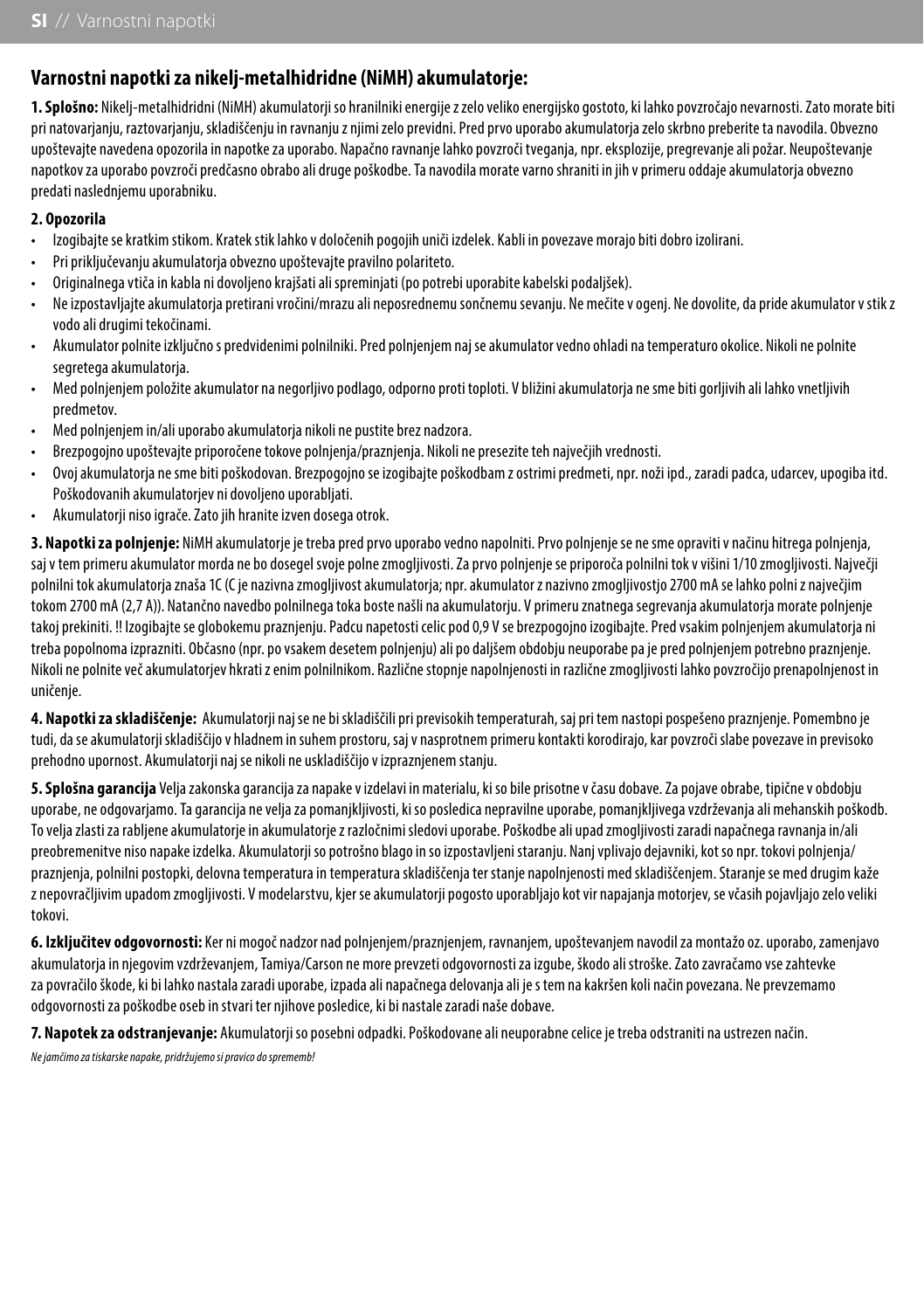## **Nikkeli-metallihydridiakkujen (NiMH) turvallisuusmääräykset:**

**1. Yleistä:** Nikkeli-metallihydridiakut (NiMH)ovat erittäin suuren energiatiheyden omaavia energianvaraajia, joista voi aiheutua vaaroja. Tästä syystä niitä on käsiteltävä erityisen tarkkaavaisesti ladattaessa, latausta purettaessa, säilytettäessä ja käytettäessä. Lue tämä ohje tarkkaavaisesti ennen akun ensimmäistä käyttöä. Noudata ehdottomasti siinä annettuja varoituksia ja käyttöohjeita. Virheellinen käsittely voi aiheuttaa räjähdyksen, ylikuumenemisen tai palovaaran. Käyttöohjeiden noudattamatta jättäminen aiheuttaa ennenaikaista kulumista tai muita vikoja. Nämä ohjeet tulee säilyttää turvallisesti ja luovuttaa ehdottomasti seuraavalle käyttäjälle, jos akku annetaan eteenpäin.

#### **2. Varoitukset**

- Vältä oikosulkuja. Oikosulku voi tietyissä tilanteissa tuhota laitteen. Kaapeleiden ja liitäntöjen tulee olla hyvin eristettyjä.
- Huolehdi ehdottomasti oikeanapaisuudesta akkua liittäessäsi.
- Alkuperäisiä pistokkeita ja kaapeleita ei saa leikata tai muuttaa (käytä tarvittaessa sovitinkaapelia).
- Akkua ei saa altistaa liialliselle lämmölle/kylmyydelle tai välittömälle auringonpaisteelle. Ei saa heittää tuleen. Älä saata akkua kosketuksiin veden tai muiden nesteiden kanssa.
- Lataa akku ainoastaan sille tarkoitetuilla latauslaitteilla Anna akun aina jäähtyä ympäristön lämpötilaan ennen lataamista. Älä koskaan lataa kuumentunutta akkua.
- Aseta akku lataamista varten palamattomalle, kuumuutta kestävälle alustalle. Akun lähistöllä ei saa olla mitään palavia tai helposti syttyviä esineitä.
- Älä koskaan jätä akkua valvomatta lataamisen ja/tai käytön aikana.
- Noudata ehdottomasti suositeltuja lataus-/purkuvirtoja. Näitä enimmäisarvoja ei saa missään tapauksessa ylittää.
- Akun kuorta ei saa vahingoittaa. Vältä ehdottomasti terävien esineiden, kuten veitsien tai muiden sellaisten, tai putoamisen, töytäyksen, taipumisen... aiheuttamia vaurioita. Vaurioituneita akkuja ei saa enää käyttää.
- Akut eivät ole leikkikaluja. Siksi ne on pidettävä poissa lapsien ulottuvilta.

**3. Ohjeita lataamista varten:** NiMH-akut täytyy aiina ladata ennen ensimmäistä käyttöä. 1. latauskertaa ei tule suorittaa pikalatauksella, sillä muuten akku ei ehkä saavuta täyttä kapasiteettiaan. Suosittelemme tähän latausvirtaa (1/10 akun kapasiteetista). Akun suurin latausvirta on enintään 1 C (C = akun nimelliskapasiteetti; esim. akku, jonka nimelliskapasiteetti on 2700 mA, voidaan ladata enintään 2700 mA (2,7A) latausvirralla). Latausvirran tarkat tiedot löytyvät akun päältä. Jos akku lämpenee selkeästi, niin lataaminen täytyy heti keskeyttää. !! Vältä täydellistä purkautumista - purkautumista alle 0,9 V kennojännitteeseen tulee joka tapauksessa välttää. Ei ole tarpeen purkaa akun latausta kokonaan ennen joka lataamista. Silloin tällöin (esim. joka 10. lataamisen jälkeen) tai jos akkua ei ole käytetty pitempään aikaan, tulisi kuitenkin purkaa akun lataus ennen uutta lataamista. Älä koskaan lataa useampia akkuja samanaikaisesti yhdellä latauslaitteella. Erilaiset lataustilat ja kapasiteetit voivat aiheuttaa ylilatautumisen ja tuhoutumisen.

**4. Ohjeita säilyttämistä varten:** Akkujen säilytyslämpötilan ei tulisi olla liian korkea, koska muuten akut tyhjenevät itsellään nopeammin. Tärkeää on myös säilyttää akku viileässä ja kuivassa, sillä muuten kontaktit hapettuvat, mistä aiheutuu huonoja liitäntöjä ja korkeita ylitysvastuksia. Akkuja ei tule koskaan säilyttää tyhjentyneinä.

**5. Yleinen takuu:** Tuotetta koskee toimitusajankohtana voimassa oleva lakisääteinen valmistus- ja materiaalivirheet kattava takuu. Käytölle tyypillisistä kulumisilmiöistä ei oteta mitään vastuuta. Takuu ei kata puutteita, jotka ovat aiheutuneet virheellisestä käytöstä, puutteellisesta huollosta, tuotteen muutoksista tai mekaanisista vaurioista. Tämä koskee erityisesti jo käytettyjä akkuja sekä akkuja, joissa on selviä jälkiä käytöstä. Väärästä käsittelystä ja/tai ylikuormituksesta aiheutuvat vauriot tai tehonheikkenemiset eivät ole tuotantovirhe. Akut ovat käyttötavaroita ja niihin kohdistuu tietty vanheneminen. Siihen vaikuttavat tekijät kuten esim. lataus-/purkuvirtojen voimakkuus, latausmenettely, käyttö- ja säilytyslämpötila sekä lataustila säilytyksen aikana. Vanheneminen ilmenee mm. peruuttamattomana (ei palautettavissa olevana) kapasiteettihäviönä. Pienoismallialueella, jossa akkuja käytetään mielellään moottoreiden virransyöttöön, virtaavat osiin hyvinkin korkeat sähkövirrat.

**6. Vastuun poissulku:** Koska meidän ei ole mahdollista valvoa lataamista/latauksen purkua, käsittelyä, asennus- ja käyttöohjeiden noudattamista sekä akun korvaamista ja huoltoa, ei Tamiya / Carson ota mitään vastuuta menetyksistä, vahingoista tai kustannuksista. Kaikkinaiset vahingonkorvausvaateet, jotka saattavat syntyä käytön, käyttöhäiriön tai toimintavirheen vuoksi tai jotka liittyvät niihin jollain tavoin, suljetaan siksi pois. Emme ota mitään vastuuta henkilö- tai esinevahingoista ja niiden seuraamuksista, jotka aiheutuvat toimittamistamme tuotteista.

**7. Hävittämisohjeet:** Akut ovat vaarallisia jätteitä. Vahingoittuneet tai käyttökelvottomat kennot tulee siksi hävittää määräysten mukaisesti. *Emme vastaa painovirheistä, oikeus muutoksiin pidätetään!*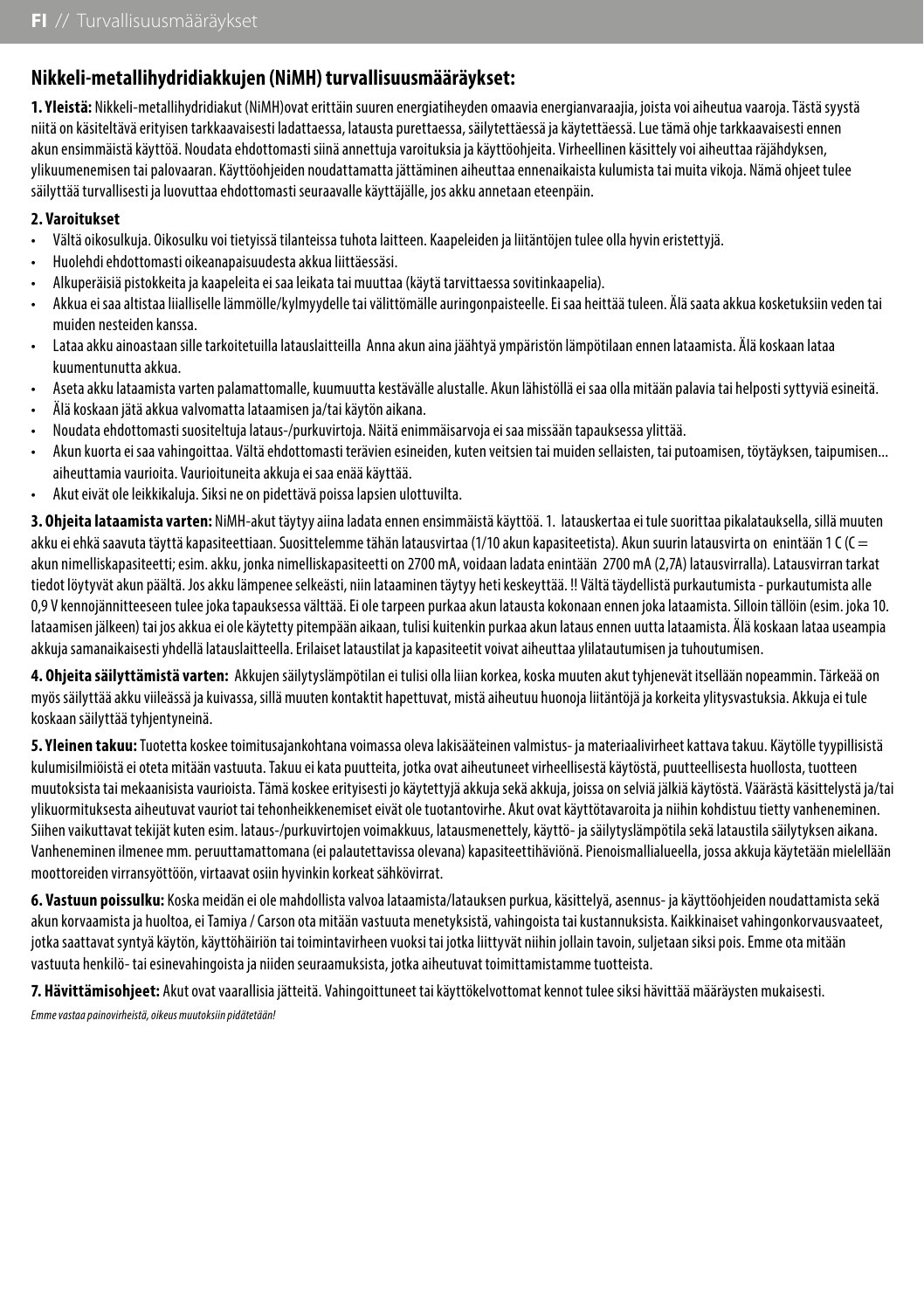## **Säkerhetsanvisningar nickelmetallhydrid (NiMH)-ackumulatorer:**

**1. Allmänt:** Nickelmetallhydrid (NiMH)-ackumulatorer är energilagringsanordningar med mycket hög energitäthet som det kan utgår risker från. Med anledning av detta kräver de extra uppmärksam behandling vid laddningen, urladdningen, lagringen och hanteringen. Läs den här beskrivningen extra uppmärksamt innan du använder ackumulatorn första gången. De angivna varnings- och användningsanvisningarna måste följas. Felbehandlingar kan leda till risker som explosioner, överhettningar eller brand. Åsidosättande av användningsinstruktionerna leder till för tidigt slitage eller andra defekter. Den här bruksanvisningen ska förvaras säkert och överlämnas till nästa användare om ackumulatorn lämnas vidare.

#### **2. Varningsanvisningar**

- Undvik kortslutningar. En kortslutning kan eventuellt förstöra produkten. Kablar och anslutningar måste vara väl isolerade.
- Var noga med att polerna hamnar rätt när ackumulatorn ansluts.
- Originalstickpropp och kabel får inte kapas av eller förändras (använd ev. adapterkabel).
- Utsätt inte ackumulatorn för överdriven värme/kyla eller direkt solsken. Kasta inte in i eld. Låt inte ackumulatorn komma i kontakt med vatten eller andra vätskor.
- Ladda bara ackumulatorn med laddare som är avsedda för detta. Låt alltid ackumulatorn svalna till omgivningstemperatur innan den laddas. Ladda aldrig i uppvärmt tillstånd.
- När ackumulatorn laddas ska den läggas på ett värmetåligt underlag som inte är brännbart. Det får inte finnas brännbara eller lättantändliga föremål i närheten av ackumulatorn.
- Lämna aldrig ackumulatorn utan uppsikt under laddningen och/eller driften.
- Det är viktigt att följa rekommenderade laddnings-/urladdningsströmmar. Överskrid inte dessa maxvärden under några omständigheter.
- Ackumulatorns hölje får inte skadas. Det är viktigt att undvika skador på grund av vassa föremål som knivar eller liknande eller på grund av fall, stötar, böjningar... Skadade ackumulatorer får inte användas mer.
- Ackumulatorer är inte en leksak. De ska därför hållas borta från barn.

**3. Instruktioner för laddningen:** NiMH-ackumulatorer måste alltid laddas innan de används första gången. Den första laddningsprocessen ska inte utföras i snabbladdningsläge för då når ackumulatorn eventuellt inte sin fulla kapacitet. Här rekommenderas en laddningsström (1/10 av dess kapacitet). Den maximala laddningsströmmen för ackumulatorn är max. 1 C (C=ackumulatorns nominella kapacitet; hos en ackumulator med en nominell kapacitet på 2 700 mA kan ackumulatorn ex. laddas med en laddningsström på maximalt 2 700 mA (2,7 A)). Exakt uppgift om laddningsströmmen kan läsas på ackumulatorn. När ackumulatorn blir påtagligt varm ska laddningsprocessen avbrytas direkt. !! Undvik djupurladdning helt- en urladdning under 0,9 V cellspänning ska alltid undvikas. Det är inte nödvändigt att ladda ur ackumulatorn helt före varje laddning. En urladdning före laddningsprocessen ska dock utföras ibland (t.ex. efter var 10:e laddningsprocess) eller vid längre period utan användning. Ladda aldrig flera ackumulatorer tillsammans hos en laddare. Olika laddstatus och kapaciteter kan leda till överladdning och förstörelse.

**4. Instruktioner för lagringen:** Ackumulatorer ska inte lagras i för höga temperaturer eftersom det då uppstår en förhöjd självurladdning. Det är också viktigt att lagra ackumulatorn svalt och torrt eftersom kontakter annars korroderar, något som leder till dåliga anslutningar och till höga övergångsmotstånd. Ackumulatorn ska aldrig lagras när den är tom.

**5. Allmän garanti:** Den lagstadgade garantin avseende produktions- och materialfel som föreligger vid tidpunkten för leveransen gäller. Inget ansvar övertas för användningstypiska slitagespår. Den här garantin gäller inte för brister som kan härledas till olämplig användning, bristande underhåll, externt ingrepp eller mekaniska skador. Detta gäller framför allt använda ackumulatorer och ackumulatorer som uppvisar tydliga tecken på slitage. Skador eller effektförsämringar på grund av felbehandling och/eller överlastning är inget produktfel. Ackumulatorer är förbrukningsvaror och utsätts för en viss åldring. Den påverkas av faktorer som t.ex. hur höga laddnings-/urladdningsströmmarna är, laddningsförfarande, drift- och lagertemperatur samt laddstatus under lagringen. Åldringen visar sig bl.a. i en kapacitetsförlust som är irreversibel (går inte att åtgärda). Inom modellområdet används ackumulatorer gärna som strömförsörjning för motorer och där förekommer delvis mycket höga strömmar.

**6. Ansvarsfriskrivning:** Eftersom det inte är möjligt för oss att kontrollera laddningen/urladdningen, hanteringen, att monterings- och driftsinstruktioner följs samt utbytet av ackumulatorn dess underhåll kan Tamiya/Carson inte överta något ansvar för förluster, skador eller kostnader. Alla anspråk på skadestånd som beror på driften eller på avbrott resp. felfunktioner, eller hör ihop med detta på något sätt, avvisas därför. Vi övertar inget ansvar för personskador och materiella skador och deras följder som uppstår genom vår leverans.

**7. Kasseringsinstruktion:** Ackumulatorer är miljöfarligt avfall. Skadade eller obrukbara celler måste kasseras enligt detta.

*Inget ansvar för tryckfel, ändringar förbehålles!*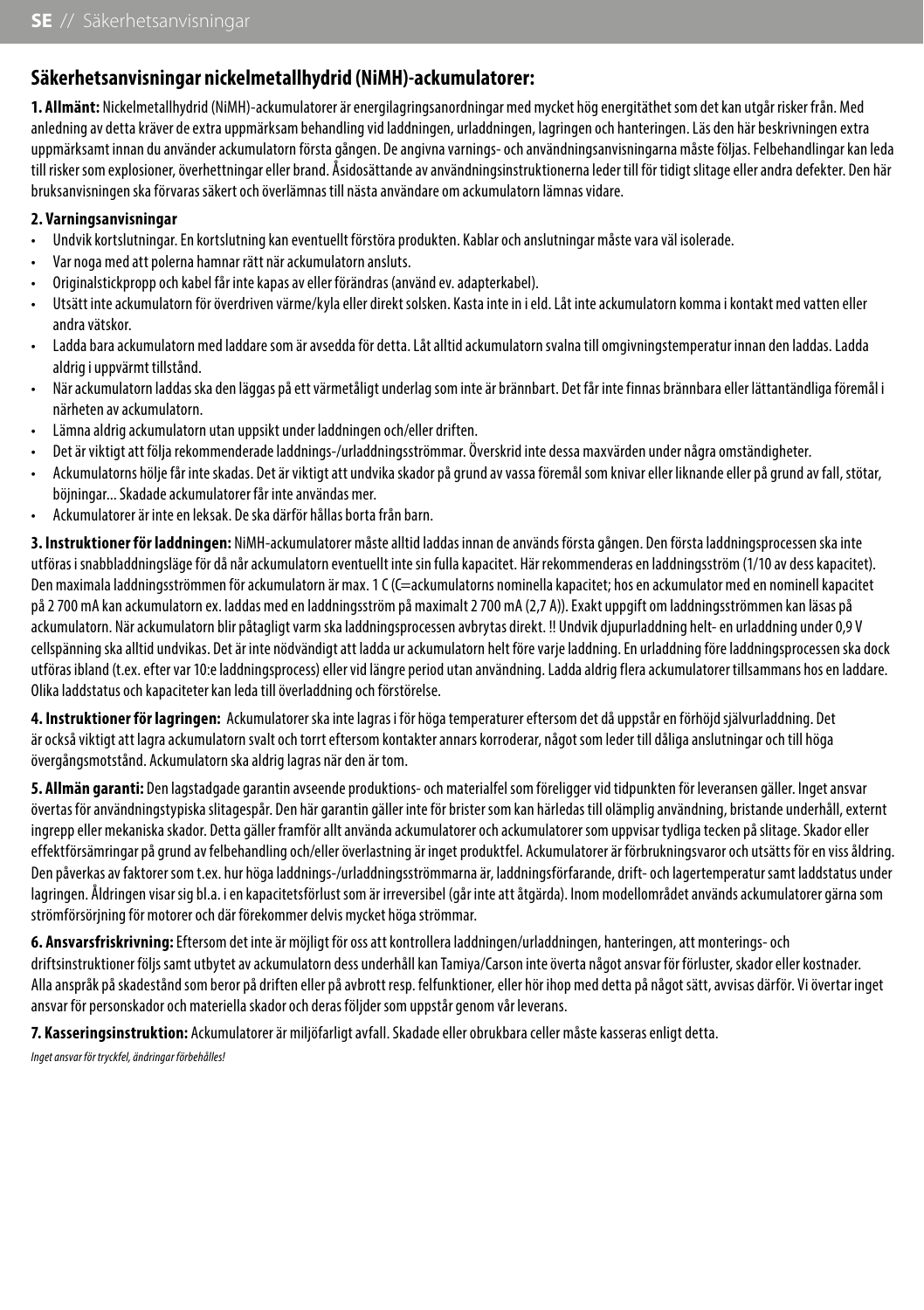## **Sikkerhetsanvisninger nikkel-metallhydrid (NiMH) batterier:**

**1. Generelt:** Nikkel-metallhydridbatterier er energilagringsenheter med svært høy energitetthet, som kan innebære farer. Derfor trenger de en spesielt oppmerksom behandling under lading, utladning, lagring og håndtering. Vennligst les denne anvisningen nøye før du bruker batteriet for første gang. Vær spesielt oppmerksom på de oppførte varsels- og bruksanvisningene. Feil behandling kan føre til risiko som eksplosjon, overoppheting eller brann. Unnlatelse av å følge bruksanvisningene fører til for tidlig slitasje eller andre feil. Disse anvisningene skal oppbevares trygt og skal følge med i tilfelle batteriet gis videre til den neste brukeren.

#### **2. Advarsler**

- Unngå kortslutning. En kortslutning kan under visse omstendigheter ødelegge produktet. Kabler og tilkoblinger må være godt isolert.
- Pass på riktig polaritet når batteriet kobles til.
- Originalstøpsel og -kabel må ikke kuttes eller endres (om nødvendig bruk adapterkabel).
- Ikke utsett batteriet for overdreven varme/kulde eller direkte sollys. Ikke kast det inn i åpen ild. Ikke la batteriet komme i berøring med vann eller andre væsker.
- Lad utelukkende batteriet med ladere som er beregnet for dette. Før ladingen skal batteriet alltid avkjøles til omgivelsestemperatur. Lad aldri i oppvarmet tilstand.
- Plasser batteriet på en ikke brennbar, varmebestandig overflate under ladingen. Det må ikke befinne seg brennbare eller lett antennelige gjenstander i nærheten av batteriet.
- La aldri batteriet være uovervåket under lading og/eller bruk.
- Anbefalt lade-/utladingsstrøm må overholdes. Maksimalverdiene må ikke under noen omstendigheter overskrides.
- Batteriskallet må ikke skades. Skader forårsaket av skarpe gjenstander, som kniver eller lignende, fra fall, støt, bøying ... må unngås. Skadede batterier må ikke lenger benyttes.
- Batterier er ikke noe leketøy. Derfor må de holdes vekk fra barn.

**3. Ladeinstruksjoner:** NiMH-batterier må alltid lades opp før første gangs bruk. Den 1. Ladingen må ikke utføres i hurtiglademodus, ellers vil batteriet ikke oppnå sine fulle kapasitet. Det anbefales her en ladestrøm (1/10 av kapasiteten). Maksimal ladestrøm for batteriet er 1C (C = Batteriets nominelle kapasitet, f.eks. for et batteri med 2700 mA nominell kapasitet kan batteriet lades opp med en maksimal ladestrøm på 2700 mA (2.7A)). En nøyaktig angivelse av ladestrømmen finner du på batteriet. Dersom batteriet varmes tydelig opp må ladingen avbrytes. !! Unngå full dyp utladning- unngå under alle omstendigheter en utladning under 0,9 V cellespenning. Det er ikke nødvendig å lade ut batteriet helt før hver lading. Av og til (f.eks. etter hver 10. Lading) eller når det ikke ble brukt over lengre tid, bør det imidlertid lades ut før opplading. Ikke lad opp flere batterier sammen på en lader. Forskjellige ladestatuser og kapasiteter kan føre til overlading og ødeleggelse.

**4. Instrukser for lagring:** Lagringen av batteriet må ikke skje under høye temperaturer, da det vil føre til forhøyet selvantennelse. Det er også viktig å oppbevare batteriet kjølig og tørt, ellers vil kontaktene korrodere, noe som resulterer i dårlige forbindelser og for høy kontaktmotstand. Lagre aldri batteriet i tom tilstand.

**5. Generell garanti:** Den lovbestemte garantien for produksjons- og materialfeil som eksisterte på leveringstidspunktet gjelder. Det antas intet ansvar for bruksrelaterte slitasjeskader. Denne garantien dekker ikke feil som skyldes feil bruk, mangel på vedlikehold, inngrep fra uvedkommende eller mekanisk skade. Dette gjelder spesielt for allerede brukte batterier og batterier som har tydelige tegn på slitasje. Skader eller nedsatte ytelser på grunn av feil behandling og/eller overbelastning er ikke en produktfeil. Batterier er forbruksvarer og er underlagt en viss aldring. Dette påvirkes av faktorer som f.eks. styrken på lade-/utladingsstrøm, lademetode, drifts- og lagringstemperatur og ladetilstand under lagring. Bl.a. kan aldringen vises ved et uopprettelig (irreversibelt) kapasitetstap. I modeller, der batterier ofte brukes som strømforsyning for motorer, flyter det i noen tilfeller meget høye strømmer.

**6. Ansvarsfraskrivelse:** Da det ikke er mulig å kontrollere hverken lading/utladning, håndtering, overholdelse av installasjons- eller bruksanvisningen, samt utbytting av batteriet og dets vedlikehold, kan Tamiya/Carson ikke påta seg noe ansvar for tap, skade eller utgifter. Eventuelle krav om skadeerstatning som skyldes eller på noen måte er relatert utfall eller funksjonsfeil under driften vil derfor bli avvist. Vi påtar oss intet ansvar for personskader, skader på eiendom og resultatene av disse som følge av vår levering.

**7. Avhendingsinstrukser:** Batterier er spesialavfall. Skadede eller ubrukelige battericeller må avhendes i henhold til dette.

*Vi tar intet ansvar for trykkfeil, og forbeholder oss retten til endringer!*